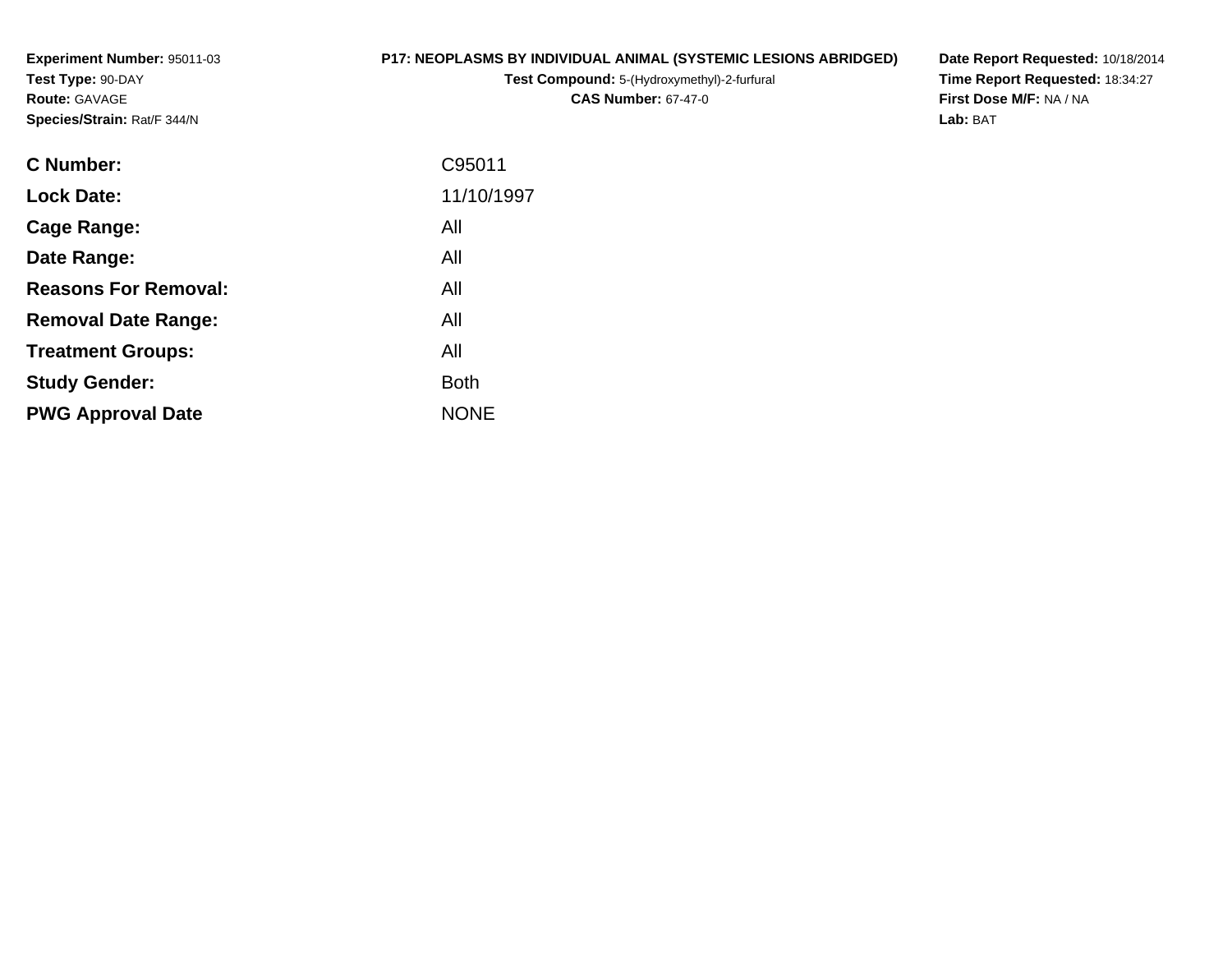**Test Type:** 90-DAY

**Route:** GAVAGE

**Species/Strain:** Rat/F 344/N

#### **P17: NEOPLASMS BY INDIVIDUAL ANIMAL (SYSTEMIC LESIONS ABRIDGED)**

**Test Compound:** 5-(Hydroxymethyl)-2-furfural

**CAS Number:** 67-47-0

**Date Report Requested:** 10/18/2014**Time Report Requested:** 18:34:27**First Dose M/F:** NA / NA**Lab:** BAT

|                              | DAY ON TEST      | $\boldsymbol{\theta}$ | $\boldsymbol{\theta}$      | $\boldsymbol{\theta}$      | $\boldsymbol{\theta}$      | 0                          | 0                          | 0                          | $\boldsymbol{\theta}$ | 0                          | $\boldsymbol{\theta}$   |                       |
|------------------------------|------------------|-----------------------|----------------------------|----------------------------|----------------------------|----------------------------|----------------------------|----------------------------|-----------------------|----------------------------|-------------------------|-----------------------|
| F 344/N Rat Male             |                  | 0<br>9                | $\boldsymbol{\theta}$<br>9 | $\boldsymbol{\theta}$<br>9 | $\boldsymbol{\theta}$<br>9 | 0<br>9                     | $\boldsymbol{\theta}$<br>9 | $\boldsymbol{\theta}$<br>9 | 0<br>9                | $\boldsymbol{\theta}$<br>9 | 0<br>9                  |                       |
| 0 MG/KG                      |                  | 4                     | $\boldsymbol{4}$           | $\boldsymbol{4}$           | $\boldsymbol{4}$           | 4                          | $\boldsymbol{4}$           | $\boldsymbol{4}$           | 4                     | 4                          | $\boldsymbol{4}$        |                       |
|                              | <b>ANIMAL ID</b> | 0                     | $\mathbf 0$                | $\mathbf 0$                | $\mathbf 0$                | $\mathbf 0$                | $\mathbf 0$                | $\mathbf 0$                | 0                     | $\mathbf 0$                | $\mathbf 0$             |                       |
|                              |                  | $\mathbf 0$<br>0      | $\mathbf 0$<br>$\mathbf 0$ | $\mathbf 0$<br>$\mathbf 0$ | $\mathbf 0$<br>$\Omega$    | $\mathbf 0$<br>$\mathbf 0$ | $\Omega$<br>$\Omega$       | $\mathbf 0$<br>$\mathbf 0$ | $\Omega$<br>$\Omega$  | $\mathbf 0$<br>$\mathbf 0$ | $\mathbf 0$<br>$\Omega$ |                       |
|                              |                  | 0                     | 0                          | 0                          | 0                          | 0                          | 0                          | 0                          | 0                     | 0                          | 1                       |                       |
| <b>Alimentary System</b>     |                  | 1                     | $\overline{2}$             | 3                          | $\overline{4}$             | 5                          | 6                          | $\overline{7}$             | 8                     | 9                          | $\mathbf 0$             | <i><b>*TOTALS</b></i> |
|                              |                  |                       |                            |                            |                            |                            |                            |                            |                       |                            |                         |                       |
| Esophagus                    |                  | +                     | +                          | +                          | +                          | +                          | +                          | ٠                          | +                     | ٠                          | ÷                       | 10                    |
| Intestine Large, Cecum       |                  | +                     | +                          | $\ddot{}$                  | $\pm$                      | +                          | $\ddot{}$                  | $\pm$                      | $\ddot{}$             | +                          | $\ddot{}$               | 10                    |
| Intestine Large, Colon       |                  | +                     | +                          | +                          | +                          | +                          | +                          | +                          | +                     | +                          | $\ddot{}$               | 10                    |
| Intestine Large, Rectum      |                  | +                     | +                          | +                          | +                          | +                          | +                          | +                          | +                     | +                          | $\ddot{}$               | 10                    |
| Intestine Small, Duodenum    |                  | $\ddot{}$             | $\ddot{}$                  | $\ddot{}$                  | +                          | +                          | $\ddot{}$                  | +                          | +                     | $\ddot{}$                  | $\ddot{}$               | 10                    |
| Intestine Small, Ileum       |                  | $\ddot{}$             | +                          | $\ddot{}$                  | $\ddot{}$                  | +                          | $\ddot{}$                  | $\ddot{}$                  | $\ddot{}$             | $\ddot{}$                  | $\ddot{}$               | 10                    |
| Intestine Small, Jejunum     |                  | $\ddot{}$             | $\ddot{}$                  | $\ddot{}$                  | $\ddot{}$                  | $\ddot{}$                  | $\ddot{}$                  | $\ddot{}$                  | $\ddot{}$             | $\ddot{}$                  | $\ddot{}$               | 10                    |
| Liver                        |                  | $\ddot{}$             | $\ddot{}$                  | $\ddot{}$                  | $\ddot{}$                  | $\ddot{}$                  | $\ddot{}$                  | $\ddot{}$                  | $\ddot{}$             | $\ddot{}$                  | $\ddot{}$               | 10                    |
| Pancreas                     |                  | $\ddot{}$             | +                          | $\ddot{}$                  | $\ddot{}$                  | $\ddot{}$                  | $\ddot{}$                  | $\ddot{}$                  | $+$                   | $\ddot{}$                  | $\ddot{}$               | 10                    |
| <b>Salivary Glands</b>       |                  | $\ddot{}$             | $\ddot{}$                  | $\ddot{}$                  | $+$                        | $\ddot{}$                  | $\ddot{}$                  | $\ddot{}$                  | $\ddot{}$             | $\ddot{}$                  | $\ddot{}$               | 10                    |
| Stomach, Forestomach         |                  | +                     | $\ddot{}$                  | $\ddot{}$                  | $\ddot{}$                  | $\ddot{}$                  | $\ddot{}$                  | $\ddot{}$                  | $+$                   | $\ddot{}$                  | $\ddot{}$               | 10                    |
| Stomach, Glandular           |                  | $\ddot{}$             | +                          | $\ddot{}$                  | $\ddot{}$                  | $\ddot{}$                  | $\ddot{}$                  | $\ddot{}$                  | $\ddot{}$             | $\ddot{}$                  | $\ddot{}$               | 10                    |
| <b>Cardiovascular System</b> |                  |                       |                            |                            |                            |                            |                            |                            |                       |                            |                         |                       |
| <b>Blood Vessel</b>          |                  | +                     | +                          |                            |                            | +                          | +                          | +                          | +                     | +                          | +                       | 10                    |
| Heart                        |                  | $\ddot{}$             | $\ddot{}$                  |                            | $\ddot{}$                  | $\ddot{}$                  | $\ddot{}$                  | $\ddot{}$                  | $\ddot{}$             | $\ddot{}$                  | $\ddot{}$               | 10                    |
| <b>Endocrine System</b>      |                  |                       |                            |                            |                            |                            |                            |                            |                       |                            |                         |                       |
| <b>Adrenal Cortex</b>        |                  | +                     | +                          | ٠                          |                            | +                          | +                          | +                          | ٠                     | +                          | ٠                       | 10                    |
| Adrenal Medulla              |                  | +                     | +                          | $\ddot{}$                  | +                          | +                          | $\ddot{}$                  | +                          | +                     | +                          | $\ddot{}$               | 10                    |
| Islets, Pancreatic           |                  | +                     | +                          | +                          | $\ddot{}$                  | $\ddot{}$                  | $\ddot{}$                  | $\ddot{}$                  | $\ddot{}$             | +                          | $\ddot{}$               | 10                    |
| Parathyroid Gland            |                  | +                     |                            |                            |                            | +                          | $\ddot{}$                  | +                          | +                     | $\ddot{}$                  | M                       | 9                     |

\* ..Total animals with tissue examined microscopically; Total animals with tumor **M** . Missing tissue M ..Missing tissue

+ ..Tissue examined microscopically

I ..Insufficient tissue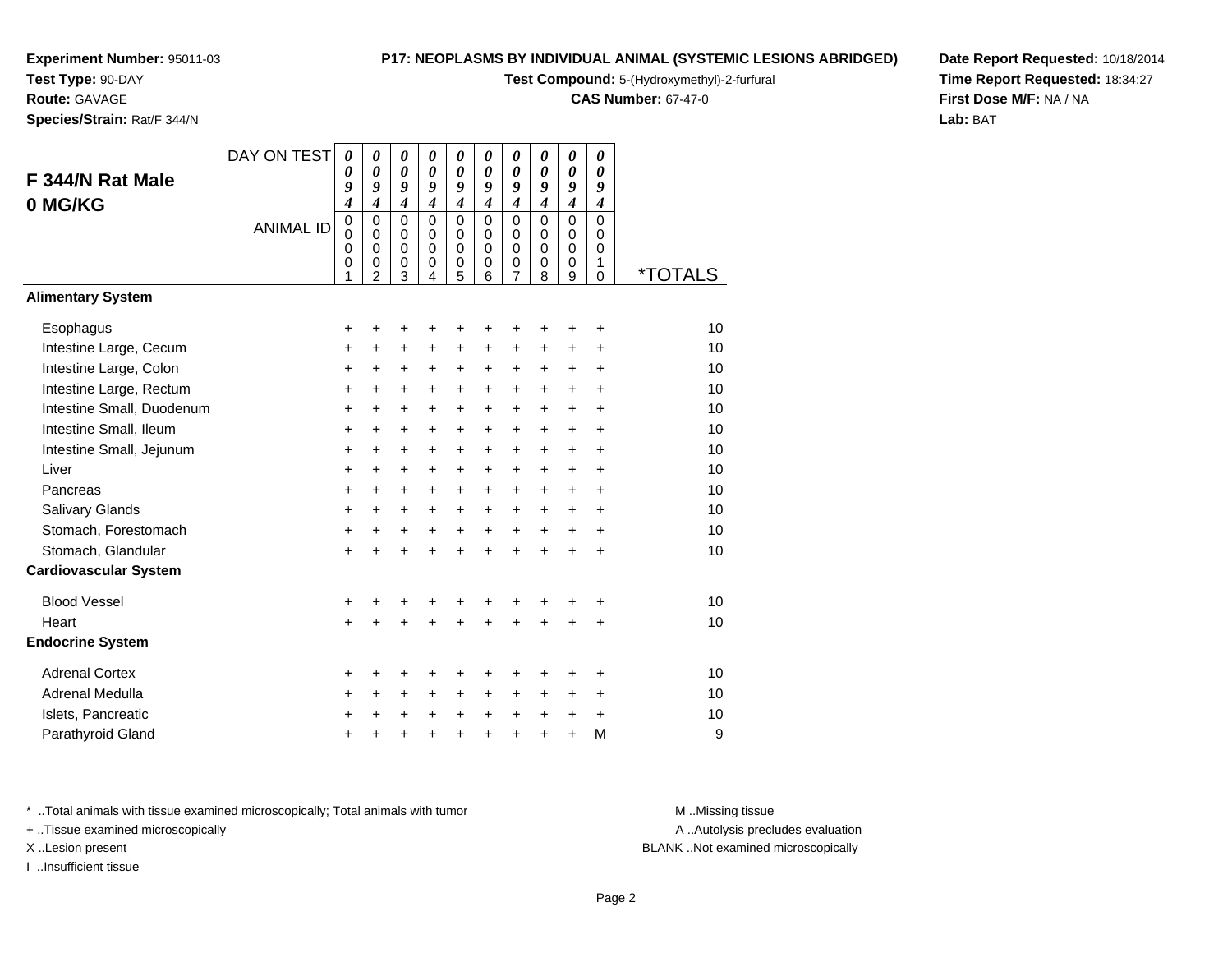**Test Type:** 90-DAY

### **Route:** GAVAGE

**Species/Strain:** Rat/F 344/N

#### **P17: NEOPLASMS BY INDIVIDUAL ANIMAL (SYSTEMIC LESIONS ABRIDGED)**

**Test Compound:** 5-(Hydroxymethyl)-2-furfural

**CAS Number:** 67-47-0

**Date Report Requested:** 10/18/2014**Time Report Requested:** 18:34:27**First Dose M/F:** NA / NA**Lab:** BAT

| F 344/N Rat Male<br>0 MG/KG   | DAY ON TEST      | 0<br>0<br>9<br>4                     | 0<br>$\boldsymbol{\theta}$<br>9<br>$\overline{\boldsymbol{4}}$ | 0<br>0<br>9<br>$\overline{\boldsymbol{4}}$ | 0<br>0<br>9<br>$\overline{\boldsymbol{4}}$ | 0<br>$\boldsymbol{\theta}$<br>9<br>$\overline{\boldsymbol{4}}$ | $\boldsymbol{\theta}$<br>$\boldsymbol{\theta}$<br>9<br>$\overline{\boldsymbol{4}}$ | 0<br>$\boldsymbol{\theta}$<br>9<br>$\boldsymbol{4}$                      | 0<br>0<br>9<br>$\boldsymbol{4}$                     | $\boldsymbol{\theta}$<br>$\boldsymbol{\theta}$<br>9<br>$\boldsymbol{4}$ | 0<br>0<br>9<br>$\boldsymbol{4}$        |                       |
|-------------------------------|------------------|--------------------------------------|----------------------------------------------------------------|--------------------------------------------|--------------------------------------------|----------------------------------------------------------------|------------------------------------------------------------------------------------|--------------------------------------------------------------------------|-----------------------------------------------------|-------------------------------------------------------------------------|----------------------------------------|-----------------------|
|                               | <b>ANIMAL ID</b> | $\boldsymbol{0}$<br>0<br>0<br>0<br>1 | $\mathbf 0$<br>$\pmb{0}$<br>$\mathbf 0$<br>0<br>$\overline{c}$ | $\mathbf 0$<br>0<br>0<br>0<br>3            | 0<br>0<br>0<br>0<br>4                      | $\mathbf 0$<br>$\mathbf 0$<br>$\mathbf 0$<br>0<br>5            | $\mathbf 0$<br>$\mathbf 0$<br>$\mathbf 0$<br>$\mathbf 0$<br>6                      | $\mathbf 0$<br>$\mathbf 0$<br>$\mathbf 0$<br>$\pmb{0}$<br>$\overline{7}$ | $\mathbf 0$<br>0<br>$\mathbf 0$<br>$\mathbf 0$<br>8 | $\mathbf 0$<br>$\mathbf 0$<br>$\mathbf 0$<br>$\mathbf 0$<br>9           | $\mathbf 0$<br>0<br>0<br>1<br>$\Omega$ | <i><b>*TOTALS</b></i> |
| <b>Pituitary Gland</b>        |                  | $\ddot{}$                            | $\ddot{}$                                                      | +                                          | +                                          |                                                                | $\ddot{}$                                                                          | $\ddot{}$                                                                | $\ddot{}$                                           | $\ddot{}$                                                               | $\ddot{}$                              | 9                     |
| <b>Thyroid Gland</b>          |                  | $\ddot{}$                            | $\ddot{}$                                                      | $\ddot{}$                                  | Ŧ.                                         | $\ddot{}$                                                      | $\ddot{}$                                                                          | $\ddot{}$                                                                | $\ddot{}$                                           | $\ddot{}$                                                               | $\ddot{}$                              | 10                    |
| <b>General Body System</b>    |                  |                                      |                                                                |                                            |                                            |                                                                |                                                                                    |                                                                          |                                                     |                                                                         |                                        |                       |
| <b>NONE</b>                   |                  |                                      |                                                                |                                            |                                            |                                                                |                                                                                    |                                                                          |                                                     |                                                                         |                                        |                       |
| <b>Genital System</b>         |                  |                                      |                                                                |                                            |                                            |                                                                |                                                                                    |                                                                          |                                                     |                                                                         |                                        |                       |
| Epididymis                    |                  | +                                    | +                                                              | +                                          | +                                          | +                                                              | +                                                                                  | +                                                                        | +                                                   | +                                                                       | +                                      | 10                    |
| <b>Preputial Gland</b>        |                  | +                                    | $+$                                                            | +                                          | $\ddot{}$                                  | +                                                              | +                                                                                  | $\ddot{}$                                                                | ٠                                                   | +                                                                       | +                                      | 10                    |
| Prostate                      |                  | +                                    | $\ddot{}$                                                      | $\ddot{}$                                  | $\ddot{}$                                  | $\ddot{}$                                                      | $\ddot{}$                                                                          | $\ddot{}$                                                                | $\ddot{}$                                           | $\ddot{}$                                                               | +                                      | 10                    |
| Seminal Vesicle               |                  | +                                    | $+$                                                            | $\ddot{}$                                  | $\ddot{}$                                  | $\ddot{}$                                                      | $+$                                                                                | $\ddot{}$                                                                | $\ddot{}$                                           | $\ddot{}$                                                               | $\ddot{}$                              | 10                    |
| <b>Testes</b>                 |                  | $\ddot{}$                            | $\ddot{}$                                                      | $\ddot{}$                                  | $\ddot{}$                                  | $\ddot{}$                                                      | $\ddot{}$                                                                          | $\ddot{}$                                                                | $\ddot{}$                                           | $\ddot{}$                                                               | $\ddot{}$                              | 10                    |
| <b>Hematopoietic System</b>   |                  |                                      |                                                                |                                            |                                            |                                                                |                                                                                    |                                                                          |                                                     |                                                                         |                                        |                       |
| <b>Bone Marrow</b>            |                  | +                                    | +                                                              | +                                          | +                                          | +                                                              | +                                                                                  | +                                                                        |                                                     | +                                                                       | +                                      | 10                    |
| Lymph Node, Mandibular        |                  | +                                    | $\ddot{}$                                                      | $\ddot{}$                                  | $\ddot{}$                                  | $\ddot{}$                                                      | M                                                                                  | $\ddot{}$                                                                | +                                                   | $\ddot{}$                                                               | +                                      | 9                     |
| Lymph Node, Mesenteric        |                  | +                                    | +                                                              | $\ddot{}$                                  | +                                          | $\ddot{}$                                                      | $\ddot{}$                                                                          | $\ddot{}$                                                                | +                                                   | +                                                                       | +                                      | 10                    |
| Spleen                        |                  | +                                    | $\ddot{}$                                                      | +                                          | $\ddot{}$                                  | $\ddot{}$                                                      | $\ddot{}$                                                                          | $\ddot{}$                                                                | $\ddot{}$                                           | $\ddot{}$                                                               | $\ddot{}$                              | 10                    |
| Thymus                        |                  | $\ddot{}$                            | $\ddot{}$                                                      | +                                          | +                                          | $\ddot{}$                                                      | $\ddot{}$                                                                          | $\ddot{}$                                                                | $\ddot{}$                                           | $\ddot{}$                                                               | $\ddot{}$                              | 10                    |
| <b>Integumentary System</b>   |                  |                                      |                                                                |                                            |                                            |                                                                |                                                                                    |                                                                          |                                                     |                                                                         |                                        |                       |
| <b>Mammary Gland</b>          |                  | +                                    | +                                                              | +                                          | +                                          | +                                                              | +                                                                                  | +                                                                        | +                                                   | +                                                                       | +                                      | 10                    |
| Skin                          |                  | +                                    |                                                                | +                                          |                                            | +                                                              | +                                                                                  | +                                                                        |                                                     | +                                                                       | +                                      | 10                    |
| <b>Musculoskeletal System</b> |                  |                                      |                                                                |                                            |                                            |                                                                |                                                                                    |                                                                          |                                                     |                                                                         |                                        |                       |

\* ..Total animals with tissue examined microscopically; Total animals with tumor **M** . Missing tissue M ..Missing tissue

+ ..Tissue examined microscopically

I ..Insufficient tissue

A ..Autolysis precludes evaluation

X ..Lesion present BLANK ..Not examined microscopically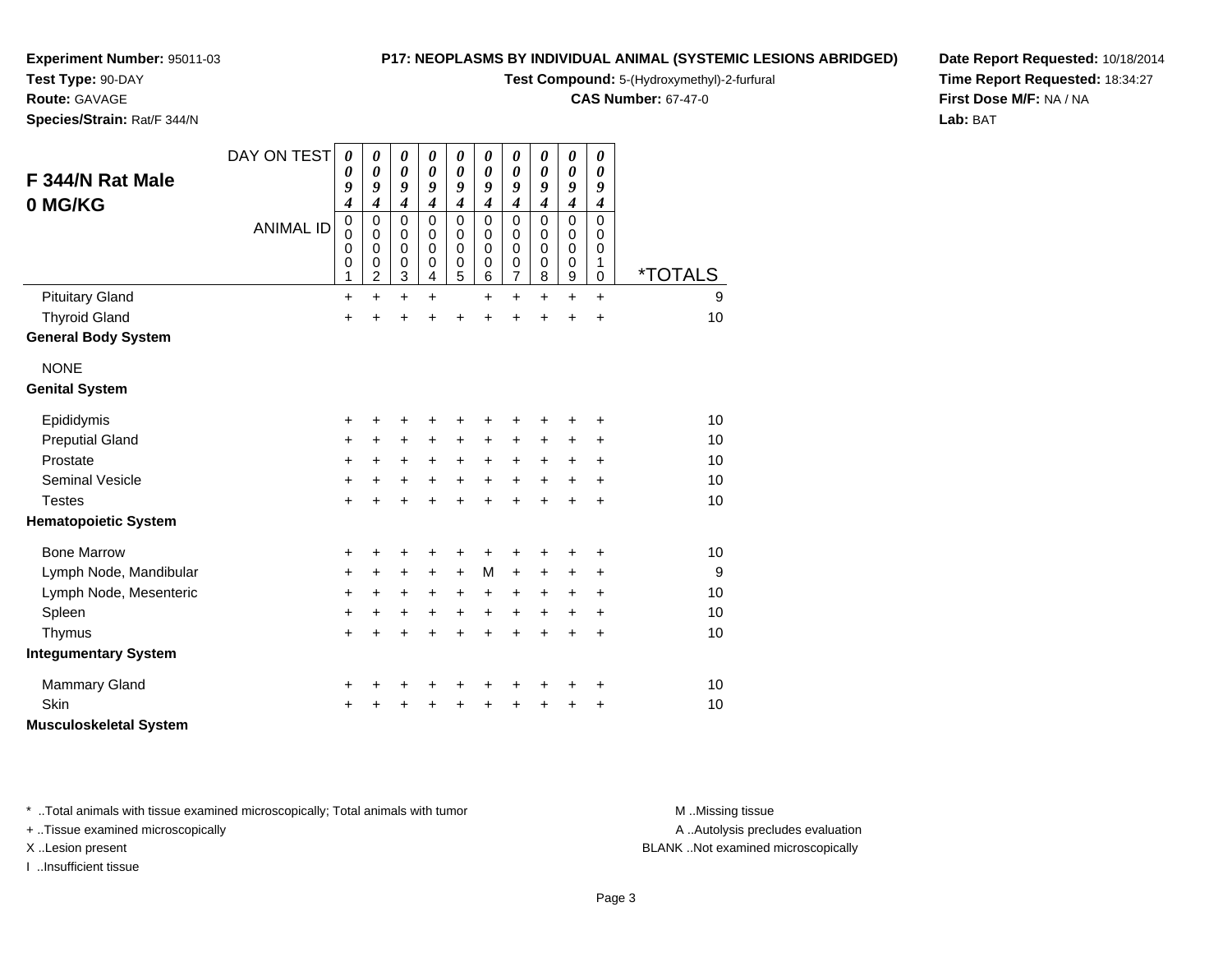**Test Type:** 90-DAY

#### **Route:** GAVAGE

**Species/Strain:** Rat/F 344/N

#### **P17: NEOPLASMS BY INDIVIDUAL ANIMAL (SYSTEMIC LESIONS ABRIDGED)**

**Test Compound:** 5-(Hydroxymethyl)-2-furfural

**CAS Number:** 67-47-0

**Date Report Requested:** 10/18/2014**Time Report Requested:** 18:34:27**First Dose M/F:** NA / NA**Lab:** BAT

| F 344/N Rat Male<br>0 MG/KG  | DAY ON TEST<br><b>ANIMAL ID</b> | $\boldsymbol{\theta}$<br>0<br>9<br>4<br>$\mathbf 0$<br>$\mathbf 0$<br>0<br>0<br>1 | 0<br>$\boldsymbol{\theta}$<br>9<br>4<br>$\mathbf 0$<br>$\mathbf 0$<br>$\mathbf 0$<br>$\mathbf 0$<br>2 | 0<br>$\boldsymbol{\theta}$<br>9<br>$\overline{\mathcal{A}}$<br>$\mathbf 0$<br>$\mathbf 0$<br>$\mathbf 0$<br>$\mathbf 0$<br>3 | $\boldsymbol{\theta}$<br>$\boldsymbol{\theta}$<br>9<br>4<br>$\mathbf 0$<br>$\mathbf 0$<br>0<br>0<br>4 | 0<br>$\boldsymbol{\theta}$<br>9<br>$\boldsymbol{4}$<br>$\mathbf 0$<br>$\pmb{0}$<br>$\mathbf 0$<br>$\mathbf 0$<br>5 | $\boldsymbol{\theta}$<br>0<br>9<br>4<br>$\mathbf 0$<br>$\pmb{0}$<br>$\mathbf 0$<br>$\mathbf 0$<br>6 | 0<br>$\boldsymbol{\theta}$<br>9<br>$\boldsymbol{4}$<br>$\mathbf 0$<br>$\pmb{0}$<br>0<br>$\pmb{0}$<br>$\overline{7}$ | 0<br>$\boldsymbol{\theta}$<br>9<br>4<br>$\mathbf 0$<br>$\mathbf 0$<br>0<br>$\mathbf 0$<br>8 | 0<br>$\boldsymbol{\theta}$<br>9<br>$\boldsymbol{4}$<br>$\mathbf 0$<br>$\mathbf 0$<br>$\mathbf 0$<br>$\mathbf 0$<br>9 | 0<br>$\boldsymbol{\theta}$<br>9<br>4<br>$\Omega$<br>0<br>0<br>1<br>$\Omega$ | <i><b>*TOTALS</b></i> |
|------------------------------|---------------------------------|-----------------------------------------------------------------------------------|-------------------------------------------------------------------------------------------------------|------------------------------------------------------------------------------------------------------------------------------|-------------------------------------------------------------------------------------------------------|--------------------------------------------------------------------------------------------------------------------|-----------------------------------------------------------------------------------------------------|---------------------------------------------------------------------------------------------------------------------|---------------------------------------------------------------------------------------------|----------------------------------------------------------------------------------------------------------------------|-----------------------------------------------------------------------------|-----------------------|
| <b>Bone</b>                  |                                 | $\ddot{}$                                                                         | $\ddot{}$                                                                                             | $\ddot{}$                                                                                                                    | $\ddot{}$                                                                                             | $\ddot{}$                                                                                                          | $\ddot{}$                                                                                           | $\ddot{}$                                                                                                           | $\ddot{}$                                                                                   | $\ddot{}$                                                                                                            | $\ddot{}$                                                                   | 10                    |
| <b>Nervous System</b>        |                                 |                                                                                   |                                                                                                       |                                                                                                                              |                                                                                                       |                                                                                                                    |                                                                                                     |                                                                                                                     |                                                                                             |                                                                                                                      |                                                                             |                       |
| <b>Brain</b>                 |                                 | $\ddot{}$                                                                         |                                                                                                       |                                                                                                                              |                                                                                                       |                                                                                                                    |                                                                                                     |                                                                                                                     |                                                                                             |                                                                                                                      | ÷                                                                           | 10                    |
| <b>Respiratory System</b>    |                                 |                                                                                   |                                                                                                       |                                                                                                                              |                                                                                                       |                                                                                                                    |                                                                                                     |                                                                                                                     |                                                                                             |                                                                                                                      |                                                                             |                       |
| Lung                         |                                 | +                                                                                 |                                                                                                       | +                                                                                                                            |                                                                                                       | +                                                                                                                  |                                                                                                     | +                                                                                                                   |                                                                                             | +                                                                                                                    | $\ddot{}$                                                                   | 10                    |
| <b>Nose</b>                  |                                 | $\ddot{}$                                                                         | $+$                                                                                                   | $\ddot{}$                                                                                                                    | $\ddot{}$                                                                                             | $\ddot{}$                                                                                                          | $\ddot{}$                                                                                           | $\ddot{}$                                                                                                           | $\ddot{}$                                                                                   | $\ddot{}$                                                                                                            | $\ddot{}$                                                                   | 10                    |
| Trachea                      |                                 | $\ddot{}$                                                                         |                                                                                                       | $\ddot{}$                                                                                                                    | +                                                                                                     | $\ddot{}$                                                                                                          | +                                                                                                   | $\ddot{}$                                                                                                           |                                                                                             | +                                                                                                                    | +                                                                           | 10                    |
| <b>Special Senses System</b> |                                 |                                                                                   |                                                                                                       |                                                                                                                              |                                                                                                       |                                                                                                                    |                                                                                                     |                                                                                                                     |                                                                                             |                                                                                                                      |                                                                             |                       |
| <b>NONE</b>                  |                                 |                                                                                   |                                                                                                       |                                                                                                                              |                                                                                                       |                                                                                                                    |                                                                                                     |                                                                                                                     |                                                                                             |                                                                                                                      |                                                                             |                       |
| <b>Urinary System</b>        |                                 |                                                                                   |                                                                                                       |                                                                                                                              |                                                                                                       |                                                                                                                    |                                                                                                     |                                                                                                                     |                                                                                             |                                                                                                                      |                                                                             |                       |
| Kidney                       |                                 | $\ddot{}$                                                                         |                                                                                                       | +                                                                                                                            | +                                                                                                     | +                                                                                                                  | +                                                                                                   | +                                                                                                                   |                                                                                             | +                                                                                                                    | +                                                                           | 10                    |
| <b>Urinary Bladder</b>       |                                 | $\ddot{}$                                                                         |                                                                                                       | $\ddot{}$                                                                                                                    | $\ddot{}$                                                                                             | $\ddot{}$                                                                                                          | $\ddot{}$                                                                                           | $\ddot{}$                                                                                                           | $\ddot{}$                                                                                   | $\ddot{}$                                                                                                            | +                                                                           | 10                    |
| <b>SYSTEMIC LESIONS</b>      |                                 |                                                                                   |                                                                                                       |                                                                                                                              |                                                                                                       |                                                                                                                    |                                                                                                     |                                                                                                                     |                                                                                             |                                                                                                                      |                                                                             |                       |
| Multiple Organ               |                                 | +                                                                                 |                                                                                                       |                                                                                                                              |                                                                                                       |                                                                                                                    |                                                                                                     |                                                                                                                     |                                                                                             | +                                                                                                                    | +                                                                           | $10$                  |

\* ..Total animals with tissue examined microscopically; Total animals with tumor **M** . Missing tissue M ..Missing tissue

+ ..Tissue examined microscopically

I ..Insufficient tissue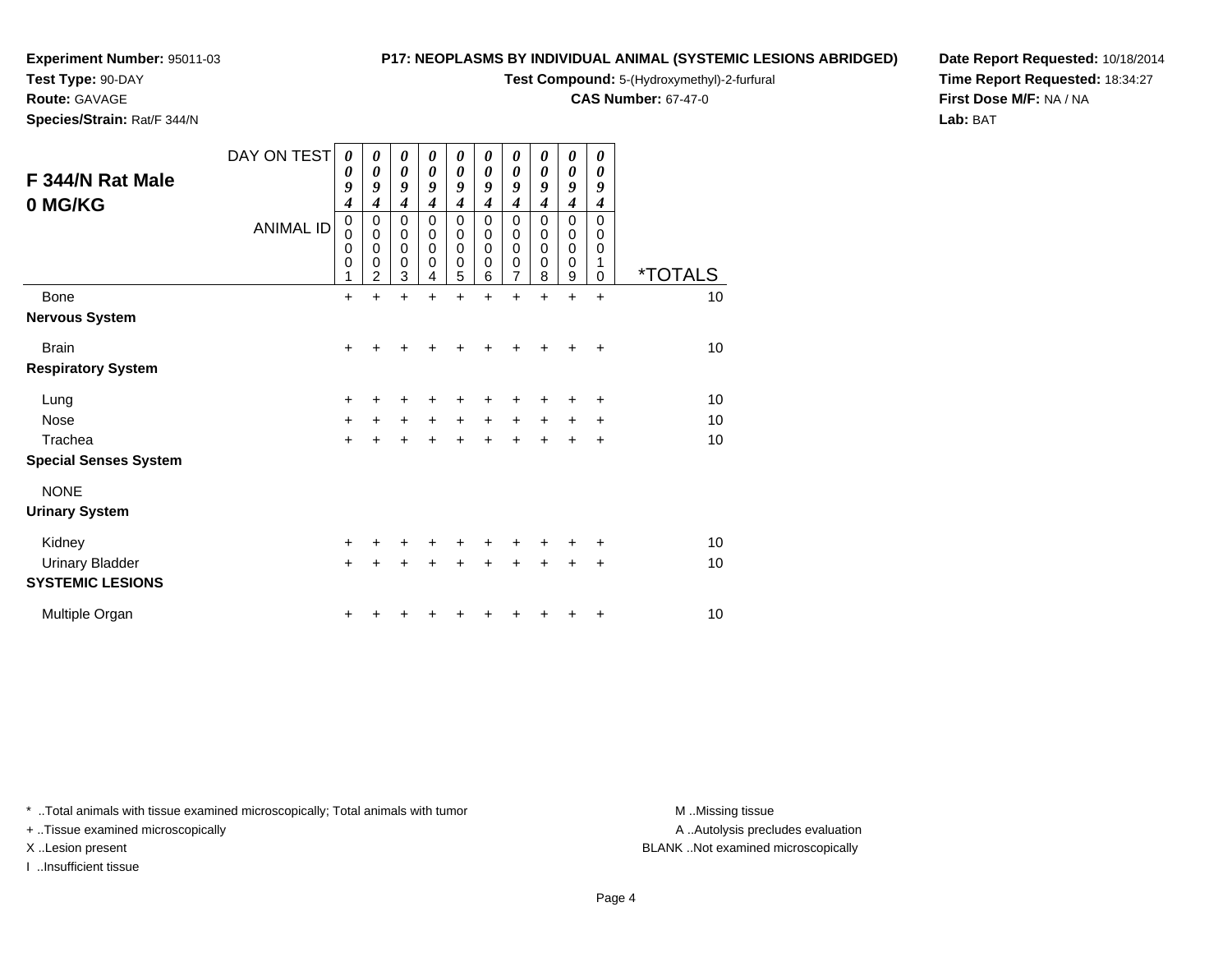# **Test Type:** 90-DAY

**Route:** GAVAGE

I ..Insufficient tissue

**Species/Strain:** Rat/F 344/N

#### **P17: NEOPLASMS BY INDIVIDUAL ANIMAL (SYSTEMIC LESIONS ABRIDGED)**

**Test Compound:** 5-(Hydroxymethyl)-2-furfural

**CAS Number:** 67-47-0

**Date Report Requested:** 10/18/2014**Time Report Requested:** 18:34:27**First Dose M/F:** NA / NA**Lab:** BAT

| F 344/N Rat Male<br>94 MG/KG                                                                                        | DAY ON TEST<br><b>ANIMAL ID</b> | $\pmb{\theta}$<br>0<br>9<br>4<br>$\mathsf 0$<br>0<br>0<br>1<br>1 | 0<br>0<br>9<br>$\boldsymbol{4}$<br>$\pmb{0}$<br>0<br>0<br>1<br>$\overline{2}$ | $\boldsymbol{\theta}$<br>$\pmb{\theta}$<br>$\boldsymbol{9}$<br>$\boldsymbol{4}$<br>0<br>0<br>0<br>1<br>3 | 0<br>$\pmb{\theta}$<br>$\boldsymbol{9}$<br>$\boldsymbol{4}$<br>0<br>0<br>0<br>1<br>4 | 0<br>$\boldsymbol{\theta}$<br>$\pmb{9}$<br>$\boldsymbol{4}$<br>$\mathsf 0$<br>0<br>0<br>1<br>5 | 0<br>0<br>$\pmb{9}$<br>4<br>0<br>0<br>0<br>1<br>6 | $\boldsymbol{\theta}$<br>$\pmb{\theta}$<br>$\boldsymbol{g}$<br>$\boldsymbol{4}$<br>$\pmb{0}$<br>0<br>0<br>1<br>$\overline{7}$ | $\boldsymbol{\theta}$<br>$\pmb{\theta}$<br>$\boldsymbol{9}$<br>$\boldsymbol{4}$<br>$\pmb{0}$<br>0<br>0<br>1<br>8 | 0<br>$\pmb{\theta}$<br>9<br>$\overline{\boldsymbol{4}}$<br>$\mathsf 0$<br>0<br>0<br>1<br>9 | 0<br>0<br>9<br>4<br>$\pmb{0}$<br>0<br>0<br>$^2_{\rm 0}$ | <i><b>*TOTALS</b></i>                                 |
|---------------------------------------------------------------------------------------------------------------------|---------------------------------|------------------------------------------------------------------|-------------------------------------------------------------------------------|----------------------------------------------------------------------------------------------------------|--------------------------------------------------------------------------------------|------------------------------------------------------------------------------------------------|---------------------------------------------------|-------------------------------------------------------------------------------------------------------------------------------|------------------------------------------------------------------------------------------------------------------|--------------------------------------------------------------------------------------------|---------------------------------------------------------|-------------------------------------------------------|
| <b>Alimentary System</b>                                                                                            |                                 |                                                                  |                                                                               |                                                                                                          |                                                                                      |                                                                                                |                                                   |                                                                                                                               |                                                                                                                  |                                                                                            |                                                         |                                                       |
| Liver<br><b>Cardiovascular System</b>                                                                               |                                 |                                                                  |                                                                               |                                                                                                          |                                                                                      |                                                                                                |                                                   | $\ddot{}$                                                                                                                     |                                                                                                                  |                                                                                            |                                                         | $\mathbf{1}$                                          |
| <b>NONE</b><br><b>Endocrine System</b>                                                                              |                                 |                                                                  |                                                                               |                                                                                                          |                                                                                      |                                                                                                |                                                   |                                                                                                                               |                                                                                                                  |                                                                                            |                                                         |                                                       |
| <b>NONE</b><br><b>General Body System</b>                                                                           |                                 |                                                                  |                                                                               |                                                                                                          |                                                                                      |                                                                                                |                                                   |                                                                                                                               |                                                                                                                  |                                                                                            |                                                         |                                                       |
| <b>NONE</b><br><b>Genital System</b>                                                                                |                                 |                                                                  |                                                                               |                                                                                                          |                                                                                      |                                                                                                |                                                   |                                                                                                                               |                                                                                                                  |                                                                                            |                                                         |                                                       |
| <b>NONE</b><br><b>Hematopoietic System</b>                                                                          |                                 |                                                                  |                                                                               |                                                                                                          |                                                                                      |                                                                                                |                                                   |                                                                                                                               |                                                                                                                  |                                                                                            |                                                         |                                                       |
| <b>NONE</b><br><b>Integumentary System</b>                                                                          |                                 |                                                                  |                                                                               |                                                                                                          |                                                                                      |                                                                                                |                                                   |                                                                                                                               |                                                                                                                  |                                                                                            |                                                         |                                                       |
| <b>NONE</b><br><b>Musculoskeletal System</b>                                                                        |                                 |                                                                  |                                                                               |                                                                                                          |                                                                                      |                                                                                                |                                                   |                                                                                                                               |                                                                                                                  |                                                                                            |                                                         |                                                       |
| <b>NONE</b><br><b>Nervous System</b>                                                                                |                                 |                                                                  |                                                                               |                                                                                                          |                                                                                      |                                                                                                |                                                   |                                                                                                                               |                                                                                                                  |                                                                                            |                                                         |                                                       |
| <b>Brain</b>                                                                                                        |                                 | $\ddot{}$                                                        |                                                                               |                                                                                                          |                                                                                      |                                                                                                |                                                   |                                                                                                                               |                                                                                                                  |                                                                                            |                                                         | 10                                                    |
| * Total animals with tissue examined microscopically; Total animals with tumor<br>+ Tissue examined microscopically |                                 |                                                                  |                                                                               |                                                                                                          |                                                                                      |                                                                                                |                                                   |                                                                                                                               |                                                                                                                  |                                                                                            |                                                         | M Missing tissue<br>A  Autolysis precludes evaluation |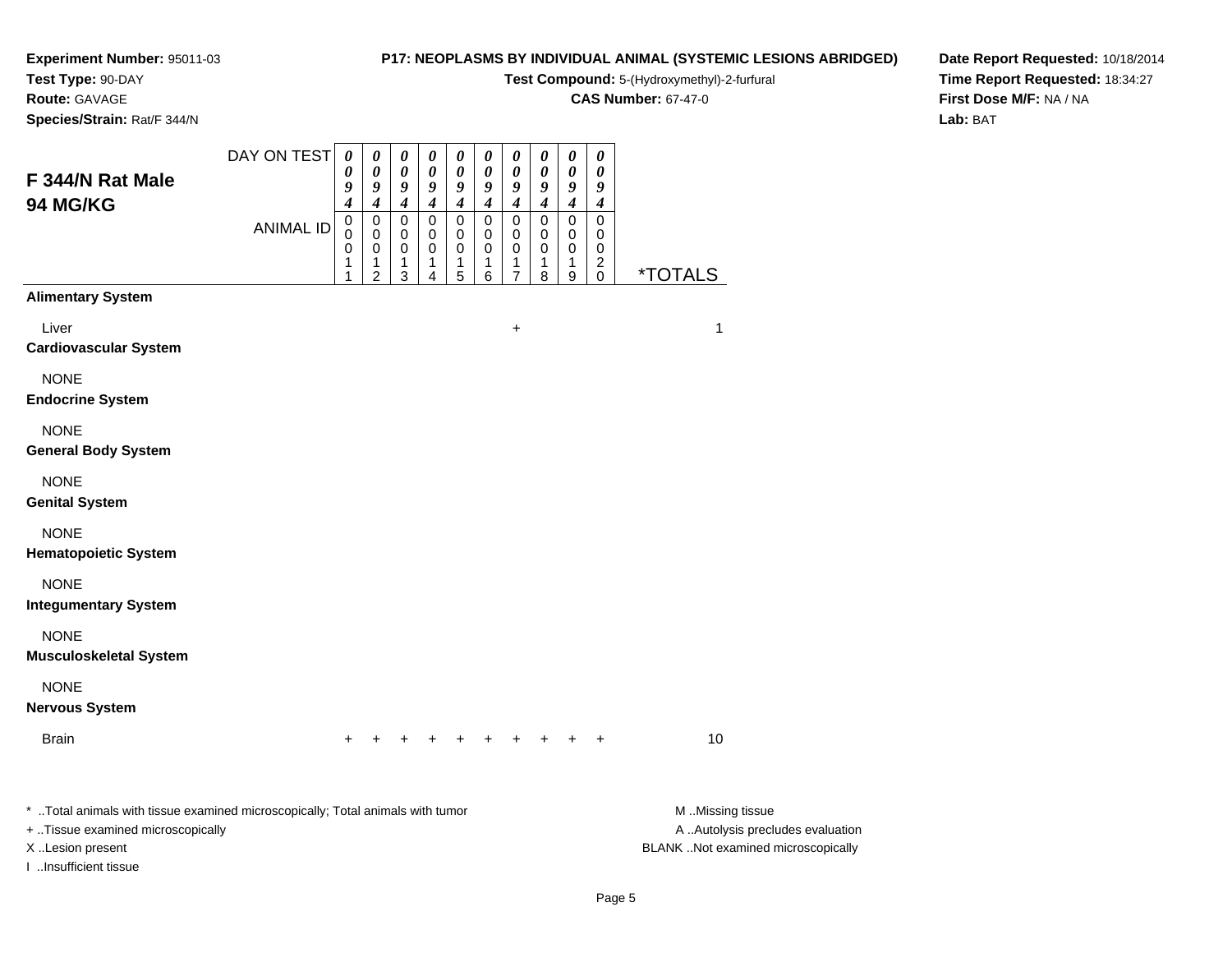**Test Type:** 90-DAY

**Route:** GAVAGE

**Species/Strain:** Rat/F 344/N

#### **P17: NEOPLASMS BY INDIVIDUAL ANIMAL (SYSTEMIC LESIONS ABRIDGED)**

**Test Compound:** 5-(Hydroxymethyl)-2-furfural

**CAS Number:** 67-47-0

**Date Report Requested:** 10/18/2014**Time Report Requested:** 18:34:27**First Dose M/F:** NA / NA**Lab:** BAT

| F 344/N Rat Male<br><b>94 MG/KG</b>         | DAY ON TEST      | 0<br>0<br>9<br>4 | 0<br>0<br>9<br>4                        | 0<br>0<br>9<br>4        | 0<br>0<br>9<br>4 | 0<br>0<br>9<br>4 | $\boldsymbol{\theta}$<br>0<br>9<br>4 | 0<br>$\boldsymbol{\theta}$<br>9<br>4     | 0<br>0<br>9<br>4                  | 0<br>0<br>9<br>4                            | 0<br>0<br>9<br>4             |                       |    |  |
|---------------------------------------------|------------------|------------------|-----------------------------------------|-------------------------|------------------|------------------|--------------------------------------|------------------------------------------|-----------------------------------|---------------------------------------------|------------------------------|-----------------------|----|--|
|                                             | <b>ANIMAL ID</b> | 0<br>0<br>0      | 0<br>$\mathbf 0$<br>0<br>$\overline{2}$ | $\Omega$<br>0<br>0<br>3 | 0<br>0<br>0<br>4 | 0<br>0<br>0<br>5 | 0<br>0<br>0<br>6                     | $\Omega$<br>$\mathbf 0$<br>$\Omega$<br>7 | $\Omega$<br>0<br>$\mathbf 0$<br>8 | $\Omega$<br>$\mathbf 0$<br>$\mathbf 0$<br>9 | $\Omega$<br>0<br>0<br>2<br>0 | <i><b>*TOTALS</b></i> |    |  |
| <b>Respiratory System</b>                   |                  |                  |                                         |                         |                  |                  |                                      |                                          |                                   |                                             |                              |                       |    |  |
| <b>NONE</b><br><b>Special Senses System</b> |                  |                  |                                         |                         |                  |                  |                                      |                                          |                                   |                                             |                              |                       |    |  |
| <b>NONE</b><br><b>Urinary System</b>        |                  |                  |                                         |                         |                  |                  |                                      |                                          |                                   |                                             |                              |                       |    |  |
| <b>NONE</b><br><b>SYSTEMIC LESIONS</b>      |                  |                  |                                         |                         |                  |                  |                                      |                                          |                                   |                                             |                              |                       |    |  |
| Multiple Organ                              |                  | +                |                                         |                         |                  |                  |                                      |                                          |                                   | +                                           | +                            |                       | 10 |  |

\* ..Total animals with tissue examined microscopically; Total animals with tumor **M** . Missing tissue M ..Missing tissue

+ ..Tissue examined microscopically

I ..Insufficient tissue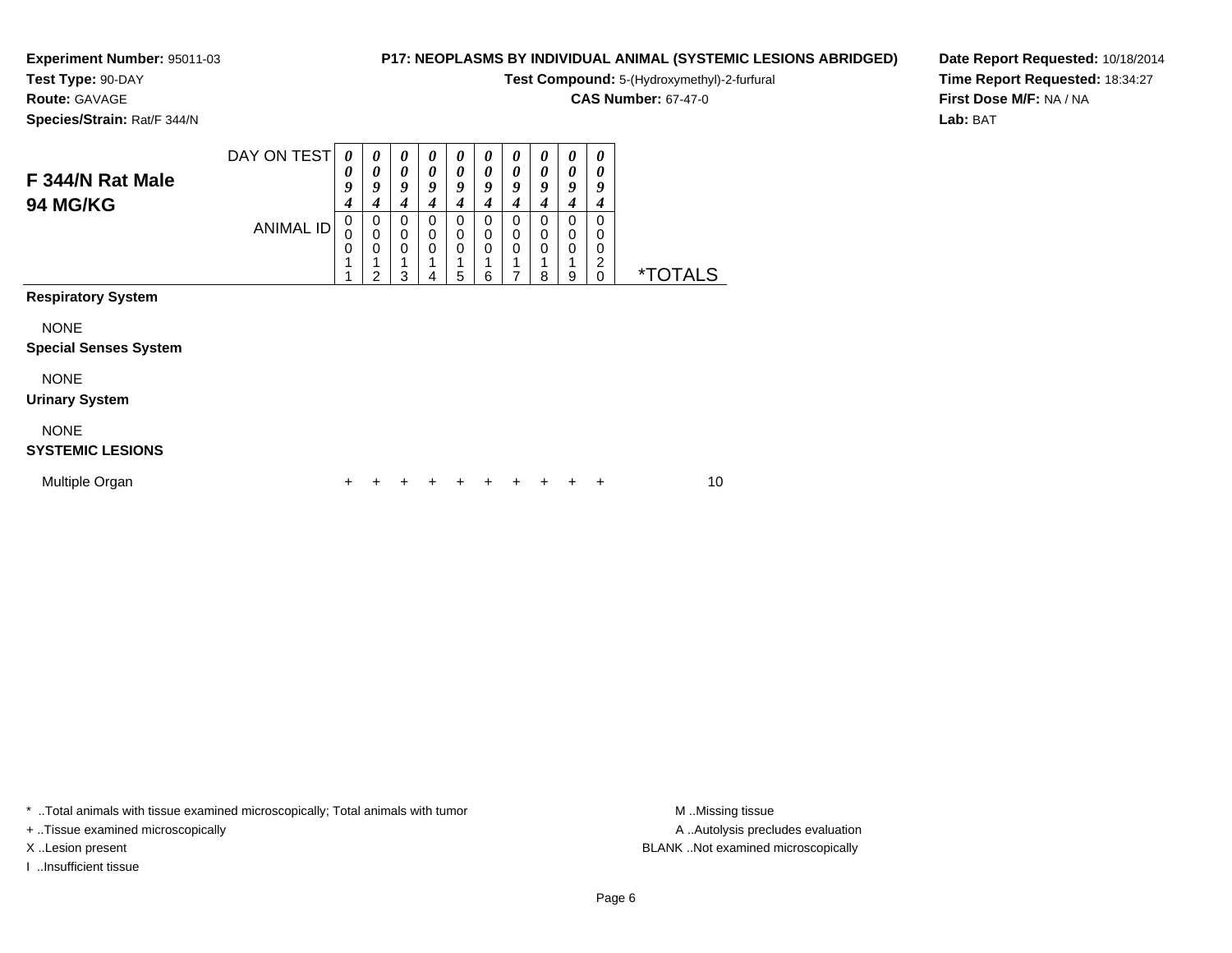#### **Test Type:** 90-DAY

**Route:** GAVAGE

**Species/Strain:** Rat/F 344/N

#### **P17: NEOPLASMS BY INDIVIDUAL ANIMAL (SYSTEMIC LESIONS ABRIDGED)**

**Test Compound:** 5-(Hydroxymethyl)-2-furfural

**CAS Number:** 67-47-0

**Date Report Requested:** 10/18/2014**Time Report Requested:** 18:34:27**First Dose M/F:** NA / NA**Lab:** BAT

| $\frac{1}{2}$                                                                                                                                                    |                  |                                      |                                        |                                                |                                              |                                      |                                 |                                                                          |                                                                  |                                              |                                              |                                                                                             |
|------------------------------------------------------------------------------------------------------------------------------------------------------------------|------------------|--------------------------------------|----------------------------------------|------------------------------------------------|----------------------------------------------|--------------------------------------|---------------------------------|--------------------------------------------------------------------------|------------------------------------------------------------------|----------------------------------------------|----------------------------------------------|---------------------------------------------------------------------------------------------|
| F 344/N Rat Male                                                                                                                                                 | DAY ON TEST      | $\boldsymbol{\theta}$<br>0<br>9<br>4 | 0<br>0<br>9<br>4                       | 0<br>0<br>$\boldsymbol{9}$<br>$\boldsymbol{4}$ | 0<br>$\pmb{\theta}$<br>9<br>$\boldsymbol{4}$ | 0<br>$\boldsymbol{\theta}$<br>9<br>4 | 0<br>0<br>9<br>$\boldsymbol{4}$ | $\pmb{\theta}$<br>$\pmb{\theta}$<br>$\boldsymbol{9}$<br>$\boldsymbol{4}$ | $\boldsymbol{\theta}$<br>$\pmb{\theta}$<br>9<br>$\boldsymbol{4}$ | 0<br>$\pmb{\theta}$<br>9<br>$\boldsymbol{4}$ | $\pmb{\theta}$<br>0<br>9<br>$\boldsymbol{4}$ |                                                                                             |
| <b>MG/KG</b><br>188                                                                                                                                              | <b>ANIMAL ID</b> | 0<br>0<br>0<br>2<br>1                | 0<br>$\mathbf 0$<br>0<br>$\frac{2}{2}$ | 0<br>0<br>0<br>$\frac{2}{3}$                   | 0<br>0<br>0<br>$\frac{2}{4}$                 | 0<br>0<br>0<br>$\frac{2}{5}$         | 0<br>0<br>0<br>$\frac{2}{6}$    | 0<br>$\mathbf 0$<br>$\pmb{0}$<br>$\frac{2}{7}$                           | $\mathsf 0$<br>0<br>0<br>$\frac{2}{8}$                           | $\mathbf 0$<br>0<br>0<br>$\frac{2}{9}$       | $\mathsf 0$<br>0<br>0<br>3<br>0              | <i><b>*TOTALS</b></i>                                                                       |
| <b>Alimentary System</b>                                                                                                                                         |                  |                                      |                                        |                                                |                                              |                                      |                                 |                                                                          |                                                                  |                                              |                                              |                                                                                             |
| Liver<br><b>Cardiovascular System</b>                                                                                                                            |                  |                                      |                                        | $\ddot{}$                                      |                                              |                                      |                                 | $\ddot{}$                                                                |                                                                  |                                              |                                              | $\overline{c}$                                                                              |
| <b>NONE</b><br><b>Endocrine System</b>                                                                                                                           |                  |                                      |                                        |                                                |                                              |                                      |                                 |                                                                          |                                                                  |                                              |                                              |                                                                                             |
| <b>NONE</b><br><b>General Body System</b>                                                                                                                        |                  |                                      |                                        |                                                |                                              |                                      |                                 |                                                                          |                                                                  |                                              |                                              |                                                                                             |
| <b>NONE</b><br><b>Genital System</b>                                                                                                                             |                  |                                      |                                        |                                                |                                              |                                      |                                 |                                                                          |                                                                  |                                              |                                              |                                                                                             |
| <b>NONE</b><br><b>Hematopoietic System</b>                                                                                                                       |                  |                                      |                                        |                                                |                                              |                                      |                                 |                                                                          |                                                                  |                                              |                                              |                                                                                             |
| <b>NONE</b><br><b>Integumentary System</b>                                                                                                                       |                  |                                      |                                        |                                                |                                              |                                      |                                 |                                                                          |                                                                  |                                              |                                              |                                                                                             |
| <b>NONE</b><br><b>Musculoskeletal System</b>                                                                                                                     |                  |                                      |                                        |                                                |                                              |                                      |                                 |                                                                          |                                                                  |                                              |                                              |                                                                                             |
| <b>NONE</b><br><b>Nervous System</b>                                                                                                                             |                  |                                      |                                        |                                                |                                              |                                      |                                 |                                                                          |                                                                  |                                              |                                              |                                                                                             |
| <b>Brain</b>                                                                                                                                                     |                  |                                      |                                        |                                                |                                              |                                      |                                 |                                                                          |                                                                  |                                              |                                              | 10                                                                                          |
| * Total animals with tissue examined microscopically; Total animals with tumor<br>+ Tissue examined microscopically<br>X Lesion present<br>I Insufficient tissue |                  |                                      |                                        |                                                |                                              |                                      |                                 |                                                                          |                                                                  |                                              |                                              | M Missing tissue<br>A  Autolysis precludes evaluation<br>BLANK Not examined microscopically |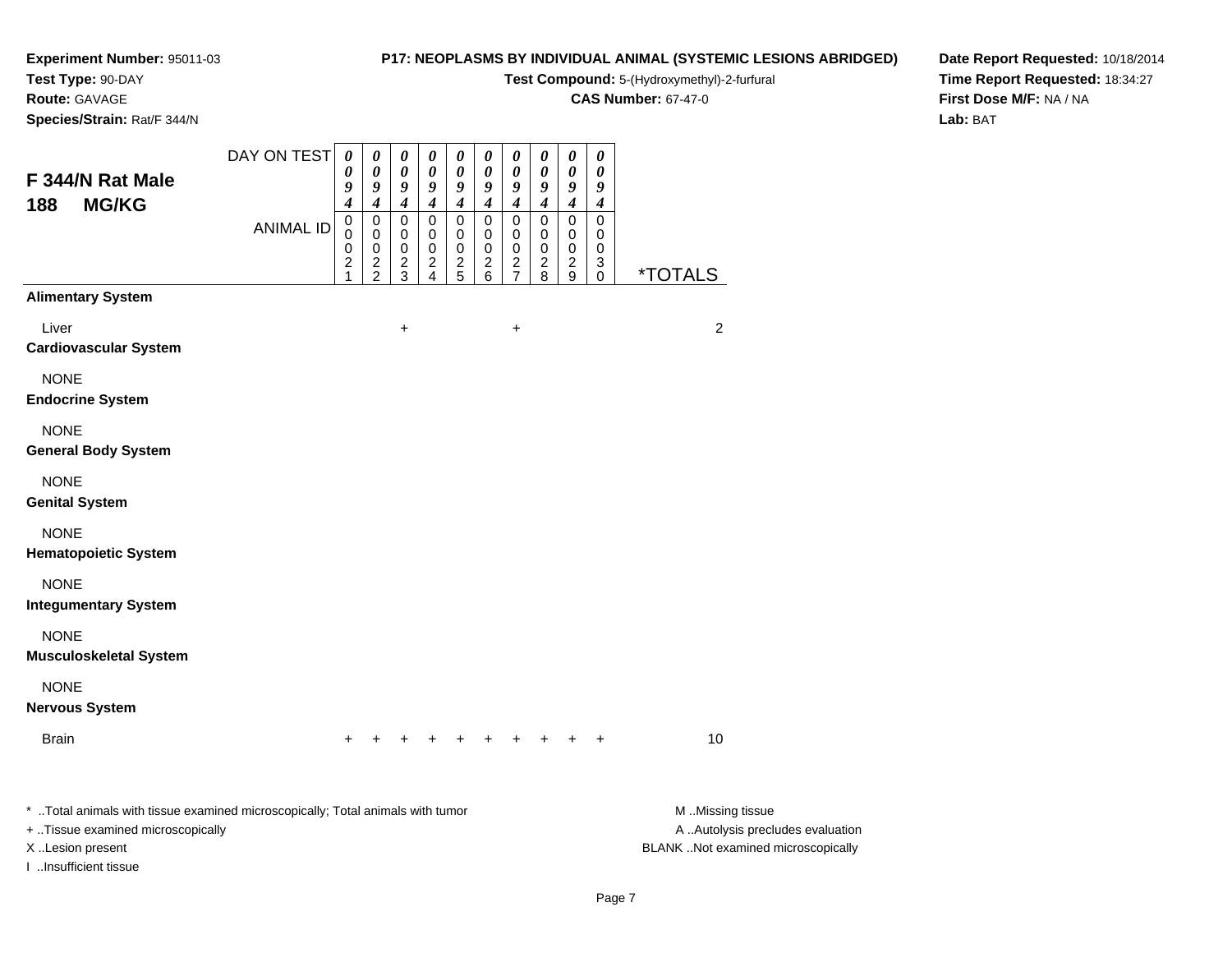**Test Type:** 90-DAY

**Route:** GAVAGE

**Species/Strain:** Rat/F 344/N

#### **P17: NEOPLASMS BY INDIVIDUAL ANIMAL (SYSTEMIC LESIONS ABRIDGED)**

**Test Compound:** 5-(Hydroxymethyl)-2-furfural

**CAS Number:** 67-47-0

**Date Report Requested:** 10/18/2014**Time Report Requested:** 18:34:27**First Dose M/F:** NA / NA**Lab:** BAT

| F 344/N Rat Male<br><b>MG/KG</b><br>188     | DAY ON TEST<br><b>ANIMAL ID</b> | $\boldsymbol{\theta}$<br>0<br>9<br>4<br>0 | $\boldsymbol{\theta}$<br>0<br>9<br>4<br>$\mathbf 0$ | 0<br>0<br>9<br>4<br>0                                  | $\boldsymbol{\theta}$<br>$\boldsymbol{\theta}$<br>9<br>4<br>0 | 0<br>0<br>9<br>4<br>0                   | $\boldsymbol{\theta}$<br>$\boldsymbol{\theta}$<br>9<br>$\boldsymbol{4}$<br>0 | 0<br>0<br>9<br>4<br>0                   | 0<br>0<br>9<br>4<br>0   | 0<br>0<br>9<br>4<br>0 | 0<br>0<br>9<br>4<br>0    |                       |    |
|---------------------------------------------|---------------------------------|-------------------------------------------|-----------------------------------------------------|--------------------------------------------------------|---------------------------------------------------------------|-----------------------------------------|------------------------------------------------------------------------------|-----------------------------------------|-------------------------|-----------------------|--------------------------|-----------------------|----|
|                                             |                                 | 0<br>0<br>$\overline{c}$                  | $\pmb{0}$<br>0<br>$\overline{c}$<br>$\overline{2}$  | $\boldsymbol{0}$<br>$\mathbf 0$<br>$\overline{c}$<br>3 | $\pmb{0}$<br>$\pmb{0}$<br>$\overline{c}$<br>4                 | $\pmb{0}$<br>$\pmb{0}$<br>$\frac{2}{5}$ | $\pmb{0}$<br>$\mathbf 0$<br>$\frac{2}{6}$                                    | 0<br>$\mathbf 0$<br>$\overline{c}$<br>7 | 0<br>0<br>$\frac{2}{8}$ | 0<br>0<br>2<br>9      | 0<br>0<br>3<br>$\pmb{0}$ | <i><b>*TOTALS</b></i> |    |
| <b>Respiratory System</b>                   |                                 |                                           |                                                     |                                                        |                                                               |                                         |                                                                              |                                         |                         |                       |                          |                       |    |
| <b>NONE</b><br><b>Special Senses System</b> |                                 |                                           |                                                     |                                                        |                                                               |                                         |                                                                              |                                         |                         |                       |                          |                       |    |
| <b>NONE</b><br><b>Urinary System</b>        |                                 |                                           |                                                     |                                                        |                                                               |                                         |                                                                              |                                         |                         |                       |                          |                       |    |
| <b>NONE</b><br><b>SYSTEMIC LESIONS</b>      |                                 |                                           |                                                     |                                                        |                                                               |                                         |                                                                              |                                         |                         |                       |                          |                       |    |
| Multiple Organ                              |                                 | +                                         |                                                     |                                                        |                                                               |                                         |                                                                              |                                         |                         |                       | ٠                        |                       | 10 |

\* ..Total animals with tissue examined microscopically; Total animals with tumor **M** . Missing tissue M ..Missing tissue

+ ..Tissue examined microscopically

I ..Insufficient tissue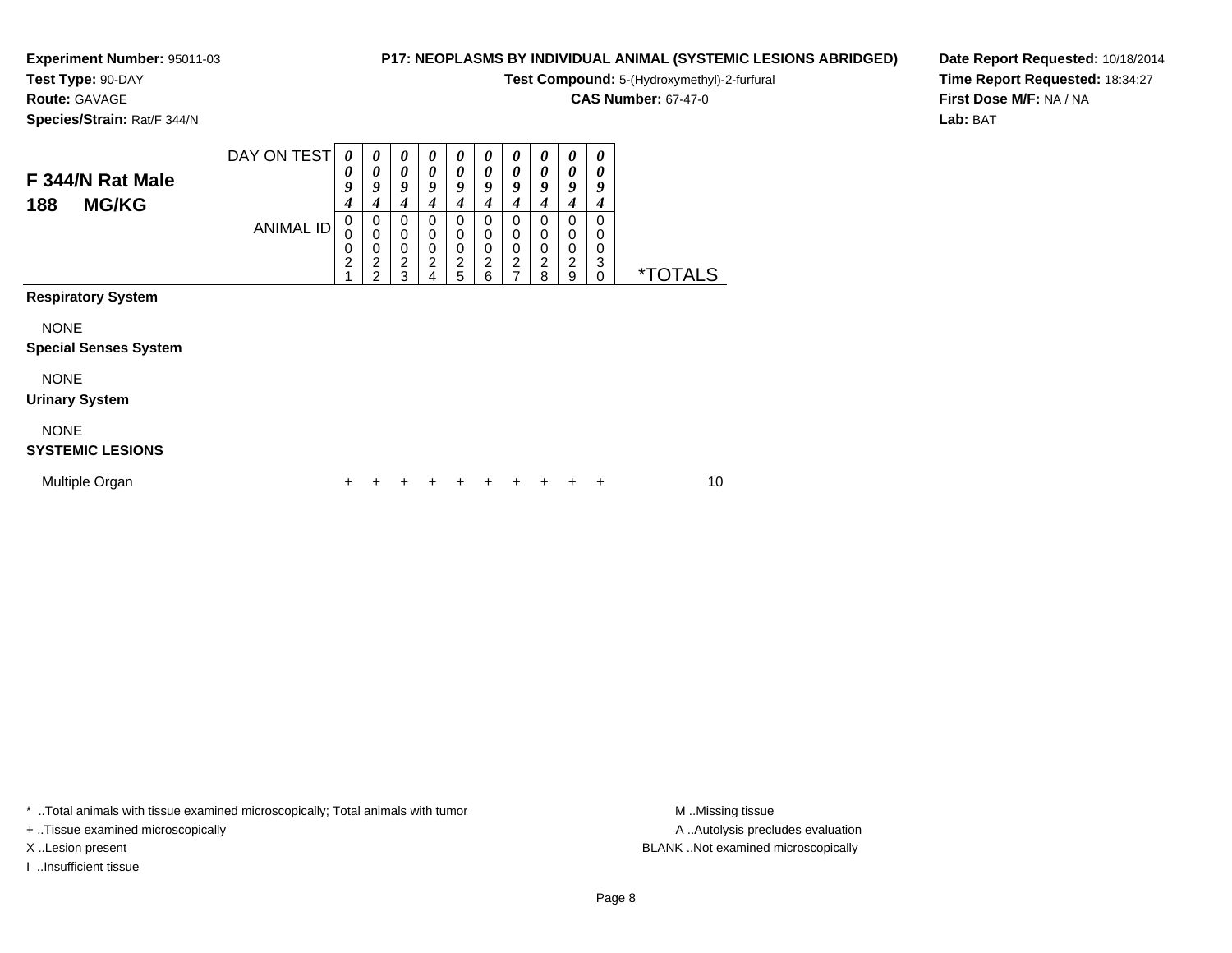**Test Type:** 90-DAY

**Route:** GAVAGE

**Species/Strain:** Rat/F 344/N

#### **P17: NEOPLASMS BY INDIVIDUAL ANIMAL (SYSTEMIC LESIONS ABRIDGED)**

**Test Compound:** 5-(Hydroxymethyl)-2-furfural

**CAS Number:** 67-47-0

**Date Report Requested:** 10/18/2014**Time Report Requested:** 18:34:27**First Dose M/F:** NA / NA**Lab:** BAT

| F 344/N Rat Male                                                                                                                                                 | DAY ON TEST      | $\boldsymbol{\theta}$<br>0<br>9<br>4 | $\pmb{\theta}$<br>0<br>9<br>4        | $\boldsymbol{\theta}$<br>0<br>9<br>$\boldsymbol{4}$  | 0<br>0<br>9<br>4              | 0<br>0<br>9<br>4                     | $\pmb{\theta}$<br>0<br>9<br>4        | $\pmb{\theta}$<br>0<br>9<br>$\boldsymbol{4}$ | $\pmb{\theta}$<br>0<br>9<br>$\boldsymbol{4}$   | $\pmb{\theta}$<br>$\boldsymbol{\theta}$<br>$\pmb{9}$<br>$\boldsymbol{4}$ | $\pmb{\theta}$<br>0<br>9<br>$\boldsymbol{4}$                  |                                                                                             |
|------------------------------------------------------------------------------------------------------------------------------------------------------------------|------------------|--------------------------------------|--------------------------------------|------------------------------------------------------|-------------------------------|--------------------------------------|--------------------------------------|----------------------------------------------|------------------------------------------------|--------------------------------------------------------------------------|---------------------------------------------------------------|---------------------------------------------------------------------------------------------|
| <b>MG/KG</b><br>375                                                                                                                                              | <b>ANIMAL ID</b> | $\pmb{0}$<br>$\mathbf 0$<br>0<br>3   | 0<br>0<br>$\pmb{0}$<br>$\frac{3}{2}$ | 0<br>$\mathbf 0$<br>$\pmb{0}$<br>3<br>$\overline{3}$ | 0<br>0<br>$\pmb{0}$<br>3<br>4 | 0<br>0<br>$\pmb{0}$<br>$\frac{3}{5}$ | 0<br>0<br>$\pmb{0}$<br>$\frac{3}{6}$ | 0<br>0<br>$\mathbf 0$<br>3<br>$\overline{7}$ | $\pmb{0}$<br>0<br>$\mathbf 0$<br>$\frac{3}{8}$ | $\pmb{0}$<br>$\mathbf 0$<br>$\pmb{0}$<br>$\frac{3}{9}$                   | $\pmb{0}$<br>0<br>0<br>$\overline{\mathbf{4}}$<br>$\mathbf 0$ | <i><b>*TOTALS</b></i>                                                                       |
| <b>Alimentary System</b>                                                                                                                                         |                  |                                      |                                      |                                                      |                               |                                      |                                      |                                              |                                                |                                                                          |                                                               |                                                                                             |
| Liver<br><b>Cardiovascular System</b>                                                                                                                            |                  |                                      |                                      |                                                      |                               |                                      |                                      | $\ddot{}$                                    |                                                |                                                                          |                                                               | 1                                                                                           |
| <b>NONE</b><br><b>Endocrine System</b>                                                                                                                           |                  |                                      |                                      |                                                      |                               |                                      |                                      |                                              |                                                |                                                                          |                                                               |                                                                                             |
| <b>NONE</b><br><b>General Body System</b>                                                                                                                        |                  |                                      |                                      |                                                      |                               |                                      |                                      |                                              |                                                |                                                                          |                                                               |                                                                                             |
| <b>NONE</b><br><b>Genital System</b>                                                                                                                             |                  |                                      |                                      |                                                      |                               |                                      |                                      |                                              |                                                |                                                                          |                                                               |                                                                                             |
| <b>NONE</b><br><b>Hematopoietic System</b>                                                                                                                       |                  |                                      |                                      |                                                      |                               |                                      |                                      |                                              |                                                |                                                                          |                                                               |                                                                                             |
| <b>NONE</b><br><b>Integumentary System</b>                                                                                                                       |                  |                                      |                                      |                                                      |                               |                                      |                                      |                                              |                                                |                                                                          |                                                               |                                                                                             |
| <b>NONE</b><br><b>Musculoskeletal System</b>                                                                                                                     |                  |                                      |                                      |                                                      |                               |                                      |                                      |                                              |                                                |                                                                          |                                                               |                                                                                             |
| <b>NONE</b><br><b>Nervous System</b>                                                                                                                             |                  |                                      |                                      |                                                      |                               |                                      |                                      |                                              |                                                |                                                                          |                                                               |                                                                                             |
| <b>Brain</b>                                                                                                                                                     |                  |                                      |                                      |                                                      |                               |                                      |                                      |                                              |                                                |                                                                          |                                                               | 10                                                                                          |
| * Total animals with tissue examined microscopically; Total animals with tumor<br>+ Tissue examined microscopically<br>X Lesion present<br>I Insufficient tissue |                  |                                      |                                      |                                                      |                               |                                      |                                      |                                              |                                                |                                                                          |                                                               | M Missing tissue<br>A  Autolysis precludes evaluation<br>BLANK Not examined microscopically |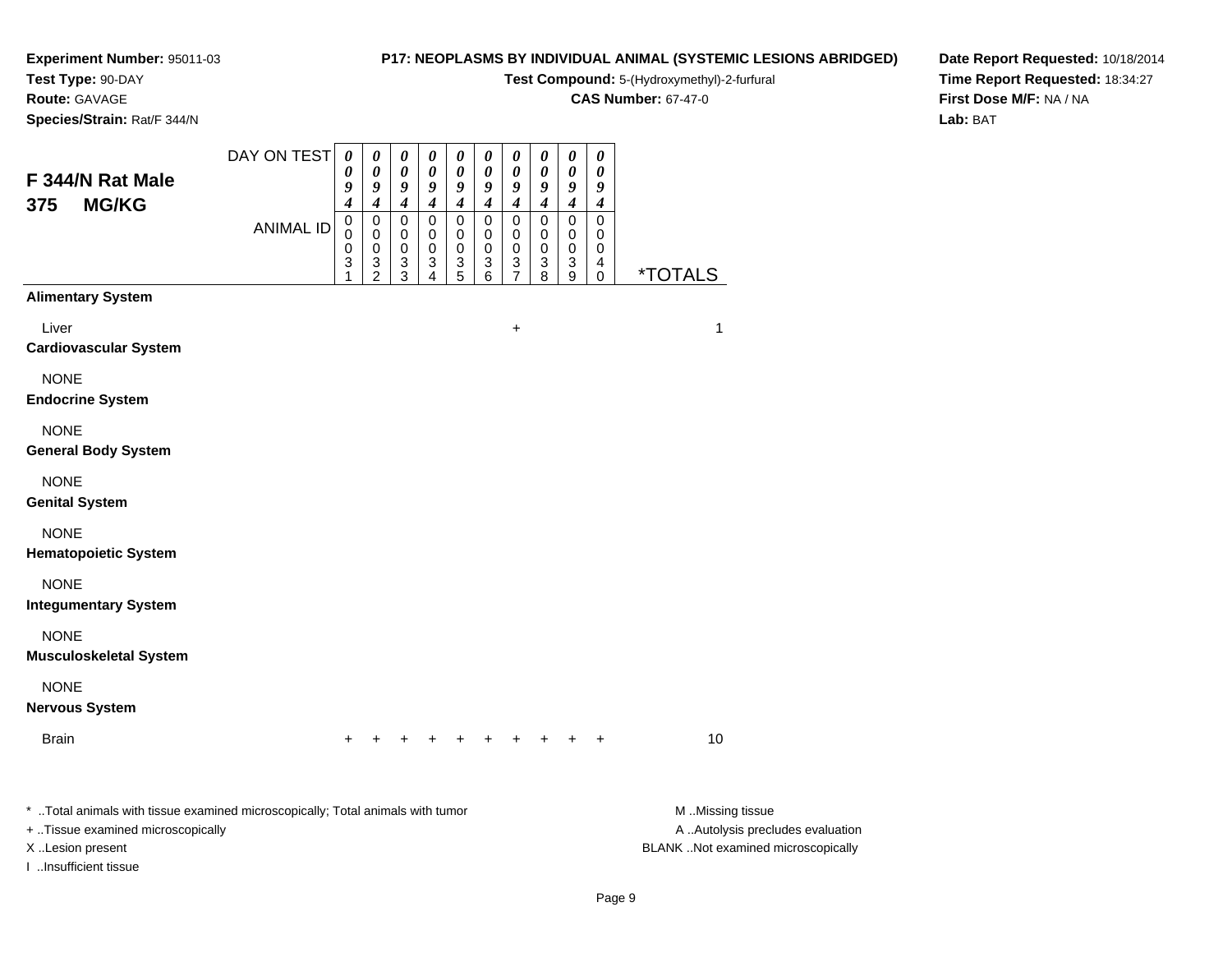**Test Type:** 90-DAY

**Route:** GAVAGE

**Species/Strain:** Rat/F 344/N

#### **P17: NEOPLASMS BY INDIVIDUAL ANIMAL (SYSTEMIC LESIONS ABRIDGED)**

**Test Compound:** 5-(Hydroxymethyl)-2-furfural

**CAS Number:** 67-47-0

**Date Report Requested:** 10/18/2014**Time Report Requested:** 18:34:27**First Dose M/F:** NA / NA**Lab:** BAT

| F 344/N Rat Male<br><b>MG/KG</b><br>375     | DAY ON TEST      | 0<br>0<br>9<br>4 | 0<br>0<br>9<br>$\boldsymbol{4}$      | 0<br>0<br>9<br>4                | 0<br>$\boldsymbol{\theta}$<br>9<br>4 | 0<br>0<br>9<br>4                | $\boldsymbol{\theta}$<br>0<br>9<br>4 | 0<br>0<br>9<br>4         | 0<br>0<br>9<br>4      | 0<br>0<br>9<br>4      | 0<br>0<br>9<br>4      |                       |  |
|---------------------------------------------|------------------|------------------|--------------------------------------|---------------------------------|--------------------------------------|---------------------------------|--------------------------------------|--------------------------|-----------------------|-----------------------|-----------------------|-----------------------|--|
|                                             | <b>ANIMAL ID</b> | 0<br>0<br>0<br>3 | 0<br>$\boldsymbol{0}$<br>0<br>3<br>2 | 0<br>$\mathbf 0$<br>0<br>3<br>3 | 0<br>$\pmb{0}$<br>$\frac{0}{3}$<br>4 | 0<br>0<br>$\mathbf 0$<br>3<br>5 | 0<br>$\pmb{0}$<br>$\frac{0}{3}$<br>6 | 0<br>0<br>$\pmb{0}$<br>3 | 0<br>0<br>$_3^0$<br>8 | 0<br>0<br>0<br>3<br>9 | 0<br>0<br>0<br>4<br>0 | <i><b>*TOTALS</b></i> |  |
| <b>Respiratory System</b>                   |                  |                  |                                      |                                 |                                      |                                 |                                      |                          |                       |                       |                       |                       |  |
| <b>NONE</b><br><b>Special Senses System</b> |                  |                  |                                      |                                 |                                      |                                 |                                      |                          |                       |                       |                       |                       |  |
| <b>NONE</b><br><b>Urinary System</b>        |                  |                  |                                      |                                 |                                      |                                 |                                      |                          |                       |                       |                       |                       |  |
| <b>NONE</b><br><b>SYSTEMIC LESIONS</b>      |                  |                  |                                      |                                 |                                      |                                 |                                      |                          |                       |                       |                       |                       |  |
| Multiple Organ                              |                  | ٠                |                                      |                                 |                                      |                                 |                                      |                          |                       |                       | ÷                     | 10                    |  |

\* ..Total animals with tissue examined microscopically; Total animals with tumor **M** . Missing tissue M ..Missing tissue

+ ..Tissue examined microscopically

I ..Insufficient tissue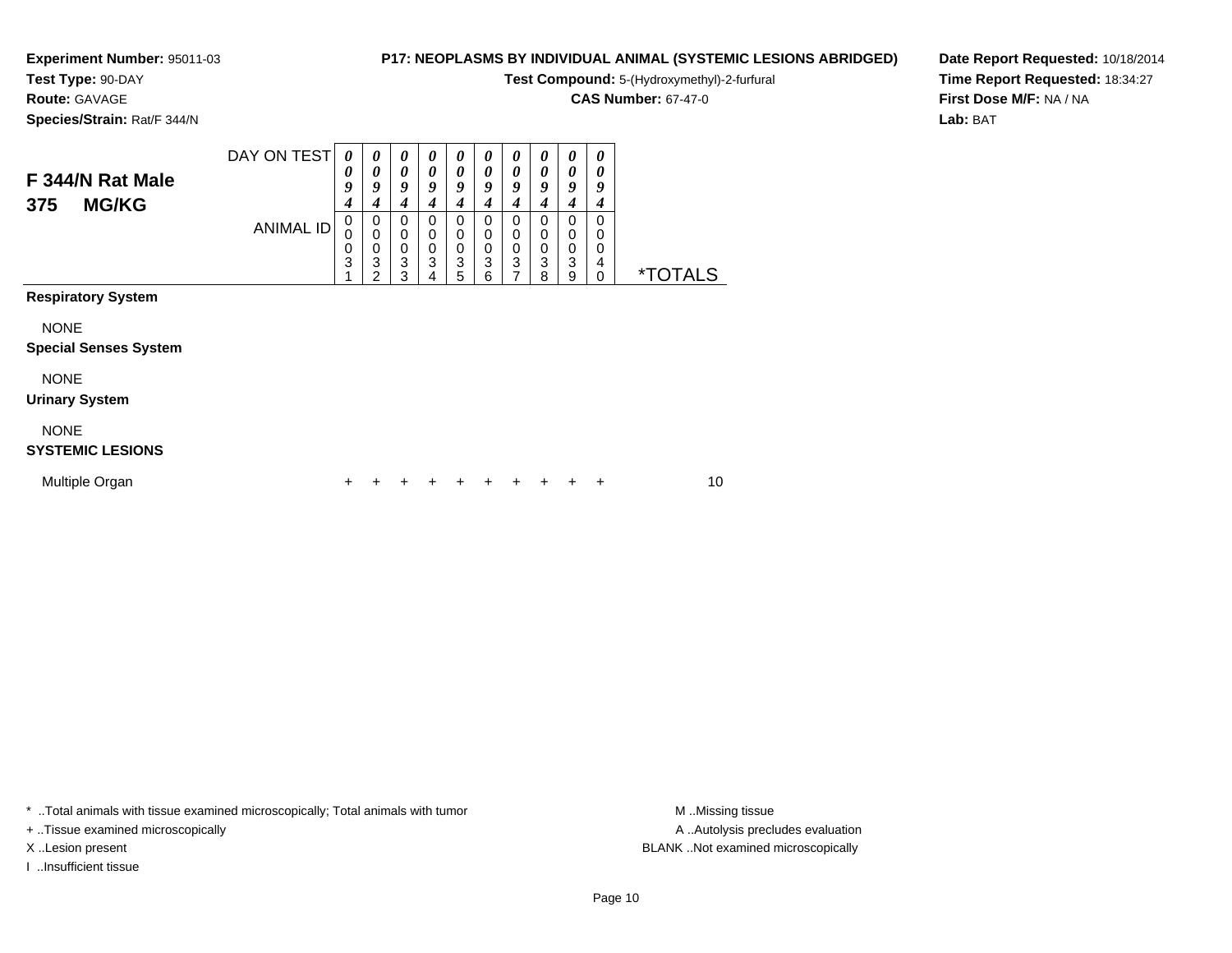## **Test Type:** 90-DAY

**Route:** GAVAGE

**Species/Strain:** Rat/F 344/N

#### **P17: NEOPLASMS BY INDIVIDUAL ANIMAL (SYSTEMIC LESIONS ABRIDGED)**

**Test Compound:** 5-(Hydroxymethyl)-2-furfural

**CAS Number:** 67-47-0

**Date Report Requested:** 10/18/2014**Time Report Requested:** 18:34:27**First Dose M/F:** NA / NA**Lab:** BAT

| F 344/N Rat Male                                                                                                                                                 | DAY ON TEST      | $\pmb{\theta}$<br>0<br>9             | $\pmb{\theta}$<br>0<br>9                                  | 0<br>0<br>9<br>$\boldsymbol{4}$ | 0<br>0<br>9<br>$\boldsymbol{4}$ | 0<br>0<br>9<br>$\boldsymbol{4}$ | 0<br>0<br>9                | $\pmb{\theta}$<br>$\boldsymbol{\theta}$<br>9<br>$\boldsymbol{4}$ | 0<br>$\pmb{\theta}$<br>9                          | $\pmb{\theta}$<br>$\pmb{\theta}$<br>$\boldsymbol{g}$<br>$\boldsymbol{4}$     | $\pmb{\theta}$<br>0<br>9                                              |                                                                                             |
|------------------------------------------------------------------------------------------------------------------------------------------------------------------|------------------|--------------------------------------|-----------------------------------------------------------|---------------------------------|---------------------------------|---------------------------------|----------------------------|------------------------------------------------------------------|---------------------------------------------------|------------------------------------------------------------------------------|-----------------------------------------------------------------------|---------------------------------------------------------------------------------------------|
| 750<br><b>MG/KG</b>                                                                                                                                              | <b>ANIMAL ID</b> | $\boldsymbol{4}$<br>0<br>0<br>0<br>4 | 4<br>$\mathbf 0$<br>0<br>$\pmb{0}$<br>4<br>$\overline{c}$ | 0<br>0<br>0<br>4<br>3           | 0<br>0<br>$\pmb{0}$<br>4<br>4   | $\mathbf 0$<br>0<br>0<br>4<br>5 | 4<br>0<br>0<br>0<br>4<br>6 | 0<br>0<br>0<br>4<br>$\overline{7}$                               | $\boldsymbol{4}$<br>$\pmb{0}$<br>0<br>0<br>4<br>8 | $\mathbf 0$<br>0<br>$\pmb{0}$<br>$\overline{\mathbf{4}}$<br>$\boldsymbol{9}$ | $\boldsymbol{4}$<br>$\mathbf 0$<br>0<br>$\mathbf 0$<br>5<br>$\pmb{0}$ | <i><b>*TOTALS</b></i>                                                                       |
| <b>Alimentary System</b>                                                                                                                                         |                  |                                      |                                                           |                                 |                                 |                                 |                            |                                                                  |                                                   |                                                                              |                                                                       |                                                                                             |
| Liver<br><b>Cardiovascular System</b>                                                                                                                            |                  |                                      |                                                           |                                 |                                 |                                 |                            | +                                                                |                                                   | $\ddot{}$                                                                    |                                                                       | $\overline{c}$                                                                              |
| <b>NONE</b><br><b>Endocrine System</b>                                                                                                                           |                  |                                      |                                                           |                                 |                                 |                                 |                            |                                                                  |                                                   |                                                                              |                                                                       |                                                                                             |
| <b>NONE</b><br><b>General Body System</b>                                                                                                                        |                  |                                      |                                                           |                                 |                                 |                                 |                            |                                                                  |                                                   |                                                                              |                                                                       |                                                                                             |
| <b>NONE</b><br><b>Genital System</b>                                                                                                                             |                  |                                      |                                                           |                                 |                                 |                                 |                            |                                                                  |                                                   |                                                                              |                                                                       |                                                                                             |
| <b>NONE</b><br><b>Hematopoietic System</b>                                                                                                                       |                  |                                      |                                                           |                                 |                                 |                                 |                            |                                                                  |                                                   |                                                                              |                                                                       |                                                                                             |
| <b>NONE</b><br><b>Integumentary System</b>                                                                                                                       |                  |                                      |                                                           |                                 |                                 |                                 |                            |                                                                  |                                                   |                                                                              |                                                                       |                                                                                             |
| <b>NONE</b><br><b>Musculoskeletal System</b>                                                                                                                     |                  |                                      |                                                           |                                 |                                 |                                 |                            |                                                                  |                                                   |                                                                              |                                                                       |                                                                                             |
| <b>NONE</b><br><b>Nervous System</b>                                                                                                                             |                  |                                      |                                                           |                                 |                                 |                                 |                            |                                                                  |                                                   |                                                                              |                                                                       |                                                                                             |
| <b>Brain</b>                                                                                                                                                     |                  |                                      |                                                           |                                 |                                 |                                 |                            |                                                                  |                                                   |                                                                              |                                                                       | 10                                                                                          |
| * Total animals with tissue examined microscopically; Total animals with tumor<br>+ Tissue examined microscopically<br>X Lesion present<br>I Insufficient tissue |                  |                                      |                                                           |                                 |                                 |                                 |                            |                                                                  |                                                   |                                                                              |                                                                       | M Missing tissue<br>A  Autolysis precludes evaluation<br>BLANK Not examined microscopically |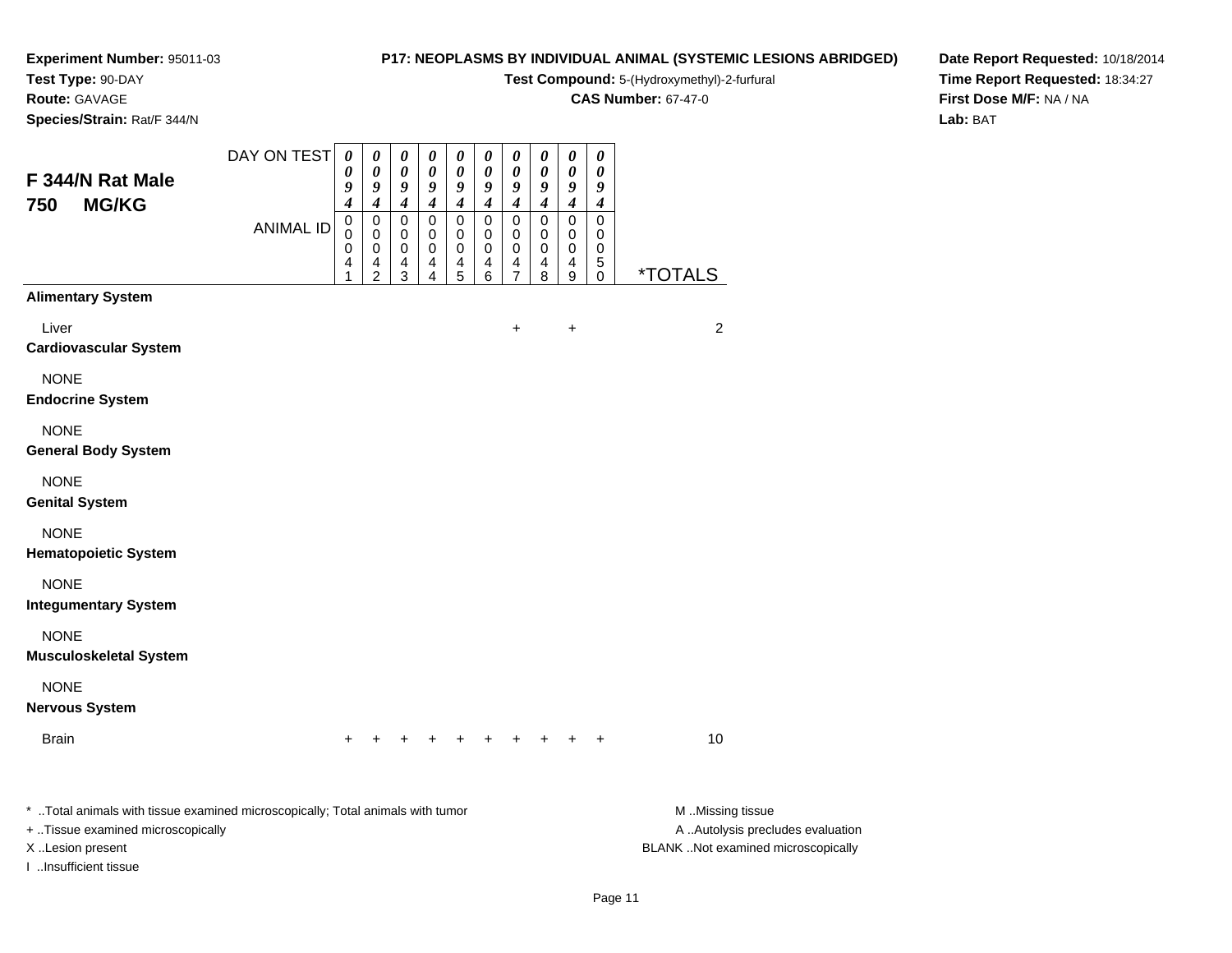**Test Type:** 90-DAY

**Route:** GAVAGE

**Species/Strain:** Rat/F 344/N

#### **P17: NEOPLASMS BY INDIVIDUAL ANIMAL (SYSTEMIC LESIONS ABRIDGED)**

**Test Compound:** 5-(Hydroxymethyl)-2-furfural

**CAS Number:** 67-47-0

**Date Report Requested:** 10/18/2014**Time Report Requested:** 18:34:27**First Dose M/F:** NA / NA**Lab:** BAT

| F 344/N Rat Male<br>750<br><b>MG/KG</b>     | DAY ON TEST      | $\boldsymbol{\theta}$<br>0<br>9<br>4 | 0<br>$\boldsymbol{\theta}$<br>9<br>4                      | 0<br>0<br>9<br>4                                                         | $\boldsymbol{\theta}$<br>$\boldsymbol{\theta}$<br>9<br>4 | 0<br>$\boldsymbol{\theta}$<br>9<br>4    | $\boldsymbol{\theta}$<br>0<br>9<br>$\boldsymbol{4}$                             | 0<br>0<br>9<br>4      | 0<br>0<br>9<br>4      | 0<br>0<br>9<br>4      | 0<br>0<br>9<br>4      |                       |  |
|---------------------------------------------|------------------|--------------------------------------|-----------------------------------------------------------|--------------------------------------------------------------------------|----------------------------------------------------------|-----------------------------------------|---------------------------------------------------------------------------------|-----------------------|-----------------------|-----------------------|-----------------------|-----------------------|--|
|                                             | <b>ANIMAL ID</b> | 0<br>0<br>0<br>4                     | $\begin{smallmatrix}0\\0\end{smallmatrix}$<br>0<br>4<br>2 | $\boldsymbol{0}$<br>$\begin{smallmatrix}0\\0\end{smallmatrix}$<br>4<br>3 | 0<br>$\boldsymbol{0}$<br>$\mathbf 0$<br>4<br>4           | 0<br>$\pmb{0}$<br>$\mathbf 0$<br>4<br>5 | 0<br>$\begin{smallmatrix}0\\0\end{smallmatrix}$<br>$\overline{\mathbf{4}}$<br>6 | 0<br>0<br>0<br>4<br>7 | 0<br>0<br>0<br>4<br>8 | 0<br>0<br>0<br>4<br>9 | 0<br>0<br>0<br>5<br>0 | <i><b>*TOTALS</b></i> |  |
| <b>Respiratory System</b>                   |                  |                                      |                                                           |                                                                          |                                                          |                                         |                                                                                 |                       |                       |                       |                       |                       |  |
| <b>NONE</b><br><b>Special Senses System</b> |                  |                                      |                                                           |                                                                          |                                                          |                                         |                                                                                 |                       |                       |                       |                       |                       |  |
| <b>NONE</b><br><b>Urinary System</b>        |                  |                                      |                                                           |                                                                          |                                                          |                                         |                                                                                 |                       |                       |                       |                       |                       |  |
| <b>NONE</b><br><b>SYSTEMIC LESIONS</b>      |                  |                                      |                                                           |                                                                          |                                                          |                                         |                                                                                 |                       |                       |                       |                       |                       |  |
| Multiple Organ                              |                  | +                                    |                                                           |                                                                          |                                                          |                                         |                                                                                 |                       |                       |                       | ÷                     | 10                    |  |

\* ..Total animals with tissue examined microscopically; Total animals with tumor **M** . Missing tissue M ..Missing tissue

+ ..Tissue examined microscopically

I ..Insufficient tissue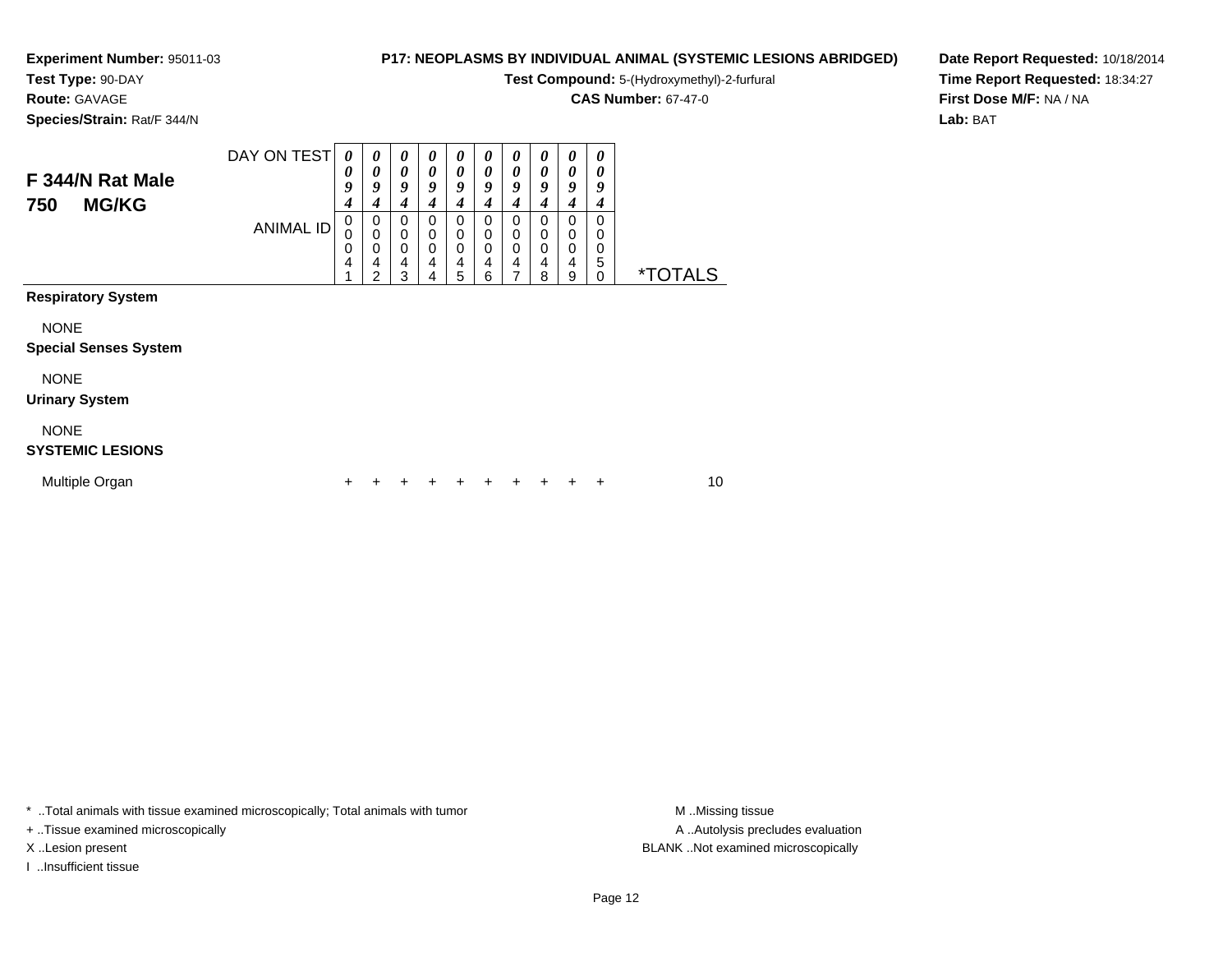**Test Type:** 90-DAY**Route:** GAVAGE

**Species/Strain:** Rat/F 344/N

#### **P17: NEOPLASMS BY INDIVIDUAL ANIMAL (SYSTEMIC LESIONS ABRIDGED)**

**Test Compound:** 5-(Hydroxymethyl)-2-furfural

**CAS Number:** 67-47-0

**Date Report Requested:** 10/18/2014**Time Report Requested:** 18:34:27**First Dose M/F:** NA / NA**Lab:** BAT

| F 344/N Rat Male<br><b>MG/KG</b><br>1500 | DAY ON TEST<br><b>ANIMAL ID</b> | 0<br>0<br>1<br>6<br>0<br>$\mathbf 0$<br>0<br>5<br>8 | $\boldsymbol{\theta}$<br>$\boldsymbol{\theta}$<br>9<br>$\overline{\boldsymbol{4}}$<br>$\mathbf 0$<br>$\mathbf 0$<br>$\mathbf 0$<br>5 | $\pmb{\theta}$<br>$\boldsymbol{\theta}$<br>9<br>$\boldsymbol{4}$<br>$\Omega$<br>0<br>0<br>5<br>$\overline{2}$ | 0<br>$\boldsymbol{\theta}$<br>9<br>$\boldsymbol{4}$<br>$\Omega$<br>$\Omega$<br>$\mathbf 0$<br>5<br>3 | $\pmb{\theta}$<br>$\boldsymbol{\theta}$<br>9<br>$\boldsymbol{4}$<br>$\mathbf 0$<br>0<br>0<br>5<br>$\overline{4}$ | $\boldsymbol{\theta}$<br>$\boldsymbol{\theta}$<br>9<br>$\boldsymbol{4}$<br>$\Omega$<br>0<br>$\mathbf 0$<br>5<br>5 | 0<br>$\boldsymbol{\theta}$<br>9<br>$\boldsymbol{4}$<br>$\mathbf 0$<br>0<br>$\mathbf 0$<br>5<br>6 | 0<br>$\boldsymbol{\theta}$<br>9<br>$\boldsymbol{4}$<br>$\Omega$<br>$\Omega$<br>0<br>5<br>$\overline{7}$ | 0<br>$\boldsymbol{\theta}$<br>9<br>$\overline{4}$<br>$\Omega$<br>$\mathbf 0$<br>$\mathbf 0$<br>5<br>9 | 0<br>0<br>9<br>$\boldsymbol{4}$<br>0<br>0<br>$\Omega$<br>6<br>$\mathbf 0$ | <i><b>*TOTALS</b></i> |
|------------------------------------------|---------------------------------|-----------------------------------------------------|--------------------------------------------------------------------------------------------------------------------------------------|---------------------------------------------------------------------------------------------------------------|------------------------------------------------------------------------------------------------------|------------------------------------------------------------------------------------------------------------------|-------------------------------------------------------------------------------------------------------------------|--------------------------------------------------------------------------------------------------|---------------------------------------------------------------------------------------------------------|-------------------------------------------------------------------------------------------------------|---------------------------------------------------------------------------|-----------------------|
| <b>Alimentary System</b>                 |                                 |                                                     |                                                                                                                                      |                                                                                                               |                                                                                                      |                                                                                                                  |                                                                                                                   |                                                                                                  |                                                                                                         |                                                                                                       |                                                                           |                       |
| Esophagus                                |                                 | +                                                   | +                                                                                                                                    | +                                                                                                             | +                                                                                                    | +                                                                                                                | +                                                                                                                 | +                                                                                                | ٠                                                                                                       | +                                                                                                     | +                                                                         | 10                    |
| Intestine Large, Cecum                   |                                 | $\ddot{}$                                           | $\ddot{}$                                                                                                                            | $\ddot{}$                                                                                                     | $\ddot{}$                                                                                            | $\ddot{}$                                                                                                        | $\ddot{}$                                                                                                         | $+$                                                                                              | +                                                                                                       | $\ddot{}$                                                                                             | $\ddot{}$                                                                 | 10                    |
| Intestine Large, Colon                   |                                 | +                                                   | $\ddot{}$                                                                                                                            | +                                                                                                             | +                                                                                                    | $\ddot{}$                                                                                                        | $\ddot{}$                                                                                                         | $\ddot{}$                                                                                        | +                                                                                                       | +                                                                                                     | $\ddot{}$                                                                 | 10                    |
| Intestine Large, Rectum                  |                                 | $\ddot{}$                                           | $\ddot{}$                                                                                                                            | $\ddot{}$                                                                                                     | $\ddot{}$                                                                                            | $\ddot{}$                                                                                                        | $+$                                                                                                               | $+$                                                                                              | $\ddot{}$                                                                                               | +                                                                                                     | $\ddot{}$                                                                 | 10                    |
| Intestine Small, Duodenum                |                                 | +                                                   | $\ddot{}$                                                                                                                            | $\ddot{}$                                                                                                     | $\ddot{}$                                                                                            | +                                                                                                                | $\ddot{}$                                                                                                         | $+$                                                                                              | $\ddot{}$                                                                                               | $\ddot{}$                                                                                             | $\ddot{}$                                                                 | 10                    |
| Intestine Small, Ileum                   |                                 | $\ddot{}$                                           | $+$                                                                                                                                  | $\ddot{}$                                                                                                     | $\ddot{}$                                                                                            | $+$                                                                                                              | $+$                                                                                                               | $+$                                                                                              | $\ddot{}$                                                                                               | $+$                                                                                                   | $\ddot{}$                                                                 | 10                    |
| Intestine Small, Jejunum                 |                                 | +                                                   | $\ddot{}$                                                                                                                            | $\ddot{}$                                                                                                     | $\ddot{}$                                                                                            | $\ddot{}$                                                                                                        | $+$                                                                                                               | $\ddot{}$                                                                                        | $\ddot{}$                                                                                               | $\ddot{}$                                                                                             | $\ddot{}$                                                                 | 10                    |
| Liver                                    |                                 | $\ddot{}$                                           | $\ddot{}$                                                                                                                            | $\ddot{}$                                                                                                     | $\ddot{}$                                                                                            | $\ddot{}$                                                                                                        | +                                                                                                                 | $\ddot{}$                                                                                        | $\ddot{}$                                                                                               | $\ddot{}$                                                                                             | $\ddot{}$                                                                 | 10                    |
| Pancreas                                 |                                 | $\ddot{}$                                           | $\ddot{}$                                                                                                                            | $\ddot{}$                                                                                                     | +                                                                                                    | +                                                                                                                | $\ddot{}$                                                                                                         | $\ddot{}$                                                                                        | $\ddot{}$                                                                                               | $\ddot{}$                                                                                             | $\ddot{}$                                                                 | 10                    |
| Salivary Glands                          |                                 | $\ddot{}$                                           | $\ddot{}$                                                                                                                            | $\ddot{}$                                                                                                     | $\ddot{}$                                                                                            | $\ddot{}$                                                                                                        | $\ddot{}$                                                                                                         | $\ddot{}$                                                                                        | $\ddot{}$                                                                                               | $\ddot{}$                                                                                             | $\ddot{}$                                                                 | 10                    |
| Stomach, Forestomach                     |                                 | +                                                   | $\ddot{}$                                                                                                                            | $\ddot{}$                                                                                                     | $\ddot{}$                                                                                            | $\ddot{}$                                                                                                        | $+$                                                                                                               | $+$                                                                                              | $+$                                                                                                     | $+$                                                                                                   | $\ddot{}$                                                                 | 10                    |
| Stomach, Glandular                       |                                 | $\ddot{}$                                           | $\ddot{}$                                                                                                                            | $\ddot{}$                                                                                                     | $\ddot{}$                                                                                            | $\ddot{}$                                                                                                        | $\ddot{}$                                                                                                         | $\ddot{}$                                                                                        | ÷                                                                                                       | $\ddot{}$                                                                                             | $\ddot{}$                                                                 | 10                    |
| <b>Cardiovascular System</b>             |                                 |                                                     |                                                                                                                                      |                                                                                                               |                                                                                                      |                                                                                                                  |                                                                                                                   |                                                                                                  |                                                                                                         |                                                                                                       |                                                                           |                       |
| <b>Blood Vessel</b>                      |                                 | +                                                   |                                                                                                                                      | +                                                                                                             | +                                                                                                    | +                                                                                                                |                                                                                                                   |                                                                                                  |                                                                                                         | +                                                                                                     | +                                                                         | 10                    |
| Heart                                    |                                 | $\ddot{}$                                           | ÷                                                                                                                                    | $\ddot{}$                                                                                                     | $\ddot{}$                                                                                            | $\ddot{}$                                                                                                        | $\ddot{}$                                                                                                         | $\ddot{}$                                                                                        | ÷                                                                                                       | $\ddot{}$                                                                                             | +                                                                         | 10                    |
| <b>Endocrine System</b>                  |                                 |                                                     |                                                                                                                                      |                                                                                                               |                                                                                                      |                                                                                                                  |                                                                                                                   |                                                                                                  |                                                                                                         |                                                                                                       |                                                                           |                       |
| <b>Adrenal Cortex</b>                    |                                 | +                                                   | ٠                                                                                                                                    | ٠                                                                                                             | +                                                                                                    | +                                                                                                                | +                                                                                                                 | +                                                                                                | +                                                                                                       | +                                                                                                     | +                                                                         | 10                    |
| <b>Adrenal Medulla</b>                   |                                 | +                                                   | $\ddot{}$                                                                                                                            | +                                                                                                             | +                                                                                                    | $\ddot{}$                                                                                                        | $\ddot{}$                                                                                                         | $\pm$                                                                                            | $\ddot{}$                                                                                               | $\ddot{}$                                                                                             | $\ddot{}$                                                                 | 10                    |
| Islets, Pancreatic                       |                                 | +                                                   | +                                                                                                                                    | $\ddot{}$                                                                                                     | $\ddot{}$                                                                                            | $\ddot{}$                                                                                                        | $\ddot{}$                                                                                                         | $\ddot{}$                                                                                        | $\ddot{}$                                                                                               | +                                                                                                     | $\ddot{}$                                                                 | 10                    |
| Parathyroid Gland                        |                                 |                                                     |                                                                                                                                      | ÷                                                                                                             | $\ddot{}$                                                                                            | M                                                                                                                | $\ddot{}$                                                                                                         | $\ddot{}$                                                                                        | M                                                                                                       | $\ddot{}$                                                                                             | $\ddot{}$                                                                 | 8                     |

\* ..Total animals with tissue examined microscopically; Total animals with tumor **M** . Missing tissue M ..Missing tissue

+ ..Tissue examined microscopically

I ..Insufficient tissue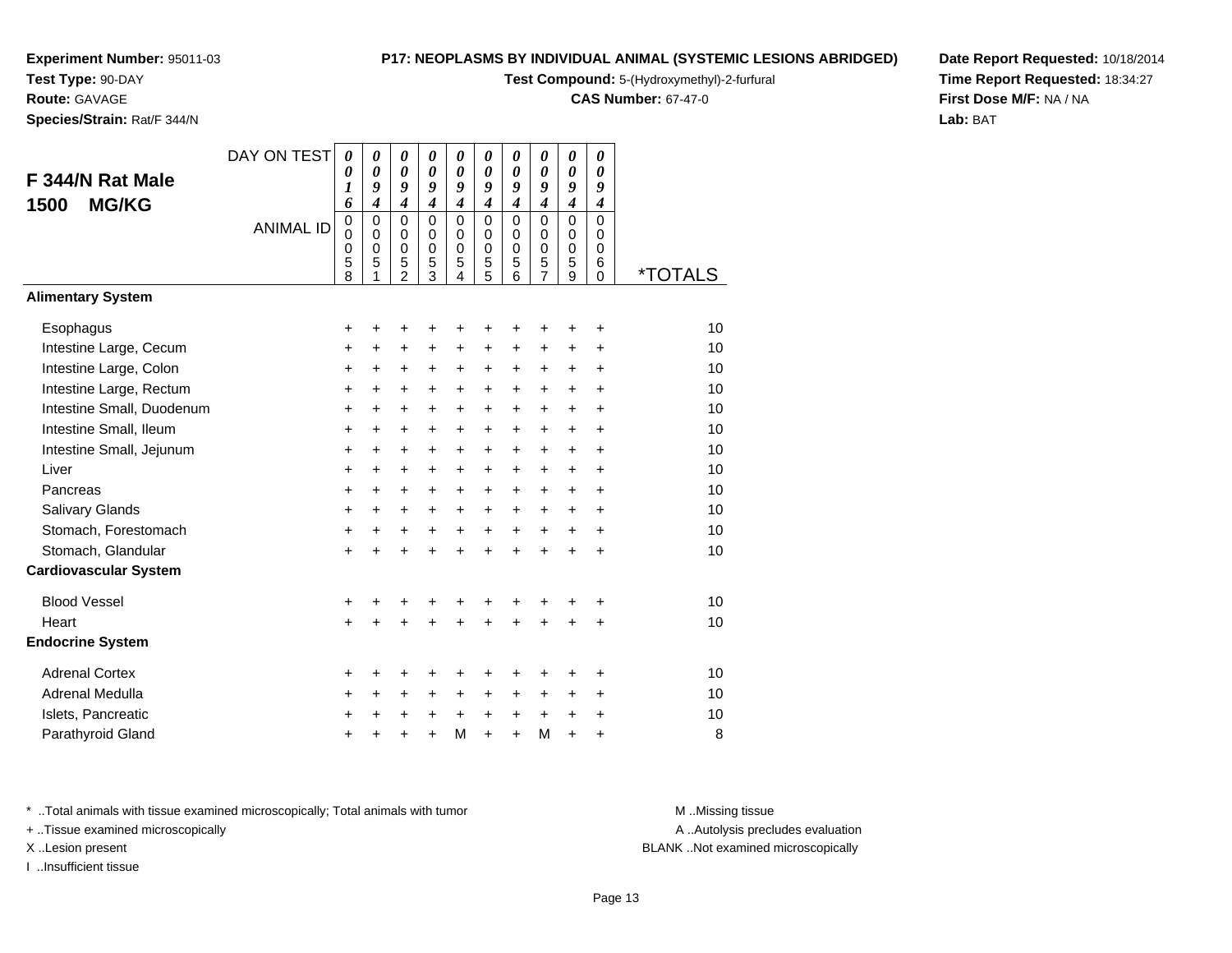**Test Type:** 90-DAY

### **Route:** GAVAGE

**Species/Strain:** Rat/F 344/N

#### **P17: NEOPLASMS BY INDIVIDUAL ANIMAL (SYSTEMIC LESIONS ABRIDGED)**

**Test Compound:** 5-(Hydroxymethyl)-2-furfural

**CAS Number:** 67-47-0

**Date Report Requested:** 10/18/2014**Time Report Requested:** 18:34:27**First Dose M/F:** NA / NA**Lab:** BAT

| F 344/N Rat Male<br><b>MG/KG</b><br>1500 | DAY ON TEST<br><b>ANIMAL ID</b> | $\boldsymbol{\theta}$<br>0<br>$\boldsymbol{l}$<br>6<br>$\mathbf 0$ | 0<br>0<br>9<br>4<br>0 | 0<br>$\boldsymbol{\theta}$<br>9<br>$\boldsymbol{4}$<br>$\mathbf 0$ | 0<br>$\boldsymbol{\theta}$<br>9<br>$\overline{\boldsymbol{4}}$<br>$\mathbf 0$ | $\boldsymbol{\theta}$<br>$\boldsymbol{\theta}$<br>9<br>$\boldsymbol{4}$<br>$\mathbf 0$ | 0<br>$\boldsymbol{\theta}$<br>9<br>$\overline{\boldsymbol{4}}$<br>$\mathbf 0$ | $\boldsymbol{\theta}$<br>$\boldsymbol{\theta}$<br>9<br>$\boldsymbol{4}$<br>$\mathbf 0$ | 0<br>0<br>9<br>$\boldsymbol{4}$<br>$\mathbf 0$ | $\boldsymbol{\theta}$<br>$\boldsymbol{\theta}$<br>9<br>$\boldsymbol{4}$<br>0 | $\boldsymbol{\theta}$<br>0<br>9<br>$\boldsymbol{4}$<br>$\mathbf 0$ |                       |
|------------------------------------------|---------------------------------|--------------------------------------------------------------------|-----------------------|--------------------------------------------------------------------|-------------------------------------------------------------------------------|----------------------------------------------------------------------------------------|-------------------------------------------------------------------------------|----------------------------------------------------------------------------------------|------------------------------------------------|------------------------------------------------------------------------------|--------------------------------------------------------------------|-----------------------|
|                                          |                                 | $\pmb{0}$<br>0<br>5<br>8                                           | 0<br>0<br>5<br>1      | 0<br>$\mathbf 0$<br>5<br>$\overline{c}$                            | 0<br>0<br>5<br>3                                                              | 0<br>$\mathbf 0$<br>5<br>4                                                             | 0<br>$\mathbf 0$<br>5<br>5                                                    | 0<br>$\mathbf 0$<br>5<br>$6\phantom{1}6$                                               | 0<br>0<br>5<br>$\overline{7}$                  | 0<br>$\mathbf 0$<br>$\frac{5}{9}$                                            | 0<br>$\mathbf 0$<br>6<br>$\mathbf 0$                               | <i><b>*TOTALS</b></i> |
| <b>Pituitary Gland</b>                   |                                 | +                                                                  | $\ddot{}$             | $\ddot{}$                                                          | $\ddot{}$                                                                     | $\ddot{}$                                                                              | $\ddot{}$                                                                     | $\ddot{}$                                                                              | +                                              | $\ddot{}$                                                                    | $+$                                                                | 10                    |
| <b>Thyroid Gland</b>                     |                                 | $\ddot{}$                                                          | +                     | +                                                                  | +                                                                             | +                                                                                      |                                                                               | +                                                                                      |                                                | +                                                                            | $\ddot{}$                                                          | 10                    |
| <b>General Body System</b>               |                                 |                                                                    |                       |                                                                    |                                                                               |                                                                                        |                                                                               |                                                                                        |                                                |                                                                              |                                                                    |                       |
| <b>NONE</b>                              |                                 |                                                                    |                       |                                                                    |                                                                               |                                                                                        |                                                                               |                                                                                        |                                                |                                                                              |                                                                    |                       |
| <b>Genital System</b>                    |                                 |                                                                    |                       |                                                                    |                                                                               |                                                                                        |                                                                               |                                                                                        |                                                |                                                                              |                                                                    |                       |
| Epididymis                               |                                 | +                                                                  | +                     | ٠                                                                  | +                                                                             | +                                                                                      |                                                                               |                                                                                        |                                                | +                                                                            | ٠                                                                  | 10                    |
| <b>Preputial Gland</b>                   |                                 | +                                                                  | +                     | $\ddot{}$                                                          | $\ddot{}$                                                                     | $\ddot{}$                                                                              | $\ddot{}$                                                                     | $\ddot{}$                                                                              | +                                              | +                                                                            | +                                                                  | 10                    |
| Prostate                                 |                                 | +                                                                  | +                     | +                                                                  | +                                                                             | $\ddot{}$                                                                              | $\ddot{}$                                                                     | $\ddot{}$                                                                              | +                                              | $\ddot{}$                                                                    | $\ddot{}$                                                          | 10                    |
| <b>Seminal Vesicle</b>                   |                                 | +                                                                  | +                     | +                                                                  | $\ddot{}$                                                                     | $\ddot{}$                                                                              | $\ddot{}$                                                                     | $\ddot{}$                                                                              | +                                              | +                                                                            | +                                                                  | 10                    |
| <b>Testes</b>                            |                                 | +                                                                  | +                     | +                                                                  | +                                                                             | +                                                                                      | +                                                                             | +                                                                                      | +                                              | $\ddot{}$                                                                    | $\ddot{}$                                                          | 10                    |
| <b>Hematopoietic System</b>              |                                 |                                                                    |                       |                                                                    |                                                                               |                                                                                        |                                                                               |                                                                                        |                                                |                                                                              |                                                                    |                       |
| <b>Bone Marrow</b>                       |                                 | +                                                                  | +                     | +                                                                  | +                                                                             | +                                                                                      | +                                                                             | +                                                                                      |                                                | +                                                                            | +                                                                  | 10                    |
| Lymph Node, Mandibular                   |                                 | +                                                                  | M                     | $+$                                                                | M                                                                             | $\ddot{}$                                                                              | $\ddot{}$                                                                     | M                                                                                      | $\ddot{}$                                      | +                                                                            | +                                                                  | $\overline{7}$        |
| Lymph Node, Mesenteric                   |                                 | +                                                                  | +                     | +                                                                  | +                                                                             | +                                                                                      | +                                                                             | $\ddot{}$                                                                              | +                                              | +                                                                            | $\ddot{}$                                                          | 10                    |
| Spleen                                   |                                 | +                                                                  | +                     | +                                                                  | +                                                                             | +                                                                                      | $\ddot{}$                                                                     | +                                                                                      | +                                              | +                                                                            | $\ddot{}$                                                          | 10                    |
| Thymus                                   |                                 | +                                                                  | $\ddot{}$             | $\ddot{}$                                                          | $\ddot{}$                                                                     | $\ddot{}$                                                                              | $\ddot{}$                                                                     | $\ddot{}$                                                                              | $\ddot{}$                                      | $\ddot{}$                                                                    | $\ddot{}$                                                          | 10                    |
| <b>Integumentary System</b>              |                                 |                                                                    |                       |                                                                    |                                                                               |                                                                                        |                                                                               |                                                                                        |                                                |                                                                              |                                                                    |                       |
| <b>Mammary Gland</b>                     |                                 | M                                                                  | +                     | +                                                                  | M                                                                             | +                                                                                      | +                                                                             | +                                                                                      |                                                | +                                                                            | +                                                                  | 8                     |
| Skin                                     |                                 | +                                                                  |                       |                                                                    |                                                                               | +                                                                                      |                                                                               |                                                                                        |                                                | +                                                                            | +                                                                  | 10                    |
| <b>Musculoskeletal System</b>            |                                 |                                                                    |                       |                                                                    |                                                                               |                                                                                        |                                                                               |                                                                                        |                                                |                                                                              |                                                                    |                       |

\* ..Total animals with tissue examined microscopically; Total animals with tumor **M** . Missing tissue M ..Missing tissue

+ ..Tissue examined microscopically

I ..Insufficient tissue

A ..Autolysis precludes evaluation

X ..Lesion present BLANK ..Not examined microscopically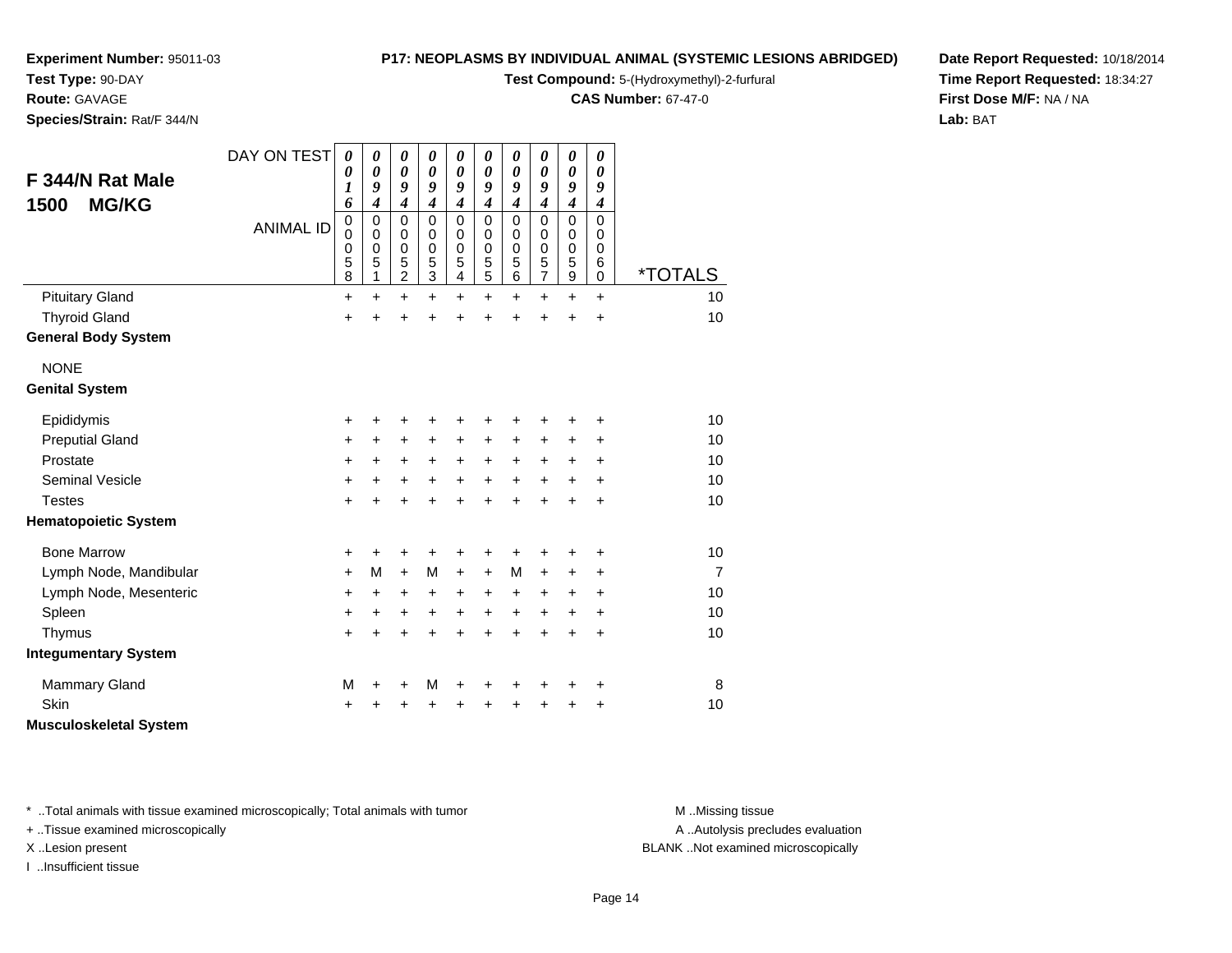**Test Type:** 90-DAY

### **Route:** GAVAGE

**Species/Strain:** Rat/F 344/N

#### **P17: NEOPLASMS BY INDIVIDUAL ANIMAL (SYSTEMIC LESIONS ABRIDGED)**

**Test Compound:** 5-(Hydroxymethyl)-2-furfural

**CAS Number:** 67-47-0

**Date Report Requested:** 10/18/2014**Time Report Requested:** 18:34:27**First Dose M/F:** NA / NA**Lab:** BAT

| F 344/N Rat Male<br><b>MG/KG</b><br>1500 | DAY ON TEST<br><b>ANIMAL ID</b> | 0<br>0<br>1<br>6<br>$\mathbf 0$<br>0<br>0<br>5<br>8 | 0<br>$\boldsymbol{\theta}$<br>9<br>4<br>0<br>0<br>$\mathbf 0$<br>5 | $\boldsymbol{\theta}$<br>$\boldsymbol{\theta}$<br>$\boldsymbol{g}$<br>$\boldsymbol{4}$<br>$\mathbf 0$<br>0<br>$\mathbf 0$<br>5<br>$\overline{2}$ | 0<br>$\boldsymbol{\theta}$<br>9<br>$\boldsymbol{4}$<br>$\mathbf 0$<br>0<br>$\mathbf 0$<br>5<br>3 | 0<br>$\boldsymbol{\theta}$<br>9<br>$\boldsymbol{4}$<br>$\mathbf 0$<br>0<br>$\pmb{0}$<br>5<br>4 | $\boldsymbol{\theta}$<br>$\boldsymbol{\theta}$<br>9<br>4<br>$\mathbf 0$<br>0<br>$\pmb{0}$<br>5<br>5 | 0<br>$\boldsymbol{\theta}$<br>9<br>$\boldsymbol{4}$<br>0<br>0<br>$\pmb{0}$<br>5<br>6 | 0<br>$\boldsymbol{\theta}$<br>9<br>$\overline{\boldsymbol{4}}$<br>$\mathbf 0$<br>0<br>$\pmb{0}$<br>5<br>$\overline{7}$ | 0<br>$\boldsymbol{\theta}$<br>9<br>$\boldsymbol{4}$<br>$\pmb{0}$<br>$\,0\,$<br>$\,0\,$<br>$\mathbf 5$<br>$\overline{9}$ | 0<br>0<br>9<br>4<br>$\mathbf{0}$<br>0<br>0<br>6<br>$\mathbf 0$ | <i><b>*TOTALS</b></i>   |
|------------------------------------------|---------------------------------|-----------------------------------------------------|--------------------------------------------------------------------|--------------------------------------------------------------------------------------------------------------------------------------------------|--------------------------------------------------------------------------------------------------|------------------------------------------------------------------------------------------------|-----------------------------------------------------------------------------------------------------|--------------------------------------------------------------------------------------|------------------------------------------------------------------------------------------------------------------------|-------------------------------------------------------------------------------------------------------------------------|----------------------------------------------------------------|-------------------------|
| Bone                                     |                                 | $\ddot{}$                                           | $\ddot{}$                                                          | $\ddot{}$                                                                                                                                        | $\ddot{}$                                                                                        | $\ddot{}$                                                                                      | $\ddot{}$                                                                                           | $\ddot{}$                                                                            | $\ddot{}$                                                                                                              | $\ddot{}$                                                                                                               | $\ddot{}$                                                      | 10                      |
| <b>Nervous System</b>                    |                                 |                                                     |                                                                    |                                                                                                                                                  |                                                                                                  |                                                                                                |                                                                                                     |                                                                                      |                                                                                                                        |                                                                                                                         |                                                                |                         |
| <b>Brain</b>                             |                                 | $\ddot{}$                                           |                                                                    |                                                                                                                                                  |                                                                                                  |                                                                                                |                                                                                                     |                                                                                      |                                                                                                                        |                                                                                                                         | +                                                              | 10                      |
| <b>Respiratory System</b>                |                                 |                                                     |                                                                    |                                                                                                                                                  |                                                                                                  |                                                                                                |                                                                                                     |                                                                                      |                                                                                                                        |                                                                                                                         |                                                                |                         |
| Lung                                     |                                 | +                                                   | ┿                                                                  | +                                                                                                                                                |                                                                                                  |                                                                                                |                                                                                                     |                                                                                      |                                                                                                                        | ٠                                                                                                                       | +                                                              | 10                      |
| <b>Nose</b>                              |                                 | +                                                   | +                                                                  | $\ddot{}$                                                                                                                                        | $\ddot{}$                                                                                        | $\ddot{}$                                                                                      | $\ddot{}$                                                                                           | $\ddot{}$                                                                            | $\ddot{}$                                                                                                              | $\ddot{}$                                                                                                               | ÷                                                              | 10                      |
| Trachea                                  |                                 | +                                                   | +                                                                  | $\ddot{}$                                                                                                                                        | +                                                                                                | $\ddot{}$                                                                                      |                                                                                                     | +                                                                                    | $\ddot{}$                                                                                                              | $\ddot{}$                                                                                                               | +                                                              | 10                      |
| <b>Special Senses System</b>             |                                 |                                                     |                                                                    |                                                                                                                                                  |                                                                                                  |                                                                                                |                                                                                                     |                                                                                      |                                                                                                                        |                                                                                                                         |                                                                |                         |
| <b>NONE</b>                              |                                 |                                                     |                                                                    |                                                                                                                                                  |                                                                                                  |                                                                                                |                                                                                                     |                                                                                      |                                                                                                                        |                                                                                                                         |                                                                |                         |
| <b>Urinary System</b>                    |                                 |                                                     |                                                                    |                                                                                                                                                  |                                                                                                  |                                                                                                |                                                                                                     |                                                                                      |                                                                                                                        |                                                                                                                         |                                                                |                         |
| Kidney                                   |                                 | +                                                   |                                                                    | +                                                                                                                                                |                                                                                                  | +                                                                                              |                                                                                                     |                                                                                      |                                                                                                                        |                                                                                                                         | +                                                              | 10                      |
| <b>Urinary Bladder</b>                   |                                 | $\ddot{}$                                           | +                                                                  | $\ddot{}$                                                                                                                                        | +                                                                                                | $\ddot{}$                                                                                      | $\ddot{}$                                                                                           | $\ddot{}$                                                                            | $\ddot{}$                                                                                                              | $\ddot{}$                                                                                                               | +                                                              | 10                      |
| <b>SYSTEMIC LESIONS</b>                  |                                 |                                                     |                                                                    |                                                                                                                                                  |                                                                                                  |                                                                                                |                                                                                                     |                                                                                      |                                                                                                                        |                                                                                                                         |                                                                |                         |
| Multiple Organ                           |                                 | +                                                   |                                                                    |                                                                                                                                                  |                                                                                                  |                                                                                                |                                                                                                     |                                                                                      |                                                                                                                        |                                                                                                                         |                                                                | 10                      |
|                                          |                                 |                                                     |                                                                    |                                                                                                                                                  |                                                                                                  |                                                                                                |                                                                                                     |                                                                                      |                                                                                                                        |                                                                                                                         |                                                                | *** END OF MALE DATA*** |

\* ..Total animals with tissue examined microscopically; Total animals with tumor **M** . Missing tissue M ..Missing tissue

+ ..Tissue examined microscopically

I ..Insufficient tissue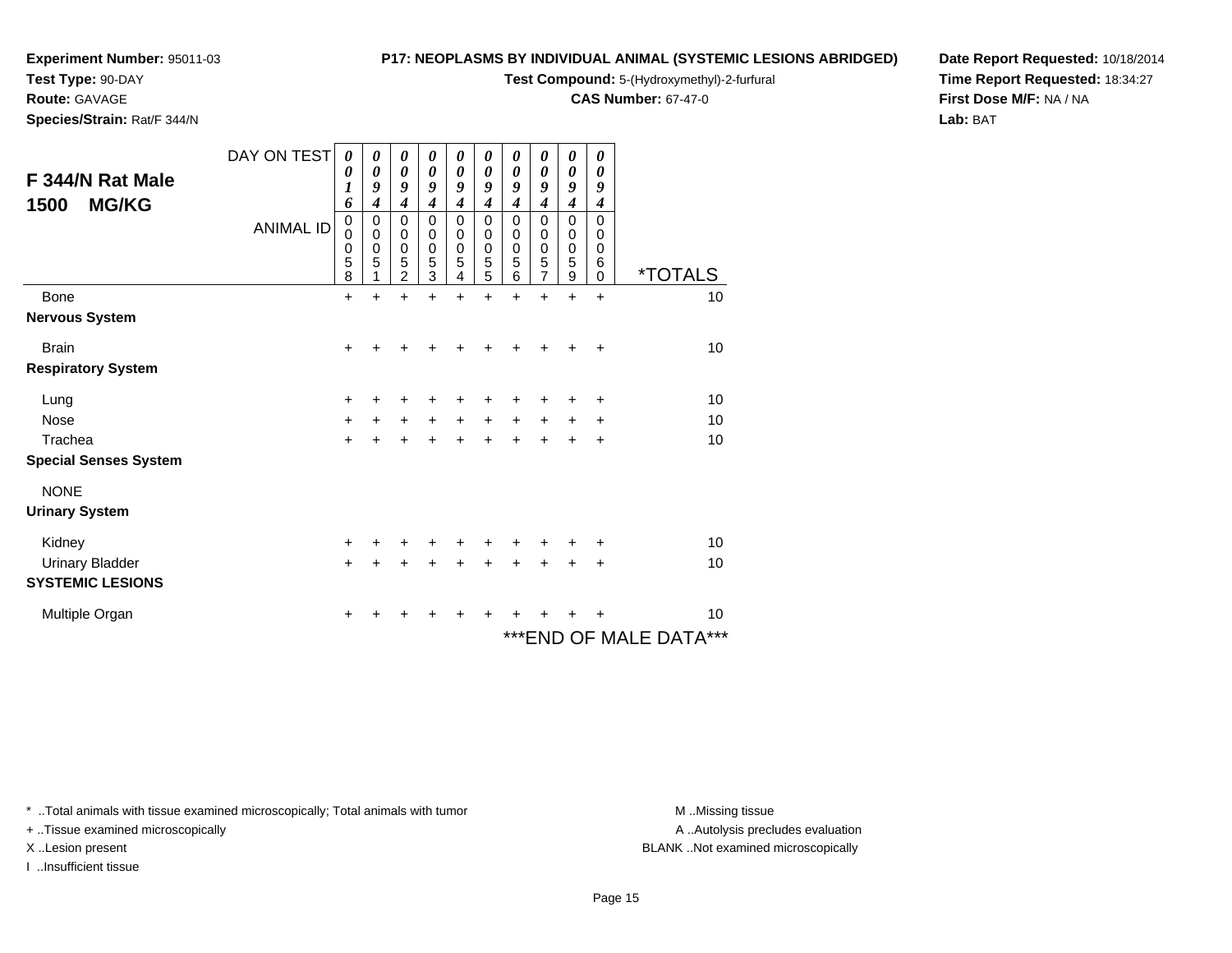**Test Type:** 90-DAY

**Route:** GAVAGE

**Species/Strain:** Rat/F 344/N

#### **P17: NEOPLASMS BY INDIVIDUAL ANIMAL (SYSTEMIC LESIONS ABRIDGED)**

**Test Compound:** 5-(Hydroxymethyl)-2-furfural

**CAS Number:** 67-47-0

**Date Report Requested:** 10/18/2014**Time Report Requested:** 18:34:27**First Dose M/F:** NA / NA**Lab:** BAT

| <b>F 344/N Rat Female</b><br>0 MG/KG | DAY ON TEST<br><b>ANIMAL ID</b> | 0<br>0<br>9<br>4<br>$\mathbf 0$<br>0<br>0<br>6 | 0<br>$\boldsymbol{\theta}$<br>9<br>$\overline{\boldsymbol{4}}$<br>$\mathbf 0$<br>$\mathbf 0$<br>$\mathbf 0$<br>6 | 0<br>$\boldsymbol{\theta}$<br>9<br>$\boldsymbol{4}$<br>$\Omega$<br>0<br>$\mathbf 0$<br>6 | 0<br>$\boldsymbol{\theta}$<br>9<br>$\boldsymbol{4}$<br>$\Omega$<br>$\mathbf 0$<br>$\mathbf 0$<br>6 | 0<br>$\boldsymbol{\theta}$<br>9<br>$\boldsymbol{4}$<br>$\mathbf 0$<br>$\pmb{0}$<br>$\pmb{0}$<br>6 | 0<br>0<br>9<br>$\boldsymbol{4}$<br>$\Omega$<br>$\mathbf 0$<br>$\mathbf 0$<br>6 | 0<br>0<br>9<br>$\boldsymbol{4}$<br>$\mathbf 0$<br>0<br>$\mathbf 0$<br>6 | 0<br>$\boldsymbol{\theta}$<br>9<br>$\boldsymbol{4}$<br>$\mathbf 0$<br>$\mathbf 0$<br>$\mathbf 0$<br>6 | 0<br>$\boldsymbol{\theta}$<br>9<br>$\boldsymbol{4}$<br>$\mathbf 0$<br>0<br>$\mathbf 0$<br>6 | 0<br>0<br>9<br>$\boldsymbol{4}$<br>0<br>$\mathbf 0$<br>$\mathbf 0$<br>$\overline{7}$ |                       |
|--------------------------------------|---------------------------------|------------------------------------------------|------------------------------------------------------------------------------------------------------------------|------------------------------------------------------------------------------------------|----------------------------------------------------------------------------------------------------|---------------------------------------------------------------------------------------------------|--------------------------------------------------------------------------------|-------------------------------------------------------------------------|-------------------------------------------------------------------------------------------------------|---------------------------------------------------------------------------------------------|--------------------------------------------------------------------------------------|-----------------------|
| <b>Alimentary System</b>             |                                 |                                                | $\overline{2}$                                                                                                   | 3                                                                                        | 4                                                                                                  | 5                                                                                                 | 6                                                                              | 7                                                                       | 8                                                                                                     | 9                                                                                           | 0                                                                                    | <i><b>*TOTALS</b></i> |
|                                      |                                 |                                                |                                                                                                                  |                                                                                          |                                                                                                    |                                                                                                   |                                                                                |                                                                         |                                                                                                       |                                                                                             |                                                                                      |                       |
| Esophagus                            |                                 | +                                              | +                                                                                                                | +                                                                                        | +                                                                                                  | +                                                                                                 | +                                                                              | +                                                                       | +                                                                                                     | +                                                                                           | $\ddot{}$                                                                            | 10                    |
| Intestine Large, Cecum               |                                 | +                                              | $\ddot{}$                                                                                                        | $\ddot{}$                                                                                | $\ddot{}$                                                                                          | $\ddot{}$                                                                                         | $\ddot{}$                                                                      | $\ddot{}$                                                               | +                                                                                                     | $\ddot{}$                                                                                   | $\ddot{}$                                                                            | 10                    |
| Intestine Large, Colon               |                                 | +                                              | +                                                                                                                | $\ddot{}$                                                                                | +                                                                                                  | $\ddot{}$                                                                                         | $+$                                                                            | $\ddot{}$                                                               | $\ddot{}$                                                                                             | $\ddot{}$                                                                                   | $\ddot{}$                                                                            | 10                    |
| Intestine Large, Rectum              |                                 | $\ddot{}$                                      | $\ddot{}$                                                                                                        | $\ddot{}$                                                                                | $\ddot{}$                                                                                          | $\ddot{}$                                                                                         | $\ddot{}$                                                                      | $\ddot{}$                                                               | $\ddot{}$                                                                                             | $\ddot{}$                                                                                   | $\ddot{}$                                                                            | 10                    |
| Intestine Small, Duodenum            |                                 | +                                              | +                                                                                                                | $\ddot{}$                                                                                | +                                                                                                  | +                                                                                                 | +                                                                              | +                                                                       | +                                                                                                     | +                                                                                           | $\ddot{}$                                                                            | 10                    |
| Intestine Small, Ileum               |                                 | +                                              | $\ddot{}$                                                                                                        | $\ddot{}$                                                                                | $\ddot{}$                                                                                          | $\ddot{}$                                                                                         | $\ddot{}$                                                                      | $\ddot{}$                                                               | $\ddot{}$                                                                                             | $\ddot{}$                                                                                   | $\ddot{}$                                                                            | 10                    |
| Intestine Small, Jejunum             |                                 | +                                              | +                                                                                                                | $\ddot{}$                                                                                | $\ddot{}$                                                                                          | $\ddot{}$                                                                                         | $\ddot{}$                                                                      | $\ddot{}$                                                               | $\ddot{}$                                                                                             | $\ddot{}$                                                                                   | $\ddot{}$                                                                            | 10                    |
| Liver                                |                                 | $\ddot{}$                                      | $\ddot{}$                                                                                                        | $\ddot{}$                                                                                | $\ddot{}$                                                                                          | $\ddot{}$                                                                                         | $\ddot{}$                                                                      | $\ddot{}$                                                               | $\ddot{}$                                                                                             | $\ddot{}$                                                                                   | $\ddot{}$                                                                            | 10                    |
| Mesentery                            |                                 |                                                |                                                                                                                  |                                                                                          |                                                                                                    |                                                                                                   |                                                                                | +                                                                       |                                                                                                       |                                                                                             |                                                                                      | 1                     |
| Pancreas                             |                                 | +                                              | +                                                                                                                | +                                                                                        |                                                                                                    | +                                                                                                 | +                                                                              | +                                                                       | +                                                                                                     | +                                                                                           | +                                                                                    | 10                    |
| Salivary Glands                      |                                 | +                                              | $\ddot{}$                                                                                                        | $\ddot{}$                                                                                | $\ddot{}$                                                                                          | $\ddot{}$                                                                                         | $+$                                                                            | $\ddot{}$                                                               | +                                                                                                     | +                                                                                           | $\ddot{}$                                                                            | 10                    |
| Stomach, Forestomach                 |                                 | $\ddot{}$                                      | $\ddot{}$                                                                                                        | $\ddot{}$                                                                                | $\ddot{}$                                                                                          | $+$                                                                                               | $\ddot{}$                                                                      | $\ddot{}$                                                               | $\ddot{}$                                                                                             | $\ddot{}$                                                                                   | $\ddot{}$                                                                            | 10                    |
| Stomach, Glandular                   |                                 | $\ddot{}$                                      | $\ddot{}$                                                                                                        | $\ddot{}$                                                                                | ÷                                                                                                  | $\ddot{}$                                                                                         | $\ddot{}$                                                                      | $\ddot{}$                                                               | $\ddot{}$                                                                                             | $\ddot{}$                                                                                   | $\ddot{}$                                                                            | 10                    |
| <b>Cardiovascular System</b>         |                                 |                                                |                                                                                                                  |                                                                                          |                                                                                                    |                                                                                                   |                                                                                |                                                                         |                                                                                                       |                                                                                             |                                                                                      |                       |
| <b>Blood Vessel</b>                  |                                 | +                                              | +                                                                                                                | +                                                                                        |                                                                                                    | +                                                                                                 | +                                                                              | +                                                                       | +                                                                                                     | +                                                                                           | +                                                                                    | 10                    |
| Heart                                |                                 | $\ddot{}$                                      |                                                                                                                  | $\ddot{}$                                                                                |                                                                                                    |                                                                                                   |                                                                                | $\ddot{}$                                                               | $\ddot{}$                                                                                             | $\ddot{}$                                                                                   | $\ddot{}$                                                                            | 10                    |
| <b>Endocrine System</b>              |                                 |                                                |                                                                                                                  |                                                                                          |                                                                                                    |                                                                                                   |                                                                                |                                                                         |                                                                                                       |                                                                                             |                                                                                      |                       |
| <b>Adrenal Cortex</b>                |                                 | +                                              | +                                                                                                                | +                                                                                        | +                                                                                                  | +                                                                                                 | ٠                                                                              | +                                                                       | +                                                                                                     | +                                                                                           | +                                                                                    | 10                    |
| Adrenal Medulla                      |                                 | +                                              |                                                                                                                  | +                                                                                        |                                                                                                    | +                                                                                                 | $\ddot{}$                                                                      | +                                                                       | $\ddot{}$                                                                                             | +                                                                                           | +                                                                                    | 10                    |
| Islets, Pancreatic                   |                                 | +                                              | +                                                                                                                | +                                                                                        | $\ddot{}$                                                                                          | +                                                                                                 | $\ddot{}$                                                                      | $\ddot{}$                                                               | $\ddot{}$                                                                                             | +                                                                                           | $\ddot{}$                                                                            | 10                    |

\* ..Total animals with tissue examined microscopically; Total animals with tumor **M** . Missing tissue M ..Missing tissue

+ ..Tissue examined microscopically

I ..Insufficient tissue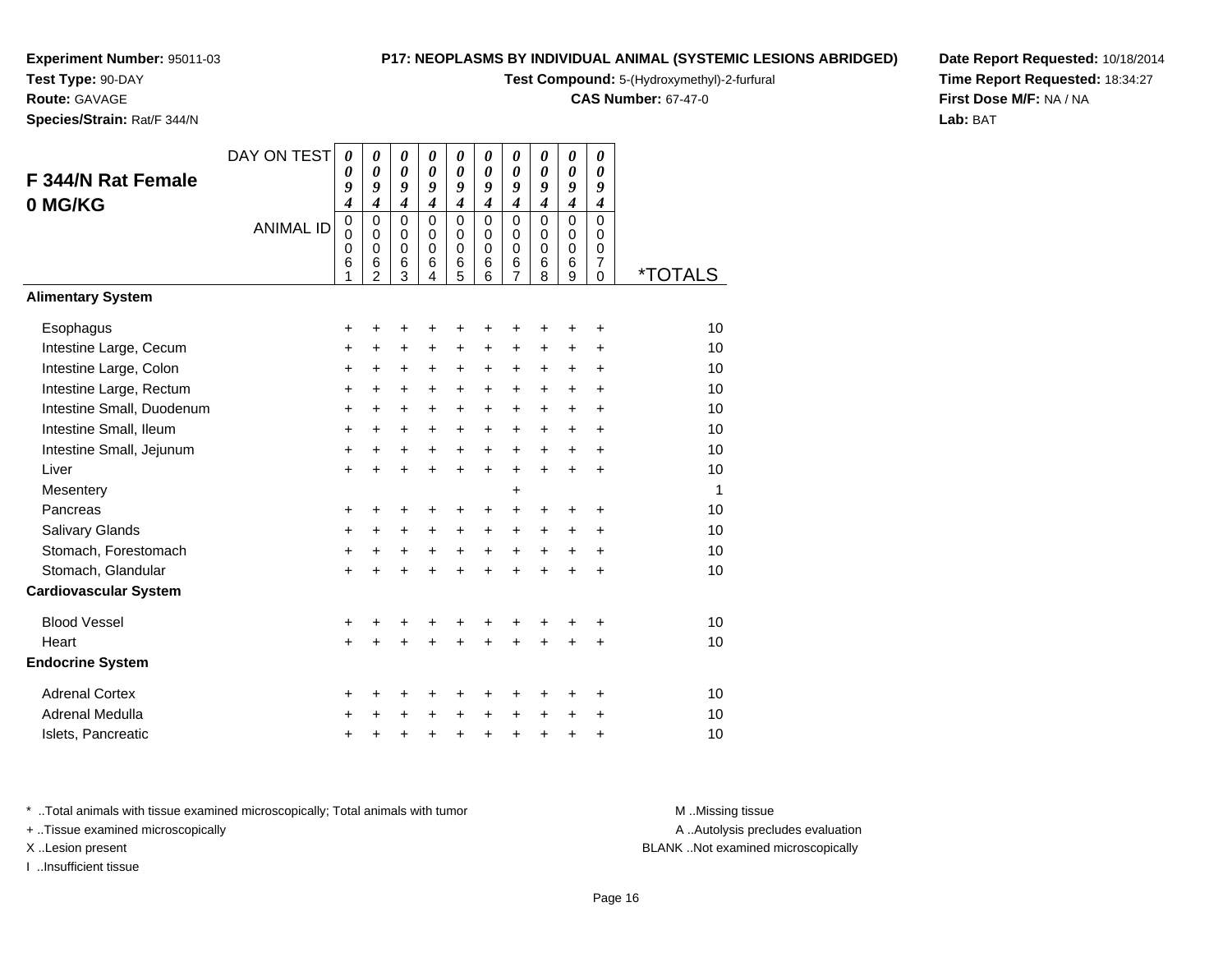**Test Type:** 90-DAY

#### **Route:** GAVAGE

**Species/Strain:** Rat/F 344/N

#### **P17: NEOPLASMS BY INDIVIDUAL ANIMAL (SYSTEMIC LESIONS ABRIDGED)**

**Test Compound:** 5-(Hydroxymethyl)-2-furfural

**CAS Number:** 67-47-0

**Date Report Requested:** 10/18/2014**Time Report Requested:** 18:34:27**First Dose M/F:** NA / NA**Lab:** BAT

| F 344/N Rat Female<br>0 MG/KG                      | DAY ON TEST      | 0<br>0<br>9<br>4      | 0<br>0<br>9<br>4                   | $\boldsymbol{\theta}$<br>$\boldsymbol{\theta}$<br>9<br>$\boldsymbol{4}$ | 0<br>$\boldsymbol{\theta}$<br>9<br>$\boldsymbol{4}$ | 0<br>0<br>9<br>$\boldsymbol{4}$           | 0<br>0<br>9<br>$\boldsymbol{4}$        | 0<br>$\boldsymbol{\theta}$<br>9<br>$\boldsymbol{4}$                  | 0<br>0<br>9<br>$\boldsymbol{4}$ | $\pmb{\theta}$<br>0<br>9<br>$\boldsymbol{4}$                       | 0<br>0<br>9<br>$\boldsymbol{4}$                     |                       |
|----------------------------------------------------|------------------|-----------------------|------------------------------------|-------------------------------------------------------------------------|-----------------------------------------------------|-------------------------------------------|----------------------------------------|----------------------------------------------------------------------|---------------------------------|--------------------------------------------------------------------|-----------------------------------------------------|-----------------------|
|                                                    | <b>ANIMAL ID</b> | 0<br>0<br>0<br>6<br>1 | 0<br>0<br>0<br>6<br>$\overline{c}$ | $\mathbf 0$<br>0<br>$\mathbf 0$<br>6<br>$\ensuremath{\mathsf{3}}$       | $\Omega$<br>0<br>$\mathbf 0$<br>6<br>4              | $\mathbf 0$<br>0<br>$\mathbf 0$<br>6<br>5 | $\Omega$<br>0<br>$\mathbf 0$<br>6<br>6 | $\mathbf 0$<br>$\mathbf 0$<br>$\mathbf 0$<br>$\,6$<br>$\overline{7}$ | $\Omega$<br>0<br>0<br>6<br>8    | $\mathbf 0$<br>$\pmb{0}$<br>$\pmb{0}$<br>$\,6$<br>$\boldsymbol{9}$ | $\Omega$<br>0<br>0<br>$\overline{7}$<br>$\mathbf 0$ | <i><b>*TOTALS</b></i> |
| Parathyroid Gland                                  |                  | $\ddot{}$             | $\ddot{}$                          | $\ddot{}$                                                               | +                                                   | $\ddot{}$                                 | +                                      | $\ddot{}$                                                            | M                               | $+$                                                                | M                                                   | 8                     |
| <b>Pituitary Gland</b>                             |                  | +                     | +                                  | +                                                                       | +                                                   | +                                         | +                                      | +                                                                    | +                               | +                                                                  | +                                                   | 10                    |
| <b>Thyroid Gland</b><br><b>General Body System</b> |                  | $\ddot{}$             | +                                  | +                                                                       | +                                                   | +                                         | +                                      | $\ddot{}$                                                            | $\ddot{}$                       | $\ddot{}$                                                          | $\ddot{}$                                           | 10                    |
| <b>NONE</b><br><b>Genital System</b>               |                  |                       |                                    |                                                                         |                                                     |                                           |                                        |                                                                      |                                 |                                                                    |                                                     |                       |
| <b>Clitoral Gland</b>                              |                  |                       |                                    |                                                                         |                                                     |                                           |                                        |                                                                      |                                 |                                                                    |                                                     | 10                    |
| Ovary                                              |                  | +<br>+                | +<br>+                             | +<br>+                                                                  | +<br>+                                              | $\ddot{}$                                 | +                                      | $\ddot{}$                                                            | +                               |                                                                    | +<br>+                                              | 10                    |
| <b>Uterus</b>                                      |                  | $\ddot{}$             |                                    | $\ddot{}$                                                               | +                                                   | $\ddot{}$                                 |                                        | $\ddot{}$                                                            |                                 | +<br>Ŧ.                                                            | $\ddot{}$                                           | 10                    |
| <b>Hematopoietic System</b>                        |                  |                       |                                    |                                                                         |                                                     |                                           |                                        |                                                                      |                                 |                                                                    |                                                     |                       |
| <b>Bone Marrow</b>                                 |                  | +                     | +                                  | +                                                                       | +                                                   | +                                         |                                        |                                                                      |                                 | +                                                                  | +                                                   | 10                    |
| Lymph Node, Mandibular                             |                  | +                     | М                                  | M                                                                       | +                                                   | $\ddot{}$                                 | M                                      | $\ddot{}$                                                            | +                               | +                                                                  | +                                                   | $\overline{7}$        |
| Lymph Node, Mesenteric                             |                  | +                     | +                                  | +                                                                       | +                                                   | +                                         | +                                      | +                                                                    | +                               | +                                                                  | +                                                   | 10                    |
| Spleen                                             |                  | +                     | +                                  | +                                                                       | +                                                   | +                                         | +                                      | +                                                                    | +                               | +                                                                  | +                                                   | 10                    |
| Thymus                                             |                  | $\ddot{}$             | +                                  | +                                                                       | +                                                   | +                                         |                                        | $\ddot{}$                                                            | $\ddot{}$                       | $\ddot{}$                                                          | $\ddot{}$                                           | 10                    |
| <b>Integumentary System</b>                        |                  |                       |                                    |                                                                         |                                                     |                                           |                                        |                                                                      |                                 |                                                                    |                                                     |                       |
| Mammary Gland                                      |                  | +                     | +                                  | +                                                                       | +                                                   | +                                         | +                                      | +                                                                    | +                               | +                                                                  | +                                                   | 10                    |
| Skin                                               |                  | $\ddot{}$             |                                    | +                                                                       |                                                     |                                           |                                        |                                                                      |                                 | ÷                                                                  | $\ddot{}$                                           | 10                    |
| <b>Musculoskeletal System</b>                      |                  |                       |                                    |                                                                         |                                                     |                                           |                                        |                                                                      |                                 |                                                                    |                                                     |                       |
| Bone                                               |                  | +                     |                                    |                                                                         |                                                     |                                           |                                        |                                                                      |                                 | +                                                                  | +                                                   | 10                    |

\* ..Total animals with tissue examined microscopically; Total animals with tumor **M** . Missing tissue M ..Missing tissue A ..Autolysis precludes evaluation + ..Tissue examined microscopically X ..Lesion present BLANK ..Not examined microscopicallyI ..Insufficient tissue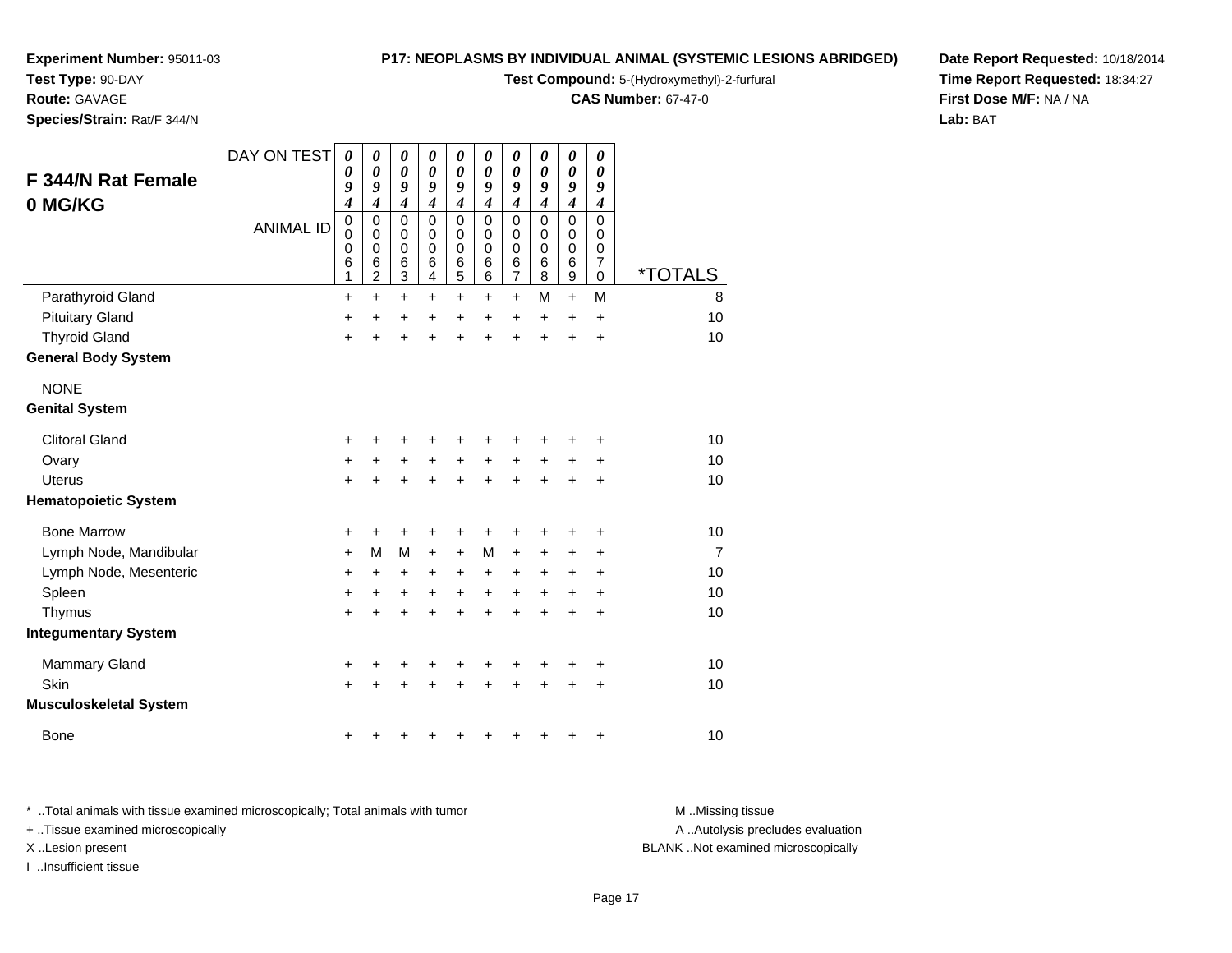**Test Type:** 90-DAY

**Route:** GAVAGE

**Species/Strain:** Rat/F 344/N

#### **P17: NEOPLASMS BY INDIVIDUAL ANIMAL (SYSTEMIC LESIONS ABRIDGED)**

**Test Compound:** 5-(Hydroxymethyl)-2-furfural

**CAS Number:** 67-47-0

**Date Report Requested:** 10/18/2014**Time Report Requested:** 18:34:28**First Dose M/F:** NA / NA**Lab:** BAT

| F 344/N Rat Female<br>0 MG/KG | DAY ON TEST<br><b>ANIMAL ID</b> | 0<br>0<br>9<br>$\boldsymbol{4}$<br>0<br>$\mathbf 0$<br>0<br>6<br>1 | 0<br>0<br>9<br>4<br>0<br>0<br>0<br>6<br>$\mathfrak{p}$ | 0<br>$\boldsymbol{\theta}$<br>9<br>$\boldsymbol{4}$<br>0<br>$\pmb{0}$<br>$\mathbf 0$<br>6<br>3 | $\boldsymbol{\theta}$<br>0<br>9<br>4<br>0<br>$\mathbf 0$<br>$\mathbf 0$<br>6<br>4 | 0<br>$\boldsymbol{\theta}$<br>9<br>$\boldsymbol{4}$<br>$\pmb{0}$<br>$\mathbf 0$<br>$\mathbf 0$<br>$\,6$<br>5 | 0<br>0<br>9<br>4<br>0<br>$\mathbf 0$<br>$\mathbf 0$<br>6<br>6 | 0<br>$\boldsymbol{\theta}$<br>9<br>$\boldsymbol{4}$<br>0<br>$\mathbf 0$<br>$\mathbf 0$<br>$\,6$<br>$\overline{7}$ | 0<br>0<br>9<br>$\boldsymbol{4}$<br>0<br>$\mathbf 0$<br>$\mathbf 0$<br>6<br>8 | 0<br>0<br>9<br>4<br>0<br>0<br>0<br>6<br>9 | 0<br>0<br>9<br>4<br>0<br>0<br>0<br>7<br>$\Omega$ | <i><b>*TOTALS</b></i> |
|-------------------------------|---------------------------------|--------------------------------------------------------------------|--------------------------------------------------------|------------------------------------------------------------------------------------------------|-----------------------------------------------------------------------------------|--------------------------------------------------------------------------------------------------------------|---------------------------------------------------------------|-------------------------------------------------------------------------------------------------------------------|------------------------------------------------------------------------------|-------------------------------------------|--------------------------------------------------|-----------------------|
| <b>Nervous System</b>         |                                 |                                                                    |                                                        |                                                                                                |                                                                                   |                                                                                                              |                                                               |                                                                                                                   |                                                                              |                                           |                                                  |                       |
| <b>Brain</b>                  |                                 | $\ddot{}$                                                          | +                                                      | ٠                                                                                              | +                                                                                 | +                                                                                                            |                                                               | +                                                                                                                 |                                                                              | +                                         | ÷                                                | 10                    |
| <b>Respiratory System</b>     |                                 |                                                                    |                                                        |                                                                                                |                                                                                   |                                                                                                              |                                                               |                                                                                                                   |                                                                              |                                           |                                                  |                       |
| Lung                          |                                 | $\ddot{}$                                                          | +                                                      | $\ddot{}$                                                                                      | ٠                                                                                 | +                                                                                                            |                                                               |                                                                                                                   |                                                                              |                                           | +                                                | 10                    |
| <b>Nose</b>                   |                                 | $\ddot{}$                                                          | $+$                                                    | $+$                                                                                            | $+$                                                                               | $+$                                                                                                          | $+$                                                           | $+$                                                                                                               | $+$                                                                          | $\ddot{}$                                 | +                                                | 10                    |
| Trachea                       |                                 | $\ddot{}$                                                          | $\ddot{}$                                              | $\ddot{}$                                                                                      | $\ddot{}$                                                                         | $\ddot{+}$                                                                                                   | $\ddot{+}$                                                    | $\ddot{}$                                                                                                         |                                                                              | $\ddot{}$                                 | $\ddot{}$                                        | 10                    |
| <b>Special Senses System</b>  |                                 |                                                                    |                                                        |                                                                                                |                                                                                   |                                                                                                              |                                                               |                                                                                                                   |                                                                              |                                           |                                                  |                       |
| <b>NONE</b>                   |                                 |                                                                    |                                                        |                                                                                                |                                                                                   |                                                                                                              |                                                               |                                                                                                                   |                                                                              |                                           |                                                  |                       |
| <b>Urinary System</b>         |                                 |                                                                    |                                                        |                                                                                                |                                                                                   |                                                                                                              |                                                               |                                                                                                                   |                                                                              |                                           |                                                  |                       |
| Kidney                        |                                 | $\ddot{}$                                                          | ٠                                                      | +                                                                                              | ٠                                                                                 | $\ddot{}$                                                                                                    | $\ddot{}$                                                     | $\ddot{}$                                                                                                         | ٠                                                                            | ٠                                         | ÷                                                | 10                    |
| <b>Urinary Bladder</b>        |                                 | $\ddot{}$                                                          | +                                                      | $\ddot{}$                                                                                      | $\ddot{}$                                                                         | $\ddot{}$                                                                                                    | $\ddot{}$                                                     |                                                                                                                   |                                                                              | $\ddot{}$                                 | $\ddot{}$                                        | 10                    |
| <b>SYSTEMIC LESIONS</b>       |                                 |                                                                    |                                                        |                                                                                                |                                                                                   |                                                                                                              |                                                               |                                                                                                                   |                                                                              |                                           |                                                  |                       |
| Multiple Organ                |                                 | $\ddot{}$                                                          |                                                        |                                                                                                |                                                                                   |                                                                                                              |                                                               |                                                                                                                   |                                                                              |                                           | ÷                                                | 10                    |

\* ..Total animals with tissue examined microscopically; Total animals with tumor **M** . Missing tissue M ..Missing tissue

+ ..Tissue examined microscopically

I ..Insufficient tissue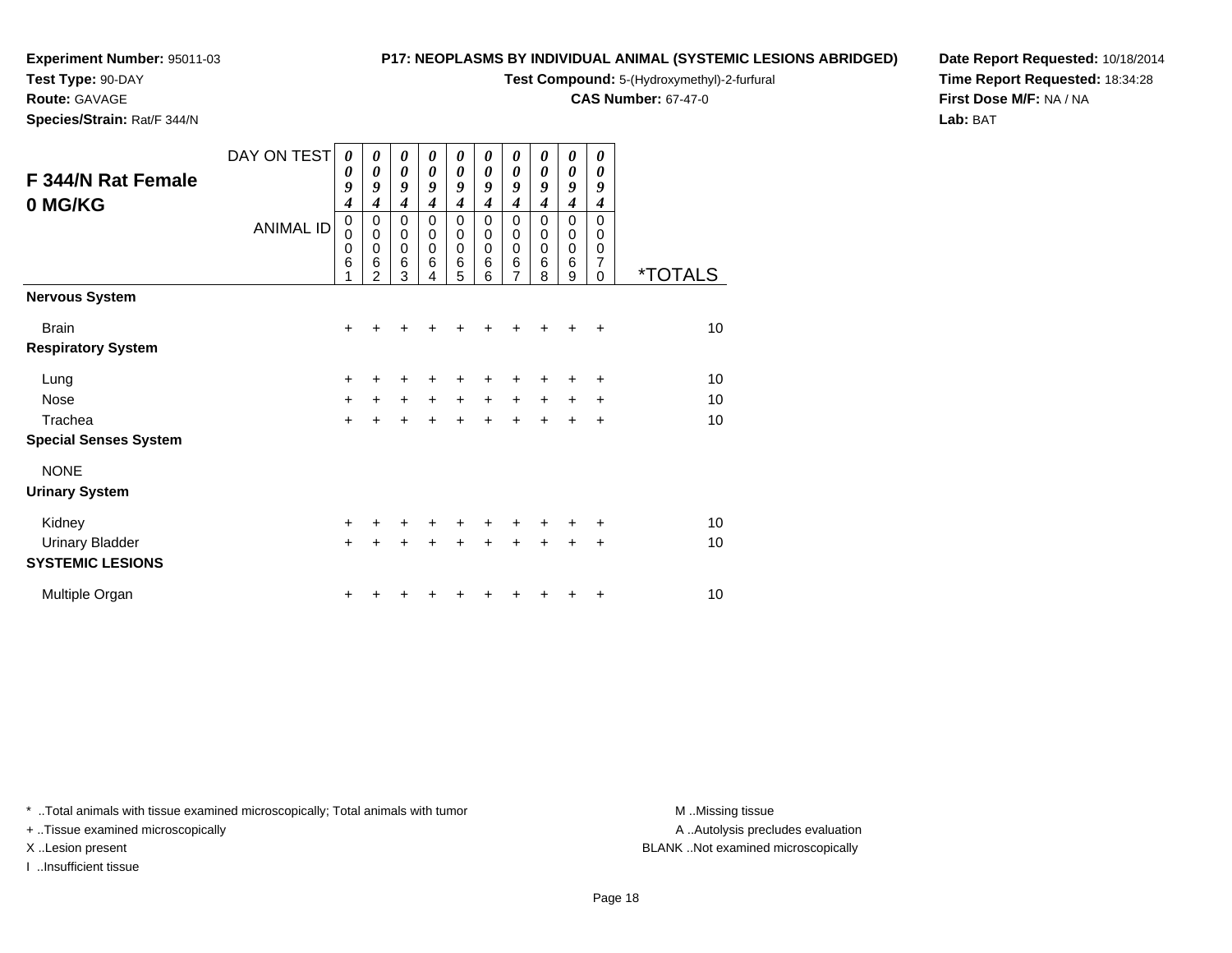**Test Type:** 90-DAY

**Route:** GAVAGE

**Species/Strain:** Rat/F 344/N

#### **P17: NEOPLASMS BY INDIVIDUAL ANIMAL (SYSTEMIC LESIONS ABRIDGED)**

**Test Compound:** 5-(Hydroxymethyl)-2-furfural

**CAS Number:** 67-47-0

**Date Report Requested:** 10/18/2014**Time Report Requested:** 18:34:28**First Dose M/F:** NA / NA**Lab:** BAT

| F 344/N Rat Female<br>94 MG/KG                                  | DAY ON TEST<br><b>ANIMAL ID</b> | 0<br>0<br>9<br>$\overline{\boldsymbol{4}}$<br>$\mbox{O}$<br>$\mathbf 0$<br>$\pmb{0}$<br>$\overline{7}$ | $\boldsymbol{\theta}$<br>$\boldsymbol{\theta}$<br>9<br>$\boldsymbol{4}$<br>$\pmb{0}$<br>$\mathbf 0$<br>$\pmb{0}$<br>$\boldsymbol{7}$ | $\pmb{\theta}$<br>0<br>9<br>$\boldsymbol{4}$<br>$\overline{0}$<br>$\pmb{0}$<br>$\pmb{0}$<br>$\overline{7}$ | $\boldsymbol{\theta}$<br>$\boldsymbol{\theta}$<br>$\boldsymbol{g}$<br>$\boldsymbol{4}$<br>$\pmb{0}$<br>$\mathbf 0$<br>$\pmb{0}$<br>$\overline{7}$ | $\pmb{\theta}$<br>$\boldsymbol{\theta}$<br>$\boldsymbol{g}$<br>$\boldsymbol{4}$<br>$\mathbf 0$<br>$\pmb{0}$<br>$\pmb{0}$<br>$\overline{7}$ | $\pmb{\theta}$<br>$\boldsymbol{\theta}$<br>$\pmb{9}$<br>$\boldsymbol{4}$<br>$\pmb{0}$<br>$\mathbf 0$<br>$\pmb{0}$<br>$\boldsymbol{7}$ | $\boldsymbol{\theta}$<br>0<br>9<br>$\boldsymbol{4}$<br>$\pmb{0}$<br>0<br>0<br>$\boldsymbol{7}$ | 0<br>0<br>9<br>$\boldsymbol{4}$<br>$\mathsf 0$<br>$\mathbf 0$<br>0<br>$\boldsymbol{7}$ | $\boldsymbol{\theta}$<br>$\boldsymbol{\theta}$<br>9<br>$\boldsymbol{4}$<br>$\mathsf 0$<br>$\mathbf 0$<br>$\,0\,$<br>$\overline{7}$ | 0<br>$\pmb{\theta}$<br>9<br>$\boldsymbol{4}$<br>0<br>$\mathbf 0$<br>0<br>8 |                       |
|-----------------------------------------------------------------|---------------------------------|--------------------------------------------------------------------------------------------------------|--------------------------------------------------------------------------------------------------------------------------------------|------------------------------------------------------------------------------------------------------------|---------------------------------------------------------------------------------------------------------------------------------------------------|--------------------------------------------------------------------------------------------------------------------------------------------|---------------------------------------------------------------------------------------------------------------------------------------|------------------------------------------------------------------------------------------------|----------------------------------------------------------------------------------------|------------------------------------------------------------------------------------------------------------------------------------|----------------------------------------------------------------------------|-----------------------|
| <b>Alimentary System</b>                                        |                                 | 1                                                                                                      | $\overline{2}$                                                                                                                       | 3                                                                                                          | 4                                                                                                                                                 | 5                                                                                                                                          | 6                                                                                                                                     | $\overline{7}$                                                                                 | 8                                                                                      | 9                                                                                                                                  | $\mathbf 0$                                                                | <i><b>*TOTALS</b></i> |
| Liver<br><b>Cardiovascular System</b>                           |                                 | $\ddot{}$                                                                                              | $\div$                                                                                                                               | $\ddot{}$                                                                                                  |                                                                                                                                                   |                                                                                                                                            | $\ddot{}$                                                                                                                             |                                                                                                | +                                                                                      |                                                                                                                                    |                                                                            | 5                     |
| <b>NONE</b><br><b>Endocrine System</b>                          |                                 |                                                                                                        |                                                                                                                                      |                                                                                                            |                                                                                                                                                   |                                                                                                                                            |                                                                                                                                       |                                                                                                |                                                                                        |                                                                                                                                    |                                                                            |                       |
| <b>NONE</b><br><b>General Body System</b>                       |                                 |                                                                                                        |                                                                                                                                      |                                                                                                            |                                                                                                                                                   |                                                                                                                                            |                                                                                                                                       |                                                                                                |                                                                                        |                                                                                                                                    |                                                                            |                       |
| <b>NONE</b><br><b>Genital System</b>                            |                                 |                                                                                                        |                                                                                                                                      |                                                                                                            |                                                                                                                                                   |                                                                                                                                            |                                                                                                                                       |                                                                                                |                                                                                        |                                                                                                                                    |                                                                            |                       |
| <b>NONE</b><br><b>Hematopoietic System</b>                      |                                 |                                                                                                        |                                                                                                                                      |                                                                                                            |                                                                                                                                                   |                                                                                                                                            |                                                                                                                                       |                                                                                                |                                                                                        |                                                                                                                                    |                                                                            |                       |
| Lymph Node, Mesenteric<br>Spleen<br><b>Integumentary System</b> |                                 |                                                                                                        |                                                                                                                                      |                                                                                                            |                                                                                                                                                   |                                                                                                                                            | $\ddot{}$                                                                                                                             |                                                                                                |                                                                                        |                                                                                                                                    | +                                                                          | 1<br>1                |
| <b>NONE</b><br><b>Musculoskeletal System</b>                    |                                 |                                                                                                        |                                                                                                                                      |                                                                                                            |                                                                                                                                                   |                                                                                                                                            |                                                                                                                                       |                                                                                                |                                                                                        |                                                                                                                                    |                                                                            |                       |
| <b>NONE</b><br><b>Nervous System</b>                            |                                 |                                                                                                        |                                                                                                                                      |                                                                                                            |                                                                                                                                                   |                                                                                                                                            |                                                                                                                                       |                                                                                                |                                                                                        |                                                                                                                                    |                                                                            |                       |

\* ..Total animals with tissue examined microscopically; Total animals with tumor **M** . Missing tissue M ..Missing tissue

+ ..Tissue examined microscopically

I ..Insufficient tissue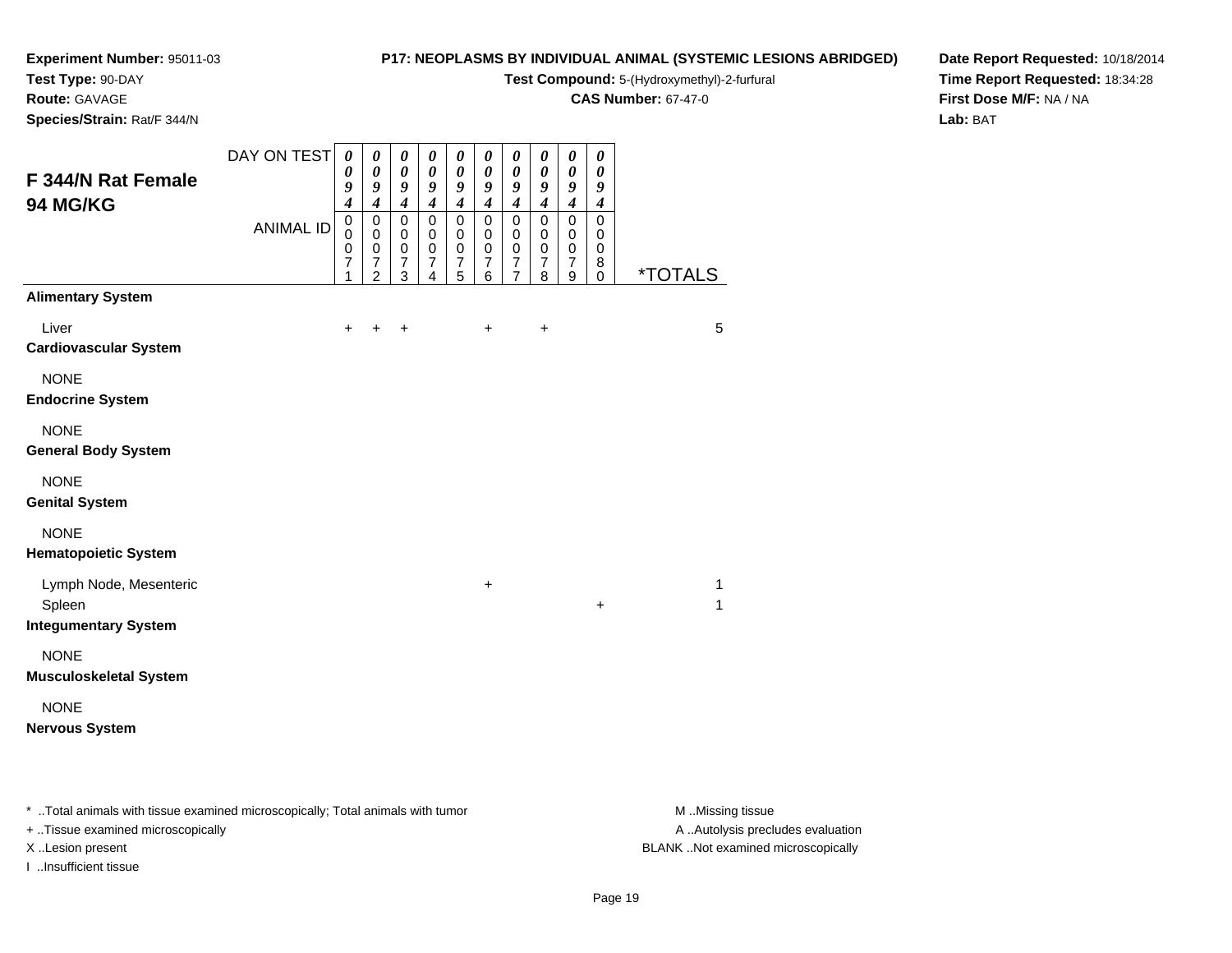**Test Type:** 90-DAY

**Route:** GAVAGE

**Species/Strain:** Rat/F 344/N

#### **P17: NEOPLASMS BY INDIVIDUAL ANIMAL (SYSTEMIC LESIONS ABRIDGED)**

**Test Compound:** 5-(Hydroxymethyl)-2-furfural

**CAS Number:** 67-47-0

**Date Report Requested:** 10/18/2014**Time Report Requested:** 18:34:28**First Dose M/F:** NA / NA**Lab:** BAT

| F 344/N Rat Female<br><b>94 MG/KG</b> | DAY ON TEST      | $\boldsymbol{\theta}$<br>0<br>9<br>4 | $\boldsymbol{\theta}$<br>0<br>9<br>4 | 0<br>0<br>9<br>4                             | 0<br>$\boldsymbol{\theta}$<br>9<br>$\boldsymbol{4}$ | 0<br>0<br>9<br>4                   | 0<br>$\boldsymbol{\theta}$<br>9<br>$\boldsymbol{4}$ | $\boldsymbol{\theta}$<br>0<br>9<br>4 | $\boldsymbol{\theta}$<br>0<br>9<br>$\boldsymbol{4}$ | $\boldsymbol{\theta}$<br>0<br>9<br>4 | 0<br>0<br>9<br>4                |                       |
|---------------------------------------|------------------|--------------------------------------|--------------------------------------|----------------------------------------------|-----------------------------------------------------|------------------------------------|-----------------------------------------------------|--------------------------------------|-----------------------------------------------------|--------------------------------------|---------------------------------|-----------------------|
|                                       | <b>ANIMAL ID</b> | 0<br>0<br>0<br>7                     | 0<br>0<br>0<br>$\overline{7}$<br>2   | 0<br>0<br>$\mathbf 0$<br>$\overline{7}$<br>3 | 0<br>0<br>$\mathbf 0$<br>7<br>4                     | 0<br>0<br>0<br>$\overline{7}$<br>5 | 0<br>0<br>$\mathbf 0$<br>7<br>6                     | 0<br>0<br>0<br>7<br>7                | 0<br>0<br>$\mathbf 0$<br>7<br>8                     | 0<br>0<br>0<br>7<br>9                | 0<br>0<br>0<br>8<br>$\mathbf 0$ | <i><b>*TOTALS</b></i> |
| <b>Brain</b>                          |                  | $\ddot{}$                            | $\ddot{}$                            | +                                            | $\ddot{}$                                           | +                                  | +                                                   | +                                    | $\ddot{}$                                           | $\ddot{}$                            | ÷                               | 10                    |
| <b>Respiratory System</b>             |                  |                                      |                                      |                                              |                                                     |                                    |                                                     |                                      |                                                     |                                      |                                 |                       |
| <b>NONE</b>                           |                  |                                      |                                      |                                              |                                                     |                                    |                                                     |                                      |                                                     |                                      |                                 |                       |
| <b>Special Senses System</b>          |                  |                                      |                                      |                                              |                                                     |                                    |                                                     |                                      |                                                     |                                      |                                 |                       |
| <b>NONE</b>                           |                  |                                      |                                      |                                              |                                                     |                                    |                                                     |                                      |                                                     |                                      |                                 |                       |
| <b>Urinary System</b>                 |                  |                                      |                                      |                                              |                                                     |                                    |                                                     |                                      |                                                     |                                      |                                 |                       |
| <b>NONE</b>                           |                  |                                      |                                      |                                              |                                                     |                                    |                                                     |                                      |                                                     |                                      |                                 |                       |
| <b>SYSTEMIC LESIONS</b>               |                  |                                      |                                      |                                              |                                                     |                                    |                                                     |                                      |                                                     |                                      |                                 |                       |
| Multiple Organ                        |                  | ٠                                    |                                      |                                              |                                                     |                                    |                                                     |                                      |                                                     |                                      | ÷                               | 10                    |

\* ..Total animals with tissue examined microscopically; Total animals with tumor **M** . Missing tissue M ..Missing tissue

+ ..Tissue examined microscopically

I ..Insufficient tissue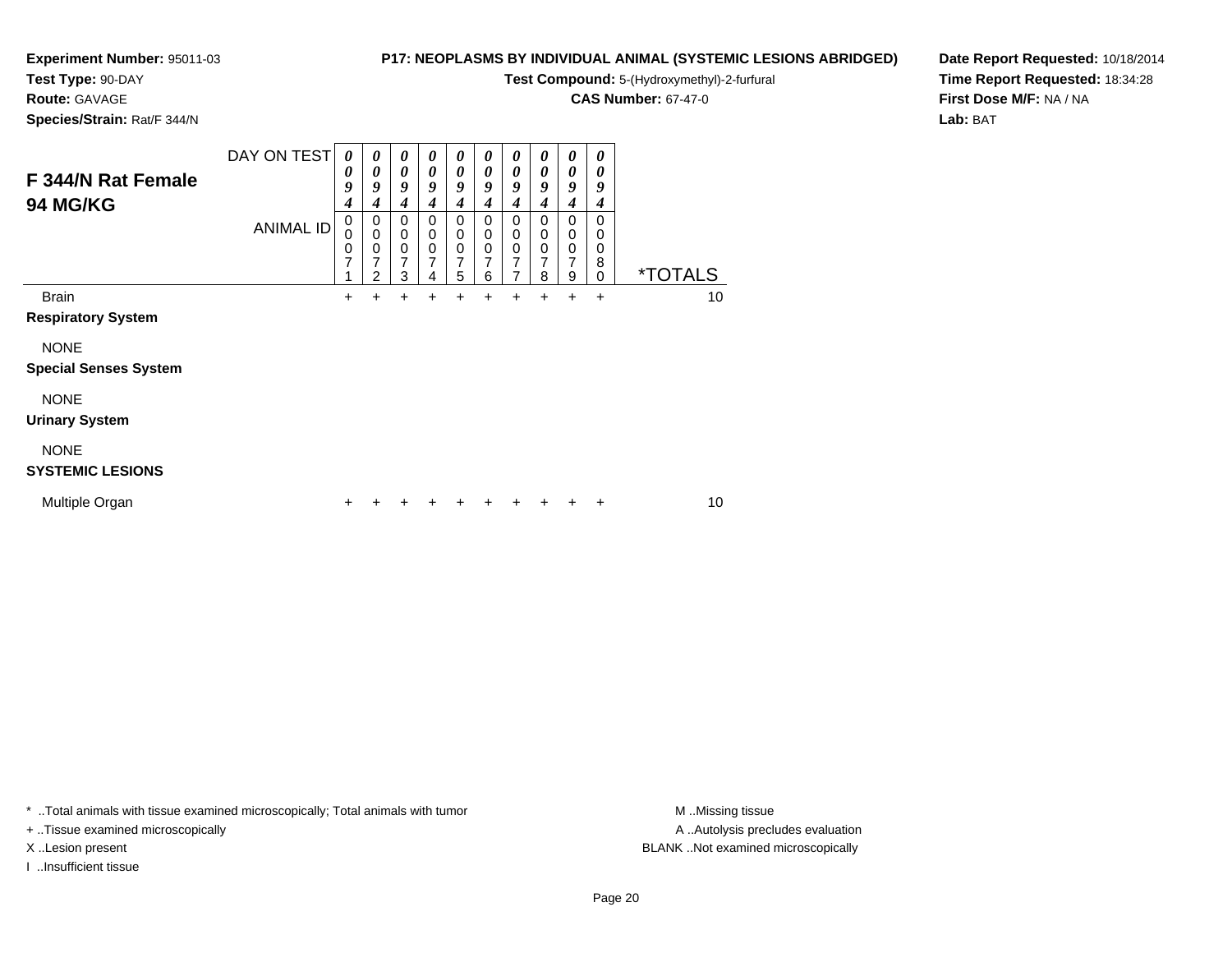**Test Type:** 90-DAY

**Route:** GAVAGE

**Species/Strain:** Rat/F 344/N

#### **P17: NEOPLASMS BY INDIVIDUAL ANIMAL (SYSTEMIC LESIONS ABRIDGED)**

**Test Compound:** 5-(Hydroxymethyl)-2-furfural

**CAS Number:** 67-47-0

**Date Report Requested:** 10/18/2014**Time Report Requested:** 18:34:28**First Dose M/F:** NA / NA**Lab:** BAT

| F 344/N Rat Female<br>188<br><b>MG/KG</b>             | DAY ON TEST      | $\boldsymbol{\theta}$<br>0<br>9<br>$\boldsymbol{4}$ | 0<br>$\boldsymbol{\theta}$<br>9<br>$\boldsymbol{4}$              | 0<br>$\pmb{\theta}$<br>$\boldsymbol{9}$<br>$\boldsymbol{4}$ | $\boldsymbol{\theta}$<br>$\pmb{\theta}$<br>$\boldsymbol{g}$<br>$\boldsymbol{4}$ | 0<br>$\pmb{\theta}$<br>9<br>$\boldsymbol{4}$ | $\boldsymbol{\theta}$<br>$\boldsymbol{\theta}$<br>9<br>$\boldsymbol{4}$ | $\boldsymbol{\theta}$<br>$\pmb{\theta}$<br>9<br>$\boldsymbol{4}$ | 0<br>$\pmb{\theta}$<br>$\boldsymbol{g}$<br>$\boldsymbol{4}$ | $\pmb{\theta}$<br>$\pmb{\theta}$<br>9<br>$\boldsymbol{4}$ | $\boldsymbol{\theta}$<br>$\pmb{\theta}$<br>$\boldsymbol{g}$<br>$\boldsymbol{4}$ |                                |
|-------------------------------------------------------|------------------|-----------------------------------------------------|------------------------------------------------------------------|-------------------------------------------------------------|---------------------------------------------------------------------------------|----------------------------------------------|-------------------------------------------------------------------------|------------------------------------------------------------------|-------------------------------------------------------------|-----------------------------------------------------------|---------------------------------------------------------------------------------|--------------------------------|
|                                                       | <b>ANIMAL ID</b> | $\mathbf 0$<br>0<br>$\mathbf 0$<br>8<br>1           | $\mathbf 0$<br>$\mathbf 0$<br>$\mathbf 0$<br>8<br>$\overline{2}$ | $\mathbf 0$<br>$\mathbf 0$<br>$\mathbf 0$<br>8<br>3         | $\mathbf 0$<br>$\,0\,$<br>$\pmb{0}$<br>8<br>$\overline{4}$                      | $\pmb{0}$<br>0<br>$\pmb{0}$<br>$^8$ 5        | $\mathbf 0$<br>0<br>$\pmb{0}$<br>8<br>6                                 | $\mathbf 0$<br>0<br>$\mathbf 0$<br>$\frac{8}{7}$                 | $\mathbf 0$<br>0<br>$\mathbf 0$<br>8<br>8                   | $\mathbf 0$<br>0<br>$\mathbf 0$<br>8<br>9                 | $\mathbf 0$<br>0<br>$\mathbf 0$<br>9<br>0                                       | <i><b>*TOTALS</b></i>          |
| <b>Alimentary System</b>                              |                  |                                                     |                                                                  |                                                             |                                                                                 |                                              |                                                                         |                                                                  |                                                             |                                                           |                                                                                 |                                |
| Liver<br>Mesentery<br><b>Cardiovascular System</b>    |                  |                                                     | $\ddot{}$                                                        |                                                             |                                                                                 | $\ddot{}$                                    |                                                                         | $\ddot{}$                                                        |                                                             |                                                           |                                                                                 | $\overline{2}$<br>$\mathbf{1}$ |
| <b>NONE</b><br><b>Endocrine System</b>                |                  |                                                     |                                                                  |                                                             |                                                                                 |                                              |                                                                         |                                                                  |                                                             |                                                           |                                                                                 |                                |
| <b>NONE</b><br><b>General Body System</b>             |                  |                                                     |                                                                  |                                                             |                                                                                 |                                              |                                                                         |                                                                  |                                                             |                                                           |                                                                                 |                                |
| <b>NONE</b><br><b>Genital System</b>                  |                  |                                                     |                                                                  |                                                             |                                                                                 |                                              |                                                                         |                                                                  |                                                             |                                                           |                                                                                 |                                |
| <b>NONE</b><br><b>Hematopoietic System</b>            |                  |                                                     |                                                                  |                                                             |                                                                                 |                                              |                                                                         |                                                                  |                                                             |                                                           |                                                                                 |                                |
| Lymph Node, Mesenteric<br><b>Integumentary System</b> |                  |                                                     |                                                                  |                                                             |                                                                                 |                                              |                                                                         | $\ddot{}$                                                        |                                                             |                                                           |                                                                                 | $\mathbf{1}$                   |
| <b>NONE</b><br><b>Musculoskeletal System</b>          |                  |                                                     |                                                                  |                                                             |                                                                                 |                                              |                                                                         |                                                                  |                                                             |                                                           |                                                                                 |                                |
| <b>NONE</b><br><b>Nervous System</b>                  |                  |                                                     |                                                                  |                                                             |                                                                                 |                                              |                                                                         |                                                                  |                                                             |                                                           |                                                                                 |                                |
|                                                       |                  |                                                     |                                                                  |                                                             |                                                                                 |                                              |                                                                         |                                                                  |                                                             |                                                           |                                                                                 |                                |

\* ..Total animals with tissue examined microscopically; Total animals with tumor **M** . Missing tissue M ..Missing tissue

+ ..Tissue examined microscopically

I ..Insufficient tissue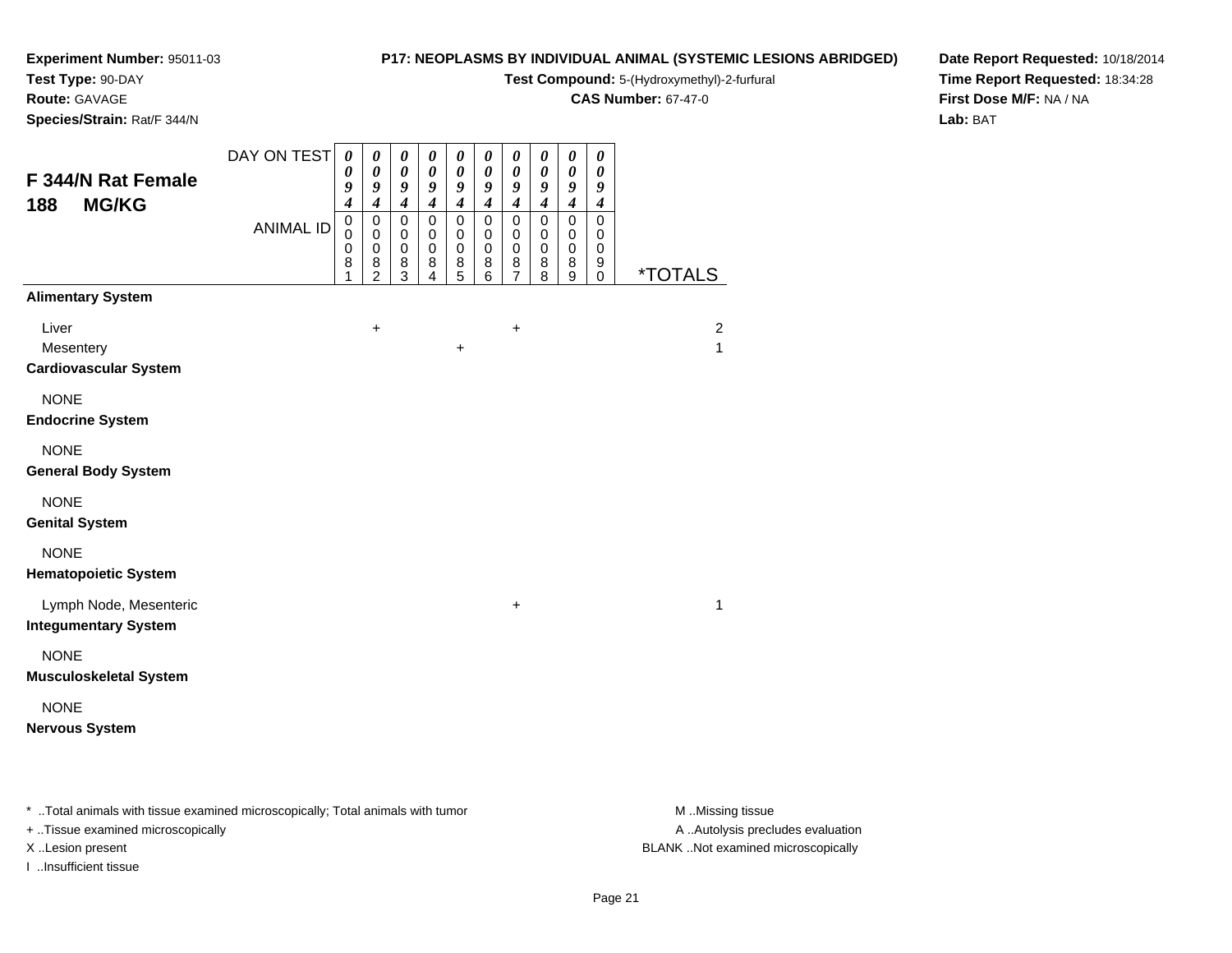### **Test Type:** 90-DAY

**Route:** GAVAGE

**Species/Strain:** Rat/F 344/N

#### **P17: NEOPLASMS BY INDIVIDUAL ANIMAL (SYSTEMIC LESIONS ABRIDGED)**

**Test Compound:** 5-(Hydroxymethyl)-2-furfural

**CAS Number:** 67-47-0

**Date Report Requested:** 10/18/2014**Time Report Requested:** 18:34:28**First Dose M/F:** NA / NA**Lab:** BAT

| F 344/N Rat Female<br><b>MG/KG</b><br>188   | DAY ON TEST      | 0<br>0<br>9<br>4 | $\boldsymbol{\theta}$<br>0<br>9<br>4      | 0<br>0<br>9<br>4                | 0<br>0<br>9<br>4                          | 0<br>0<br>9<br>4      | 0<br>$\boldsymbol{\theta}$<br>9<br>$\boldsymbol{4}$ | 0<br>0<br>9<br>4                | $\boldsymbol{\theta}$<br>$\boldsymbol{\theta}$<br>9<br>$\boldsymbol{4}$ | $\boldsymbol{\theta}$<br>0<br>9<br>4 | 0<br>0<br>9<br>4                |                       |
|---------------------------------------------|------------------|------------------|-------------------------------------------|---------------------------------|-------------------------------------------|-----------------------|-----------------------------------------------------|---------------------------------|-------------------------------------------------------------------------|--------------------------------------|---------------------------------|-----------------------|
|                                             | <b>ANIMAL ID</b> | 0<br>0<br>0<br>8 | 0<br>$\mathbf 0$<br>$\mathbf 0$<br>8<br>2 | 0<br>$\mathbf 0$<br>0<br>8<br>3 | 0<br>$\mathbf 0$<br>$\mathbf 0$<br>8<br>4 | 0<br>0<br>0<br>8<br>5 | 0<br>0<br>$\mathbf 0$<br>8<br>6                     | 0<br>$\mathbf 0$<br>0<br>8<br>7 | 0<br>$\mathbf 0$<br>$\pmb{0}$<br>8<br>8                                 | 0<br>0<br>0<br>8<br>9                | 0<br>0<br>0<br>9<br>$\mathbf 0$ | <i><b>*TOTALS</b></i> |
| <b>Brain</b><br><b>Respiratory System</b>   |                  | $\ddot{}$        | +                                         | +                               | +                                         | +                     | +                                                   | +                               | +                                                                       | +                                    | +                               | 10                    |
| <b>NONE</b><br><b>Special Senses System</b> |                  |                  |                                           |                                 |                                           |                       |                                                     |                                 |                                                                         |                                      |                                 |                       |
| <b>NONE</b><br><b>Urinary System</b>        |                  |                  |                                           |                                 |                                           |                       |                                                     |                                 |                                                                         |                                      |                                 |                       |
| <b>NONE</b><br><b>SYSTEMIC LESIONS</b>      |                  |                  |                                           |                                 |                                           |                       |                                                     |                                 |                                                                         |                                      |                                 |                       |
| Multiple Organ                              |                  | ÷                |                                           |                                 |                                           |                       | ٠                                                   |                                 |                                                                         |                                      | +                               | 10                    |

\* ..Total animals with tissue examined microscopically; Total animals with tumor **M** . Missing tissue M ..Missing tissue

+ ..Tissue examined microscopically

I ..Insufficient tissue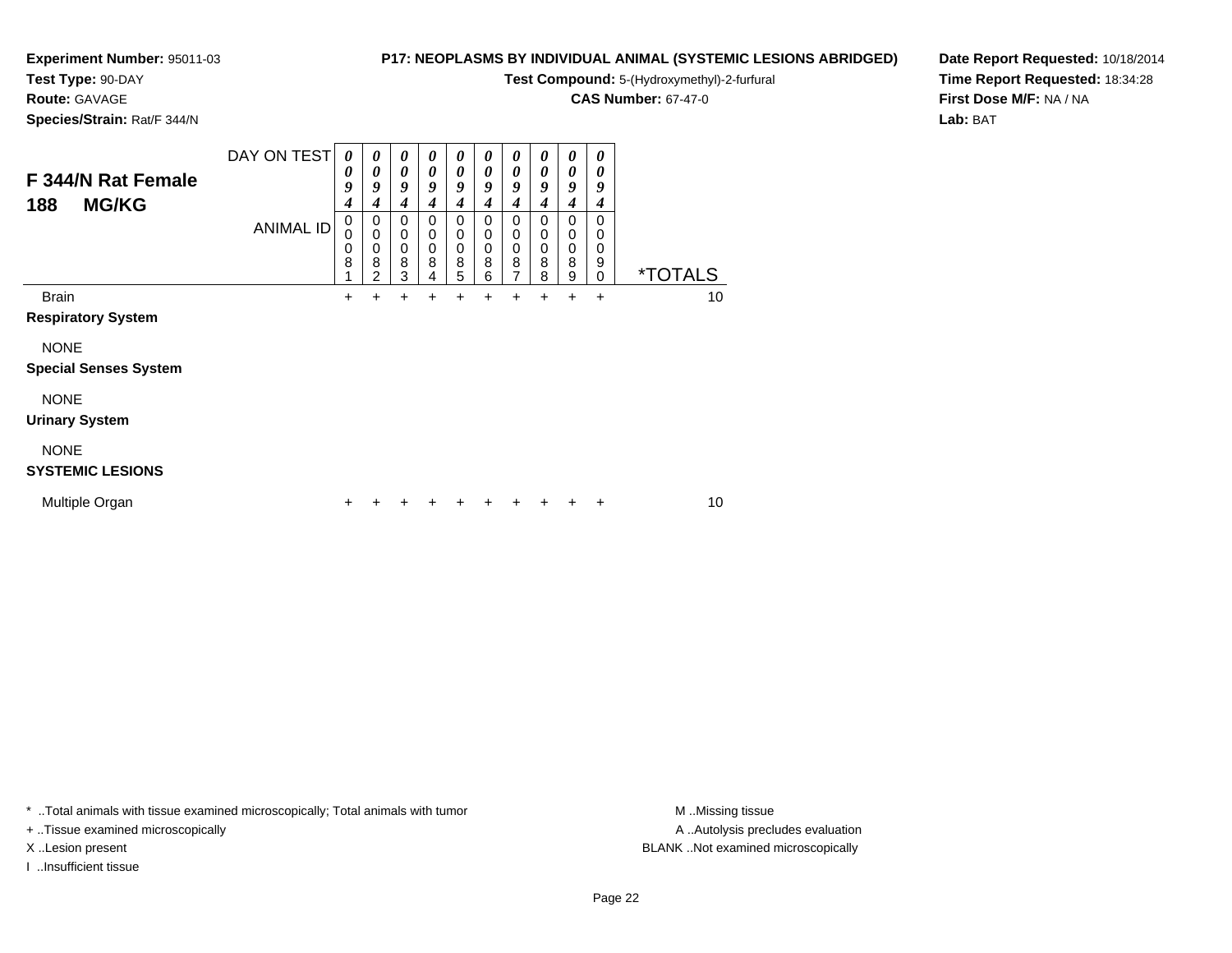### **Test Type:** 90-DAY

**Route:** GAVAGE

**Species/Strain:** Rat/F 344/N

#### **P17: NEOPLASMS BY INDIVIDUAL ANIMAL (SYSTEMIC LESIONS ABRIDGED)**

**Test Compound:** 5-(Hydroxymethyl)-2-furfural

**CAS Number:** 67-47-0

**Date Report Requested:** 10/18/2014**Time Report Requested:** 18:34:28**First Dose M/F:** NA / NA**Lab:** BAT

| F 344/N Rat Female                                                                                                                                               | DAY ON TEST      | $\boldsymbol{\theta}$<br>0<br>9 | $\pmb{\theta}$<br>0<br>9                  | $\boldsymbol{\theta}$<br>0<br>9                               | 0<br>0<br>9                                         | 0<br>0<br>9                               | $\boldsymbol{\theta}$<br>0<br>9    | $\pmb{\theta}$<br>0<br>9                                                 | $\pmb{\theta}$<br>0<br>9                                      | $\pmb{\theta}$<br>0<br>$\pmb{9}$                                        | $\pmb{\theta}$<br>0<br>9                                              |                                                                                             |
|------------------------------------------------------------------------------------------------------------------------------------------------------------------|------------------|---------------------------------|-------------------------------------------|---------------------------------------------------------------|-----------------------------------------------------|-------------------------------------------|------------------------------------|--------------------------------------------------------------------------|---------------------------------------------------------------|-------------------------------------------------------------------------|-----------------------------------------------------------------------|---------------------------------------------------------------------------------------------|
| <b>MG/KG</b><br>375                                                                                                                                              | <b>ANIMAL ID</b> | 4<br>$\mathbf 0$<br>0<br>0<br>9 | 4<br>$\pmb{0}$<br>0<br>0<br>$\frac{9}{2}$ | $\boldsymbol{4}$<br>$\mathbf 0$<br>$\mathbf 0$<br>0<br>9<br>3 | $\boldsymbol{4}$<br>$\mathbf 0$<br>0<br>0<br>9<br>4 | $\boldsymbol{4}$<br>0<br>0<br>0<br>9<br>5 | 4<br>0<br>0<br>$\pmb{0}$<br>9<br>6 | $\boldsymbol{4}$<br>$\pmb{0}$<br>0<br>$\mathbf 0$<br>9<br>$\overline{7}$ | $\boldsymbol{4}$<br>$\mathbf 0$<br>0<br>$\mathbf 0$<br>9<br>8 | $\boldsymbol{4}$<br>$\mathbf 0$<br>$\mathbf 0$<br>$\mathbf 0$<br>9<br>9 | $\boldsymbol{4}$<br>$\pmb{0}$<br>0<br>$\mathbf 1$<br>0<br>$\mathbf 0$ | <i><b>*TOTALS</b></i>                                                                       |
| <b>Alimentary System</b>                                                                                                                                         |                  |                                 |                                           |                                                               |                                                     |                                           |                                    |                                                                          |                                                               |                                                                         |                                                                       |                                                                                             |
| Liver<br><b>Cardiovascular System</b>                                                                                                                            |                  |                                 |                                           |                                                               |                                                     |                                           |                                    |                                                                          |                                                               | +                                                                       | $\ddot{}$                                                             | $\overline{c}$                                                                              |
| <b>NONE</b><br><b>Endocrine System</b>                                                                                                                           |                  |                                 |                                           |                                                               |                                                     |                                           |                                    |                                                                          |                                                               |                                                                         |                                                                       |                                                                                             |
| <b>NONE</b><br><b>General Body System</b>                                                                                                                        |                  |                                 |                                           |                                                               |                                                     |                                           |                                    |                                                                          |                                                               |                                                                         |                                                                       |                                                                                             |
| <b>NONE</b><br><b>Genital System</b>                                                                                                                             |                  |                                 |                                           |                                                               |                                                     |                                           |                                    |                                                                          |                                                               |                                                                         |                                                                       |                                                                                             |
| <b>NONE</b><br><b>Hematopoietic System</b>                                                                                                                       |                  |                                 |                                           |                                                               |                                                     |                                           |                                    |                                                                          |                                                               |                                                                         |                                                                       |                                                                                             |
| <b>NONE</b><br><b>Integumentary System</b>                                                                                                                       |                  |                                 |                                           |                                                               |                                                     |                                           |                                    |                                                                          |                                                               |                                                                         |                                                                       |                                                                                             |
| <b>NONE</b><br><b>Musculoskeletal System</b>                                                                                                                     |                  |                                 |                                           |                                                               |                                                     |                                           |                                    |                                                                          |                                                               |                                                                         |                                                                       |                                                                                             |
| <b>NONE</b><br><b>Nervous System</b>                                                                                                                             |                  |                                 |                                           |                                                               |                                                     |                                           |                                    |                                                                          |                                                               |                                                                         |                                                                       |                                                                                             |
| <b>Brain</b>                                                                                                                                                     |                  |                                 |                                           |                                                               |                                                     |                                           |                                    |                                                                          |                                                               |                                                                         |                                                                       | 10                                                                                          |
| * Total animals with tissue examined microscopically; Total animals with tumor<br>+ Tissue examined microscopically<br>X Lesion present<br>I Insufficient tissue |                  |                                 |                                           |                                                               |                                                     |                                           |                                    |                                                                          |                                                               |                                                                         |                                                                       | M Missing tissue<br>A  Autolysis precludes evaluation<br>BLANK Not examined microscopically |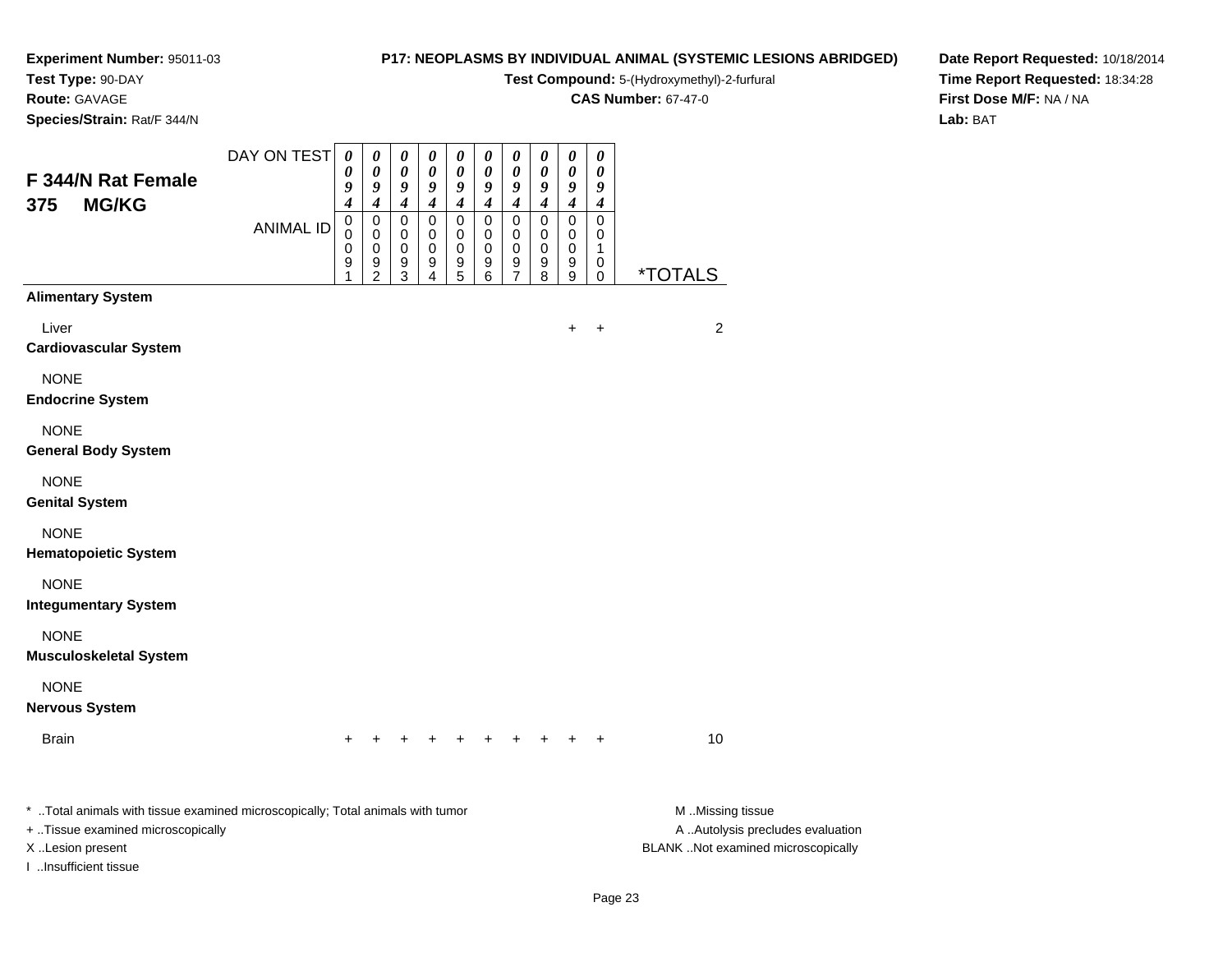**Test Type:** 90-DAY

### **Route:** GAVAGE

**Species/Strain:** Rat/F 344/N

#### **P17: NEOPLASMS BY INDIVIDUAL ANIMAL (SYSTEMIC LESIONS ABRIDGED)**

**Test Compound:** 5-(Hydroxymethyl)-2-furfural

**CAS Number:** 67-47-0

**Date Report Requested:** 10/18/2014**Time Report Requested:** 18:34:28**First Dose M/F:** NA / NA**Lab:** BAT

| F 344/N Rat Female<br><b>MG/KG</b><br>375   | DAY ON TEST      | 0<br>0<br>9<br>4 | 0<br>$\boldsymbol{\theta}$<br>9<br>$\boldsymbol{4}$    | 0<br>0<br>9<br>4      | 0<br>0<br>9<br>4                                    | 0<br>0<br>9<br>4      | 0<br>0<br>9<br>4      | 0<br>0<br>9<br>4      | 0<br>$\pmb{\theta}$<br>9<br>4                | 0<br>$\boldsymbol{\theta}$<br>9<br>4 | 0<br>0<br>9<br>4 |                       |    |  |
|---------------------------------------------|------------------|------------------|--------------------------------------------------------|-----------------------|-----------------------------------------------------|-----------------------|-----------------------|-----------------------|----------------------------------------------|--------------------------------------|------------------|-----------------------|----|--|
|                                             | <b>ANIMAL ID</b> | 0<br>0<br>0<br>9 | 0<br>$\mathbf 0$<br>$\pmb{0}$<br>$\boldsymbol{9}$<br>2 | 0<br>0<br>0<br>9<br>3 | 0<br>0<br>$\boldsymbol{0}$<br>$\boldsymbol{9}$<br>4 | 0<br>0<br>0<br>9<br>5 | 0<br>0<br>0<br>9<br>6 | 0<br>0<br>0<br>9<br>7 | 0<br>0<br>$\pmb{0}$<br>$\boldsymbol{9}$<br>8 | 0<br>0<br>0<br>9<br>9                | 0<br>0<br>0<br>0 | <i><b>*TOTALS</b></i> |    |  |
| <b>Respiratory System</b>                   |                  |                  |                                                        |                       |                                                     |                       |                       |                       |                                              |                                      |                  |                       |    |  |
| <b>NONE</b><br><b>Special Senses System</b> |                  |                  |                                                        |                       |                                                     |                       |                       |                       |                                              |                                      |                  |                       |    |  |
| <b>NONE</b><br><b>Urinary System</b>        |                  |                  |                                                        |                       |                                                     |                       |                       |                       |                                              |                                      |                  |                       |    |  |
| <b>NONE</b><br><b>SYSTEMIC LESIONS</b>      |                  |                  |                                                        |                       |                                                     |                       |                       |                       |                                              |                                      |                  |                       |    |  |
| Multiple Organ                              |                  | +                |                                                        |                       |                                                     |                       |                       |                       |                                              |                                      | ÷                |                       | 10 |  |

\* ..Total animals with tissue examined microscopically; Total animals with tumor **M** . Missing tissue M ..Missing tissue

+ ..Tissue examined microscopically

I ..Insufficient tissue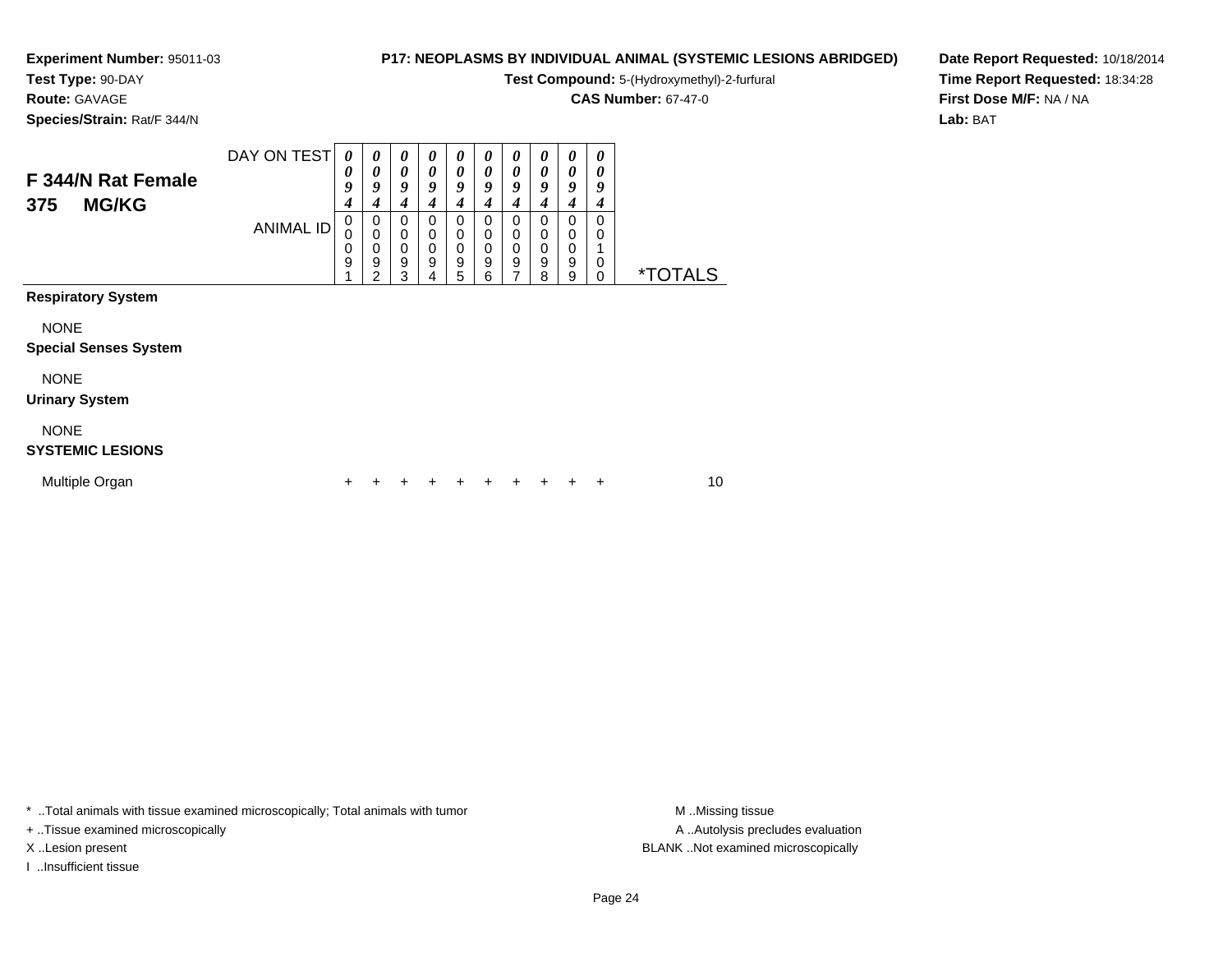**Test Type:** 90-DAY

### **Route:** GAVAGE

**Species/Strain:** Rat/F 344/N

#### **P17: NEOPLASMS BY INDIVIDUAL ANIMAL (SYSTEMIC LESIONS ABRIDGED)**

**Test Compound:** 5-(Hydroxymethyl)-2-furfural

**CAS Number:** 67-47-0

**Date Report Requested:** 10/18/2014**Time Report Requested:** 18:34:28**First Dose M/F:** NA / NA**Lab:** BAT

| F 344/N Rat Female<br>750<br><b>MG/KG</b>                                                                                | DAY ON TEST<br><b>ANIMAL ID</b> | $\pmb{\theta}$<br>$\boldsymbol{\theta}$<br>9<br>$\boldsymbol{4}$<br>$\pmb{0}$<br>$\mathbf 0$<br>$\mathbf{1}$<br>$\pmb{0}$<br>1 | $\boldsymbol{\theta}$<br>$\boldsymbol{\theta}$<br>9<br>$\boldsymbol{4}$<br>$\pmb{0}$<br>$\mathbf 0$<br>$\mathbf{1}$<br>$\pmb{0}$<br>$\overline{2}$ | $\pmb{\theta}$<br>$\pmb{\theta}$<br>$\boldsymbol{g}$<br>$\boldsymbol{4}$<br>$\mathbf 0$<br>0<br>$\mathbf{1}$<br>$\mathbf 0$<br>$\mathbf{3}$ | $\pmb{\theta}$<br>$\pmb{\theta}$<br>$\boldsymbol{g}$<br>$\boldsymbol{4}$<br>$\mathsf 0$<br>$\mathbf 0$<br>$\mathbf{1}$<br>$\pmb{0}$<br>4 | $\pmb{\theta}$<br>$\boldsymbol{\theta}$<br>9<br>$\boldsymbol{4}$<br>$\pmb{0}$<br>0<br>$\mathbf{1}$<br>$\pmb{0}$<br>5 | $\pmb{\theta}$<br>$\pmb{\theta}$<br>9<br>$\boldsymbol{4}$<br>$\pmb{0}$<br>$\mathbf 0$<br>$\mathbf{1}$<br>$\pmb{0}$<br>6 | $\pmb{\theta}$<br>$\pmb{\theta}$<br>9<br>$\boldsymbol{4}$<br>$\mathsf 0$<br>0<br>$\mathbf{1}$<br>$\pmb{0}$<br>$\overline{7}$ | $\boldsymbol{\theta}$<br>$\boldsymbol{\theta}$<br>9<br>$\boldsymbol{4}$<br>$\mathsf 0$<br>$\mathbf 0$<br>$\mathbf{1}$<br>0<br>8 | 0<br>$\pmb{\theta}$<br>9<br>$\boldsymbol{4}$<br>$\mathbf 0$<br>$\mathbf 0$<br>$\mathbf{1}$<br>$\pmb{0}$<br>9 | $\pmb{\theta}$<br>$\boldsymbol{\theta}$<br>9<br>$\boldsymbol{4}$<br>$\mathbf 0$<br>$\mathbf 0$<br>1<br>1<br>0 | <i><b>*TOTALS</b></i> |
|--------------------------------------------------------------------------------------------------------------------------|---------------------------------|--------------------------------------------------------------------------------------------------------------------------------|----------------------------------------------------------------------------------------------------------------------------------------------------|---------------------------------------------------------------------------------------------------------------------------------------------|------------------------------------------------------------------------------------------------------------------------------------------|----------------------------------------------------------------------------------------------------------------------|-------------------------------------------------------------------------------------------------------------------------|------------------------------------------------------------------------------------------------------------------------------|---------------------------------------------------------------------------------------------------------------------------------|--------------------------------------------------------------------------------------------------------------|---------------------------------------------------------------------------------------------------------------|-----------------------|
| <b>Alimentary System</b><br>Liver<br>Mesentery<br><b>Cardiovascular System</b><br><b>NONE</b><br><b>Endocrine System</b> |                                 |                                                                                                                                | $\ddot{}$                                                                                                                                          |                                                                                                                                             |                                                                                                                                          | $\ddot{}$                                                                                                            |                                                                                                                         |                                                                                                                              |                                                                                                                                 |                                                                                                              |                                                                                                               | 1<br>$\mathbf{1}$     |
| <b>NONE</b><br><b>General Body System</b><br><b>NONE</b>                                                                 |                                 |                                                                                                                                |                                                                                                                                                    |                                                                                                                                             |                                                                                                                                          |                                                                                                                      |                                                                                                                         |                                                                                                                              |                                                                                                                                 |                                                                                                              |                                                                                                               |                       |
| <b>Genital System</b><br><b>NONE</b><br><b>Hematopoietic System</b><br><b>NONE</b>                                       |                                 |                                                                                                                                |                                                                                                                                                    |                                                                                                                                             |                                                                                                                                          |                                                                                                                      |                                                                                                                         |                                                                                                                              |                                                                                                                                 |                                                                                                              |                                                                                                               |                       |
| <b>Integumentary System</b><br><b>NONE</b><br><b>Musculoskeletal System</b>                                              |                                 |                                                                                                                                |                                                                                                                                                    |                                                                                                                                             |                                                                                                                                          |                                                                                                                      |                                                                                                                         |                                                                                                                              |                                                                                                                                 |                                                                                                              |                                                                                                               |                       |
| <b>NONE</b><br><b>Nervous System</b>                                                                                     |                                 |                                                                                                                                |                                                                                                                                                    |                                                                                                                                             |                                                                                                                                          |                                                                                                                      |                                                                                                                         |                                                                                                                              |                                                                                                                                 |                                                                                                              |                                                                                                               |                       |

\* ..Total animals with tissue examined microscopically; Total animals with tumor **M** . Missing tissue M ..Missing tissue

+ ..Tissue examined microscopically

I ..Insufficient tissue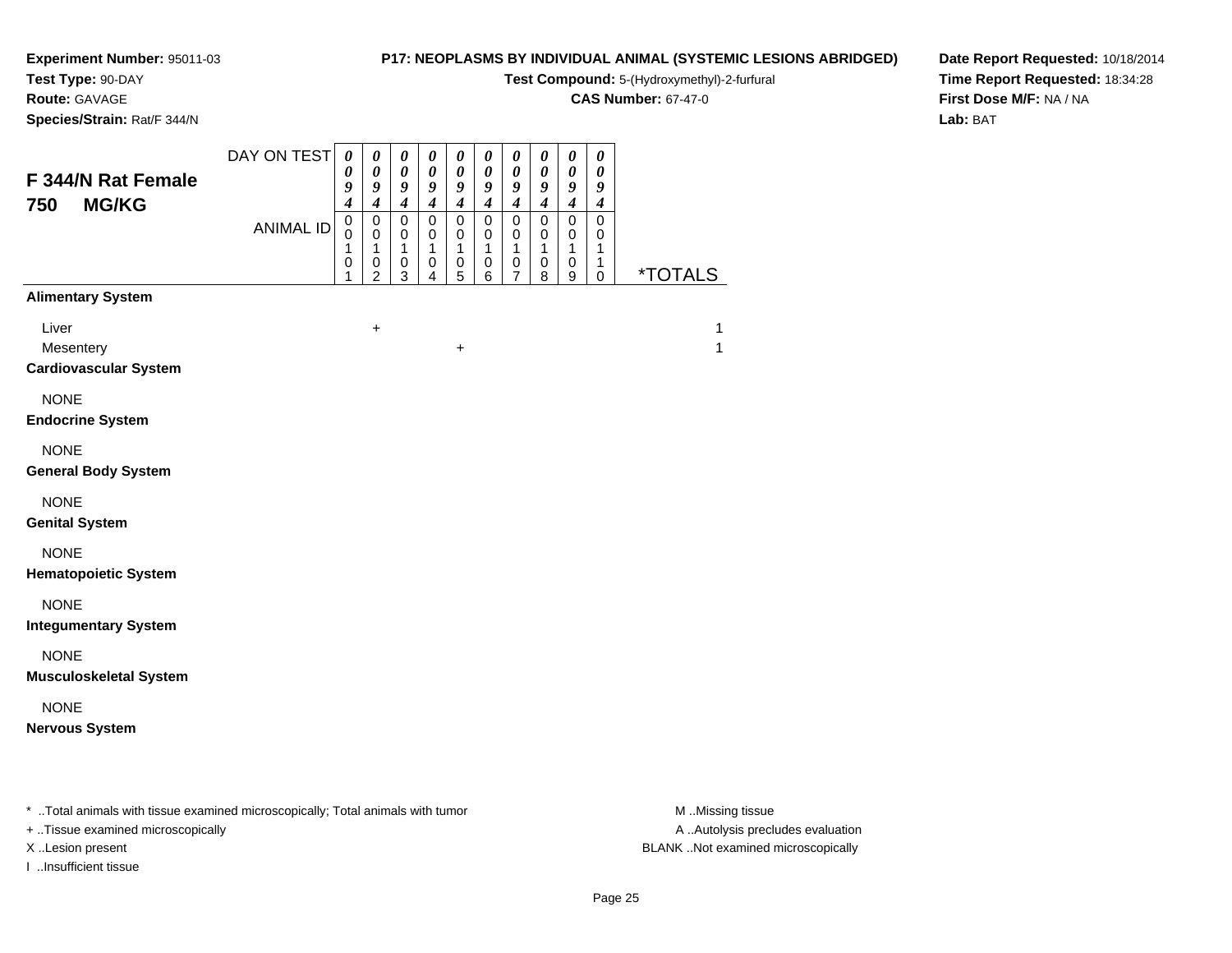## **Test Type:** 90-DAY

**Route:** GAVAGE

**Species/Strain:** Rat/F 344/N

#### **P17: NEOPLASMS BY INDIVIDUAL ANIMAL (SYSTEMIC LESIONS ABRIDGED)**

**Test Compound:** 5-(Hydroxymethyl)-2-furfural

**CAS Number:** 67-47-0

**Date Report Requested:** 10/18/2014**Time Report Requested:** 18:34:28**First Dose M/F:** NA / NA**Lab:** BAT

| F 344/N Rat Female<br><b>MG/KG</b><br>750   | DAY ON TEST<br>ANIMAL ID | 0<br>0<br>9<br>4<br>0<br>0<br>0 | $\boldsymbol{\theta}$<br>0<br>9<br>4<br>$\mathbf 0$<br>$\mathbf 0$<br>0<br>$\overline{2}$ | 0<br>0<br>9<br>4<br>0<br>0<br>0<br>3 | $\boldsymbol{\theta}$<br>0<br>9<br>4<br>0<br>0<br>0<br>4 | 0<br>0<br>9<br>4<br>0<br>0<br>0<br>5 | 0<br>0<br>9<br>4<br>0<br>0<br>0<br>6 | 0<br>$\boldsymbol{\theta}$<br>9<br>4<br>0<br>$\Omega$<br>0<br>7 | 0<br>0<br>9<br>4<br>0<br>0<br>0<br>8 | 0<br>0<br>9<br>4<br>0<br>$\Omega$<br>0<br>9 | 0<br>0<br>9<br>4<br>0<br>0<br>0 | <i><b>*TOTALS</b></i> |  |
|---------------------------------------------|--------------------------|---------------------------------|-------------------------------------------------------------------------------------------|--------------------------------------|----------------------------------------------------------|--------------------------------------|--------------------------------------|-----------------------------------------------------------------|--------------------------------------|---------------------------------------------|---------------------------------|-----------------------|--|
| <b>Brain</b><br><b>Respiratory System</b>   |                          | $\ddot{}$                       | $\div$                                                                                    | +                                    | +                                                        |                                      | +                                    |                                                                 | $\div$                               | $\ddot{}$                                   | $\ddot{}$                       | 10                    |  |
| <b>NONE</b><br><b>Special Senses System</b> |                          |                                 |                                                                                           |                                      |                                                          |                                      |                                      |                                                                 |                                      |                                             |                                 |                       |  |
| <b>NONE</b><br><b>Urinary System</b>        |                          |                                 |                                                                                           |                                      |                                                          |                                      |                                      |                                                                 |                                      |                                             |                                 |                       |  |
| <b>NONE</b><br><b>SYSTEMIC LESIONS</b>      |                          |                                 |                                                                                           |                                      |                                                          |                                      |                                      |                                                                 |                                      |                                             |                                 |                       |  |
| Multiple Organ                              |                          | ٠                               |                                                                                           |                                      | ٠                                                        |                                      |                                      | ٠                                                               | ÷                                    | ÷                                           | ÷                               | 10                    |  |

\* ..Total animals with tissue examined microscopically; Total animals with tumor **M** . Missing tissue M ..Missing tissue

+ ..Tissue examined microscopically

I ..Insufficient tissue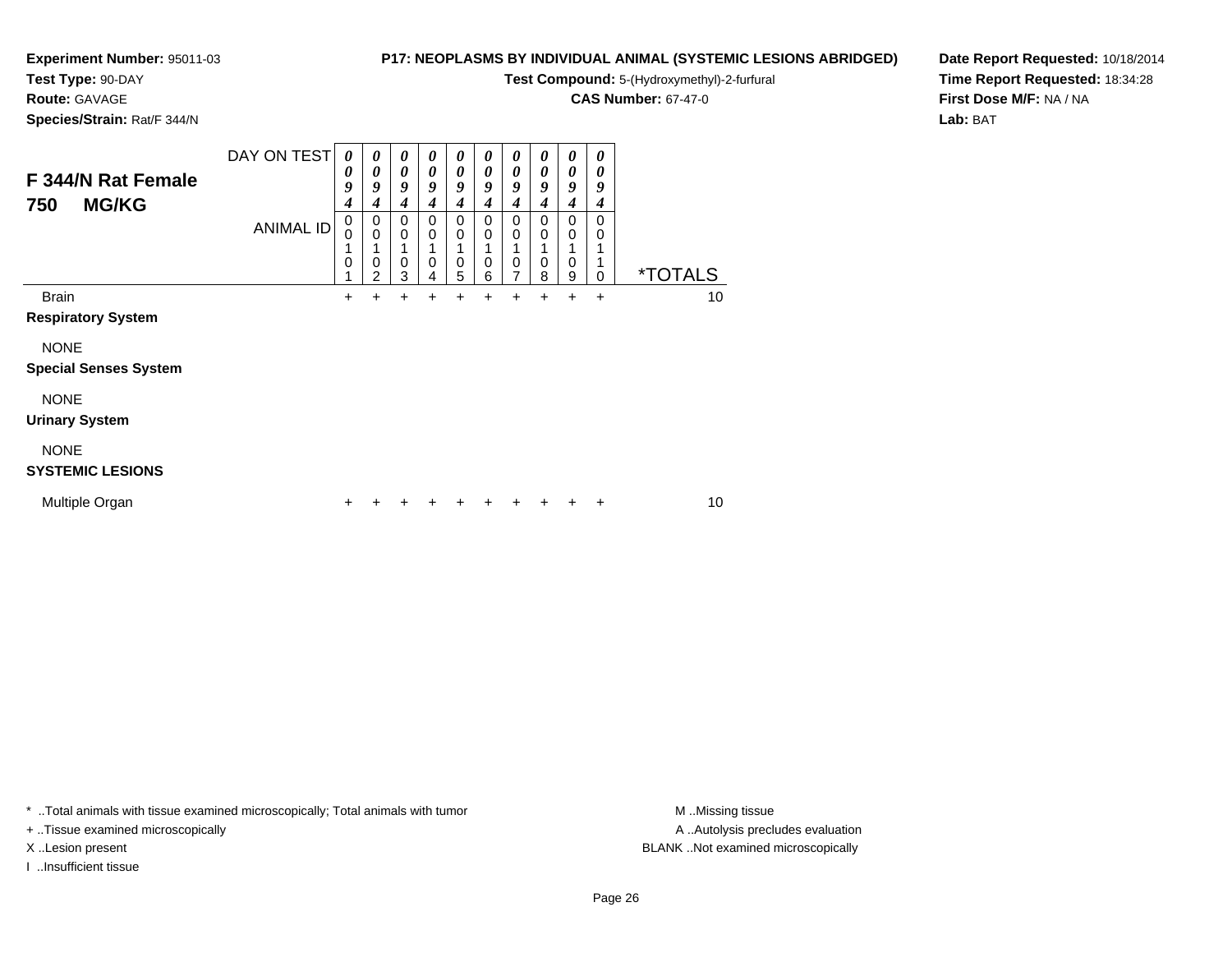**Test Type:** 90-DAY**Route:** GAVAGE

**Species/Strain:** Rat/F 344/N

#### **P17: NEOPLASMS BY INDIVIDUAL ANIMAL (SYSTEMIC LESIONS ABRIDGED)**

**Test Compound:** 5-(Hydroxymethyl)-2-furfural

**CAS Number:** 67-47-0

**Date Report Requested:** 10/18/2014**Time Report Requested:** 18:34:28**First Dose M/F:** NA / NA**Lab:** BAT

| F 344/N Rat Female<br><b>MG/KG</b><br>1500<br><b>Alimentary System</b> | DAY ON TEST<br><b>ANIMAL ID</b> | 0<br>0<br>$\overline{\mathbf{c}}$<br>9<br>$\mathbf 0$<br>$\mathbf 0$<br>1<br>1<br>4 | $\pmb{\theta}$<br>$\boldsymbol{\theta}$<br>$\boldsymbol{\theta}$<br>$\boldsymbol{4}$<br>$\Omega$<br>$\Omega$<br>1<br>1<br>$\overline{2}$ | 0<br>$\boldsymbol{\theta}$<br>9<br>$\overline{2}$<br>$\Omega$<br>0<br>1<br>1<br>3 | 0<br>$\boldsymbol{\theta}$<br>9<br>$\boldsymbol{4}$<br>$\Omega$<br>$\Omega$<br>1<br>1<br>1 | 0<br>$\boldsymbol{\theta}$<br>9<br>$\boldsymbol{4}$<br>$\Omega$<br>$\mathbf 0$<br>1<br>$\mathbf{1}$<br>5 | 0<br>$\boldsymbol{\theta}$<br>9<br>$\boldsymbol{4}$<br>$\Omega$<br>$\Omega$<br>1<br>1<br>6 | 0<br>$\boldsymbol{\theta}$<br>9<br>$\boldsymbol{4}$<br>$\Omega$<br>0<br>1<br>1<br>$\overline{7}$ | 0<br>$\boldsymbol{\theta}$<br>9<br>$\boldsymbol{4}$<br>$\Omega$<br>$\Omega$<br>$\mathbf{1}$<br>1<br>8 | 0<br>$\boldsymbol{\theta}$<br>9<br>$\boldsymbol{4}$<br>$\mathbf 0$<br>$\mathbf 0$<br>1<br>1<br>9 | 0<br>$\boldsymbol{\theta}$<br>9<br>$\boldsymbol{4}$<br>$\Omega$<br>0<br>$\mathbf{1}$<br>$\overline{2}$<br>0 | <i><b>*TOTALS</b></i> |
|------------------------------------------------------------------------|---------------------------------|-------------------------------------------------------------------------------------|------------------------------------------------------------------------------------------------------------------------------------------|-----------------------------------------------------------------------------------|--------------------------------------------------------------------------------------------|----------------------------------------------------------------------------------------------------------|--------------------------------------------------------------------------------------------|--------------------------------------------------------------------------------------------------|-------------------------------------------------------------------------------------------------------|--------------------------------------------------------------------------------------------------|-------------------------------------------------------------------------------------------------------------|-----------------------|
|                                                                        |                                 |                                                                                     |                                                                                                                                          |                                                                                   |                                                                                            |                                                                                                          |                                                                                            |                                                                                                  |                                                                                                       |                                                                                                  |                                                                                                             |                       |
| Esophagus                                                              |                                 | +                                                                                   | +                                                                                                                                        | +                                                                                 | +                                                                                          | +                                                                                                        | +                                                                                          | +                                                                                                | +                                                                                                     | +                                                                                                | +                                                                                                           | 10                    |
| Intestine Large, Cecum                                                 |                                 | +                                                                                   | $\ddot{}$                                                                                                                                | $\ddot{}$                                                                         | $\ddot{}$                                                                                  | $\ddot{}$                                                                                                | $\ddot{}$                                                                                  | $\ddot{}$                                                                                        | $\ddot{}$                                                                                             | $\ddot{}$                                                                                        | $\ddot{}$                                                                                                   | 10                    |
| Intestine Large, Colon                                                 |                                 | +                                                                                   | +                                                                                                                                        | $\ddot{}$                                                                         | +                                                                                          | +                                                                                                        | $\ddot{}$                                                                                  | +                                                                                                | $\ddot{}$                                                                                             | $\ddot{}$                                                                                        | $\ddot{}$                                                                                                   | 10                    |
| Intestine Large, Rectum                                                |                                 | +                                                                                   | $\ddot{}$                                                                                                                                | $\ddot{}$                                                                         | $\ddot{}$                                                                                  | $\ddot{}$                                                                                                | $\ddot{}$                                                                                  | $\ddot{}$                                                                                        | $\ddot{}$                                                                                             | $\ddot{}$                                                                                        | $\ddot{}$                                                                                                   | 10                    |
| Intestine Small, Duodenum                                              |                                 | +                                                                                   | $\ddot{}$                                                                                                                                | $\ddot{}$                                                                         | +                                                                                          | $\ddot{}$                                                                                                | $\ddot{}$                                                                                  | $\ddot{}$                                                                                        | $\ddot{}$                                                                                             | $\ddot{}$                                                                                        | $+$                                                                                                         | 10                    |
| Intestine Small, Ileum                                                 |                                 | $\ddot{}$                                                                           | $\ddot{}$                                                                                                                                | $\ddot{}$                                                                         | $+$                                                                                        | $+$                                                                                                      | $+$                                                                                        | $\ddot{}$                                                                                        | $+$                                                                                                   | $+$                                                                                              | $+$                                                                                                         | 10                    |
| Intestine Small, Jejunum                                               |                                 | +                                                                                   | $\ddot{}$                                                                                                                                | $\ddot{}$                                                                         | $\ddot{}$                                                                                  | $\ddot{}$                                                                                                | $\ddot{}$                                                                                  | $\ddot{}$                                                                                        | $\ddot{}$                                                                                             | $+$                                                                                              | $\ddot{}$                                                                                                   | 10                    |
| Liver                                                                  |                                 | $\ddot{}$                                                                           | $\ddot{}$                                                                                                                                | $\ddot{}$                                                                         | $\ddot{}$                                                                                  | $\ddot{}$                                                                                                | $\ddot{}$                                                                                  | $\ddot{}$                                                                                        | $\ddot{}$                                                                                             | $\ddot{}$                                                                                        | $\ddot{}$                                                                                                   | 10                    |
| Pancreas                                                               |                                 | +                                                                                   | $\ddot{}$                                                                                                                                | $\ddot{}$                                                                         | $\ddot{}$                                                                                  | $\ddot{}$                                                                                                | $\ddot{}$                                                                                  | +                                                                                                | +                                                                                                     | $\ddot{}$                                                                                        | $\ddot{}$                                                                                                   | 10                    |
| Salivary Glands                                                        |                                 | $\ddot{}$                                                                           | $\ddot{}$                                                                                                                                | $\ddot{}$                                                                         | $\ddot{}$                                                                                  | $\ddot{}$                                                                                                | $\ddot{}$<br>$+$                                                                           | $\ddot{}$                                                                                        | $\ddot{}$                                                                                             | $\ddot{}$                                                                                        | $+$                                                                                                         | 10<br>10              |
| Stomach, Forestomach<br>Stomach, Glandular                             |                                 | $\ddot{}$                                                                           | $\ddot{}$                                                                                                                                | $\ddot{}$                                                                         | $+$                                                                                        | $\ddot{}$                                                                                                |                                                                                            | $\ddot{}$                                                                                        | $+$                                                                                                   | $+$                                                                                              | $+$                                                                                                         | 10                    |
| <b>Cardiovascular System</b>                                           |                                 | $\ddot{}$                                                                           | $\ddot{}$                                                                                                                                | $\ddot{}$                                                                         | $\ddot{}$                                                                                  | $\ddot{}$                                                                                                | $\ddot{}$                                                                                  | $\ddot{}$                                                                                        | $\ddot{}$                                                                                             | $\ddot{}$                                                                                        | $\ddot{}$                                                                                                   |                       |
|                                                                        |                                 |                                                                                     |                                                                                                                                          |                                                                                   |                                                                                            |                                                                                                          |                                                                                            |                                                                                                  |                                                                                                       |                                                                                                  |                                                                                                             |                       |
| <b>Blood Vessel</b>                                                    |                                 | +                                                                                   | +                                                                                                                                        | +                                                                                 |                                                                                            | +                                                                                                        | +                                                                                          | +                                                                                                |                                                                                                       | +                                                                                                | $\ddot{}$                                                                                                   | 10                    |
| Heart                                                                  |                                 | $\ddot{}$                                                                           | $\ddot{}$                                                                                                                                | $\ddot{}$                                                                         | $\ddot{}$                                                                                  | $\ddot{}$                                                                                                | $\ddot{}$                                                                                  | $\ddot{}$                                                                                        | $\ddot{}$                                                                                             | $\ddot{}$                                                                                        | $\ddot{}$                                                                                                   | 10                    |
| <b>Endocrine System</b>                                                |                                 |                                                                                     |                                                                                                                                          |                                                                                   |                                                                                            |                                                                                                          |                                                                                            |                                                                                                  |                                                                                                       |                                                                                                  |                                                                                                             |                       |
| <b>Adrenal Cortex</b>                                                  |                                 | +                                                                                   | +                                                                                                                                        | +                                                                                 | +                                                                                          | ٠                                                                                                        | ٠                                                                                          | +                                                                                                | +                                                                                                     | +                                                                                                | $\ddot{}$                                                                                                   | 10                    |
| <b>Adrenal Medulla</b>                                                 |                                 | +                                                                                   | $\ddot{}$                                                                                                                                | $\ddot{}$                                                                         | $\ddot{}$                                                                                  | $\ddot{}$                                                                                                | +                                                                                          | +                                                                                                | $\ddot{}$                                                                                             | $\pm$                                                                                            | $\ddot{}$                                                                                                   | 10                    |
| Islets, Pancreatic                                                     |                                 | +                                                                                   | $\ddot{}$                                                                                                                                | +                                                                                 | +                                                                                          | $\ddot{}$                                                                                                | $\ddot{}$                                                                                  | $\ddot{}$                                                                                        | $\ddot{}$                                                                                             | $\ddot{}$                                                                                        | $\ddot{}$                                                                                                   | 10                    |
| Parathyroid Gland                                                      |                                 | +                                                                                   |                                                                                                                                          |                                                                                   | $\ddot{}$                                                                                  | M                                                                                                        | $\ddot{}$                                                                                  | $\ddot{}$                                                                                        | M                                                                                                     | $\ddot{}$                                                                                        | +                                                                                                           | 8                     |
|                                                                        |                                 |                                                                                     |                                                                                                                                          |                                                                                   |                                                                                            |                                                                                                          |                                                                                            |                                                                                                  |                                                                                                       |                                                                                                  |                                                                                                             |                       |

\* ..Total animals with tissue examined microscopically; Total animals with tumor **M** . Missing tissue M ..Missing tissue

+ ..Tissue examined microscopically

I ..Insufficient tissue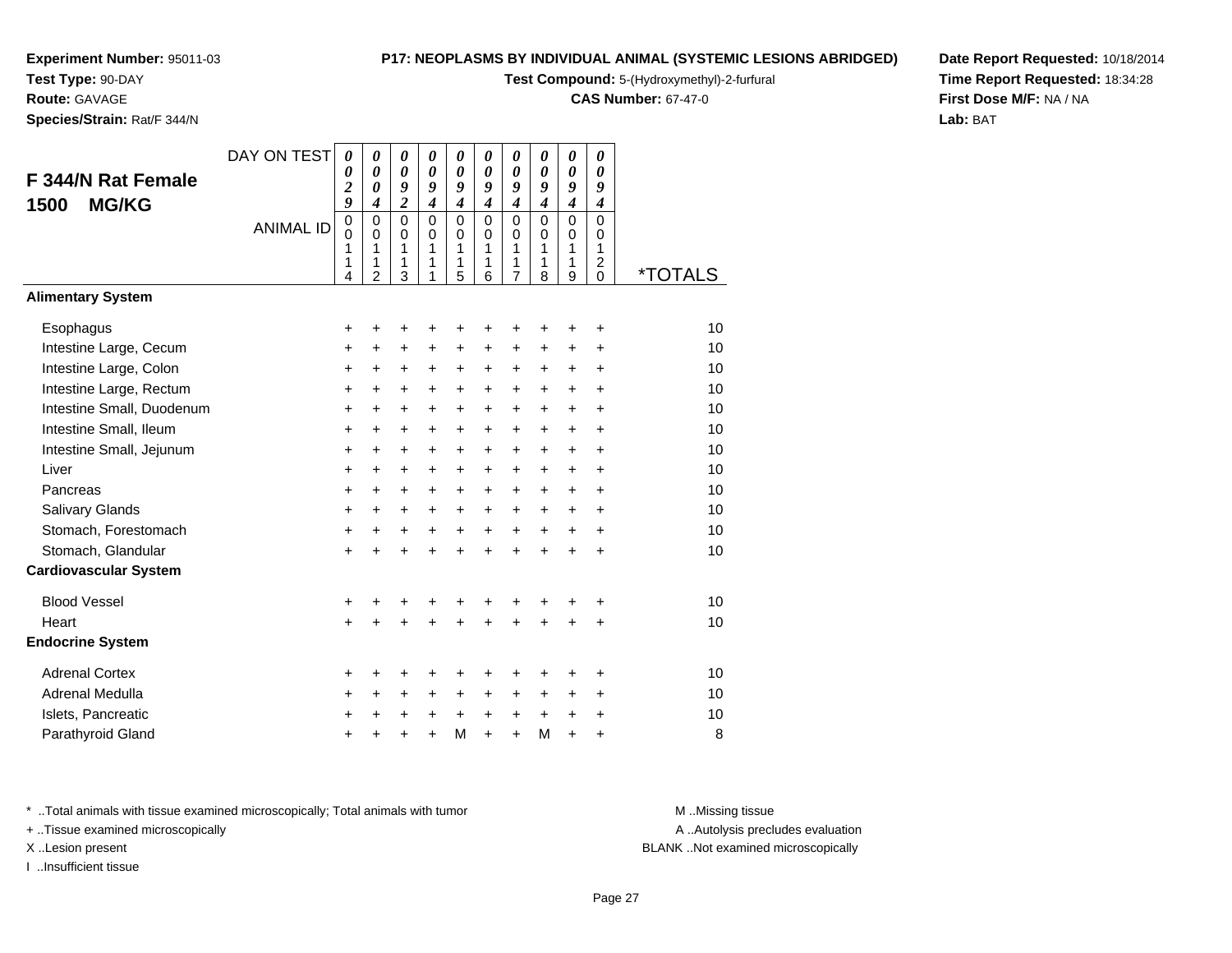**Test Type:** 90-DAY

**Route:** GAVAGE

**Species/Strain:** Rat/F 344/N

#### **P17: NEOPLASMS BY INDIVIDUAL ANIMAL (SYSTEMIC LESIONS ABRIDGED)**

**Test Compound:** 5-(Hydroxymethyl)-2-furfural

**CAS Number:** 67-47-0

**Date Report Requested:** 10/18/2014**Time Report Requested:** 18:34:28**First Dose M/F:** NA / NA**Lab:** BAT

| F 344/N Rat Female<br><b>MG/KG</b><br>1500 | DAY ON TEST<br><b>ANIMAL ID</b> | $\boldsymbol{\theta}$<br>0<br>$\overline{\mathbf{c}}$<br>9<br>$\mathbf 0$<br>0<br>1<br>1<br>4 | 0<br>$\boldsymbol{\theta}$<br>$\boldsymbol{\theta}$<br>$\boldsymbol{4}$<br>$\mathbf 0$<br>0<br>1<br>1<br>2 | $\boldsymbol{\theta}$<br>$\boldsymbol{\theta}$<br>9<br>$\overline{2}$<br>$\mathbf 0$<br>0<br>1<br>1<br>3 | 0<br>0<br>9<br>4<br>$\mathbf 0$<br>0<br>1<br>1<br>1 | 0<br>0<br>9<br>$\boldsymbol{4}$<br>$\pmb{0}$<br>0<br>1<br>1<br>5 | 0<br>0<br>9<br>4<br>$\mathbf 0$<br>$\Omega$<br>1<br>1<br>6 | 0<br>0<br>9<br>$\boldsymbol{4}$<br>$\mathbf 0$<br>0<br>1<br>1<br>$\overline{7}$ | 0<br>0<br>9<br>$\boldsymbol{4}$<br>$\mathbf 0$<br>$\Omega$<br>1<br>1<br>8 | 0<br>$\boldsymbol{\theta}$<br>9<br>$\boldsymbol{4}$<br>$\mathbf 0$<br>0<br>1<br>1<br>$\boldsymbol{9}$ | 0<br>0<br>9<br>$\boldsymbol{4}$<br>$\mathbf 0$<br>0<br>1<br>$\boldsymbol{2}$<br>0 | <i><b>*TOTALS</b></i> |
|--------------------------------------------|---------------------------------|-----------------------------------------------------------------------------------------------|------------------------------------------------------------------------------------------------------------|----------------------------------------------------------------------------------------------------------|-----------------------------------------------------|------------------------------------------------------------------|------------------------------------------------------------|---------------------------------------------------------------------------------|---------------------------------------------------------------------------|-------------------------------------------------------------------------------------------------------|-----------------------------------------------------------------------------------|-----------------------|
| <b>Pituitary Gland</b>                     |                                 | $\ddot{}$                                                                                     | $+$                                                                                                        | $\ddot{}$                                                                                                | $\ddot{}$                                           | $\ddot{}$                                                        | $\ddot{}$                                                  | $\ddot{}$                                                                       | $\ddot{}$                                                                 | $\ddot{}$                                                                                             | $+$                                                                               | 10                    |
| <b>Thyroid Gland</b>                       |                                 | $\ddot{}$                                                                                     | +                                                                                                          | $\ddot{}$                                                                                                | $\ddot{}$                                           | $\ddot{}$                                                        | $\ddot{}$                                                  | $\ddot{}$                                                                       | $\ddot{}$                                                                 | +                                                                                                     | $\ddot{}$                                                                         | 10                    |
| <b>General Body System</b>                 |                                 |                                                                                               |                                                                                                            |                                                                                                          |                                                     |                                                                  |                                                            |                                                                                 |                                                                           |                                                                                                       |                                                                                   |                       |
| <b>NONE</b><br><b>Genital System</b>       |                                 |                                                                                               |                                                                                                            |                                                                                                          |                                                     |                                                                  |                                                            |                                                                                 |                                                                           |                                                                                                       |                                                                                   |                       |
| <b>Clitoral Gland</b>                      |                                 | +                                                                                             | ٠                                                                                                          | +                                                                                                        | +                                                   | +                                                                | +                                                          | +                                                                               | +                                                                         | +                                                                                                     | ٠                                                                                 | 10                    |
| Ovary                                      |                                 | $\ddot{}$                                                                                     | $\ddot{}$                                                                                                  | $\ddot{}$                                                                                                | $+$                                                 | $\ddot{}$                                                        | $+$                                                        | $\ddot{}$                                                                       | $\ddot{}$                                                                 | $\ddot{}$                                                                                             | $\ddot{}$                                                                         | 10                    |
| <b>Uterus</b>                              |                                 | +                                                                                             |                                                                                                            | $\ddot{}$                                                                                                | $\ddot{}$                                           | $\ddot{}$                                                        | $\ddot{}$                                                  | +                                                                               | $\ddot{}$                                                                 | $\ddot{}$                                                                                             | $\ddot{}$                                                                         | 10                    |
| <b>Hematopoietic System</b>                |                                 |                                                                                               |                                                                                                            |                                                                                                          |                                                     |                                                                  |                                                            |                                                                                 |                                                                           |                                                                                                       |                                                                                   |                       |
| <b>Bone Marrow</b>                         |                                 | +                                                                                             |                                                                                                            | +                                                                                                        | +                                                   | +                                                                | +                                                          | +                                                                               | +                                                                         | +                                                                                                     | +                                                                                 | 10                    |
| Lymph Node, Mandibular                     |                                 | $\ddot{}$                                                                                     | M                                                                                                          | $\ddot{}$                                                                                                | +                                                   | $\ddot{}$                                                        | М                                                          | M                                                                               | M                                                                         | +                                                                                                     | +                                                                                 | 6                     |
| Lymph Node, Mesenteric                     |                                 | $\ddot{}$                                                                                     | +                                                                                                          | +                                                                                                        | $\ddot{}$                                           | $\ddot{}$                                                        | +                                                          | +                                                                               | $\ddot{}$                                                                 | +                                                                                                     | $\ddot{}$                                                                         | 10                    |
| Spleen                                     |                                 | $\ddot{}$                                                                                     | $\ddot{}$                                                                                                  | $\ddot{}$                                                                                                | +                                                   | $\ddot{}$                                                        | $\ddot{}$                                                  | +                                                                               | $\ddot{}$                                                                 | $\pm$                                                                                                 | $\ddot{}$                                                                         | 10                    |
| Thymus                                     |                                 | $\ddot{}$                                                                                     | $\ddot{}$                                                                                                  | $\ddot{}$                                                                                                | $\ddot{}$                                           | $\ddot{}$                                                        | $\ddot{}$                                                  | $\ddot{}$                                                                       | $\ddot{}$                                                                 | $\ddot{}$                                                                                             | $\ddot{}$                                                                         | 10                    |
| <b>Integumentary System</b>                |                                 |                                                                                               |                                                                                                            |                                                                                                          |                                                     |                                                                  |                                                            |                                                                                 |                                                                           |                                                                                                       |                                                                                   |                       |
| <b>Mammary Gland</b>                       |                                 | +                                                                                             |                                                                                                            |                                                                                                          |                                                     | +                                                                | +                                                          | +                                                                               |                                                                           | +                                                                                                     | +                                                                                 | 10                    |
| Skin                                       |                                 | $\ddot{}$                                                                                     |                                                                                                            | +                                                                                                        |                                                     | $\ddot{}$                                                        | $\ddot{}$                                                  | $\ddot{}$                                                                       | $\ddot{}$                                                                 | $\pm$                                                                                                 | $\ddot{}$                                                                         | 10                    |
| <b>Musculoskeletal System</b>              |                                 |                                                                                               |                                                                                                            |                                                                                                          |                                                     |                                                                  |                                                            |                                                                                 |                                                                           |                                                                                                       |                                                                                   |                       |
| <b>Bone</b>                                |                                 | +                                                                                             |                                                                                                            |                                                                                                          |                                                     | ٠                                                                | +                                                          | +                                                                               | +                                                                         | +                                                                                                     | $\ddot{}$                                                                         | 10                    |

\* ..Total animals with tissue examined microscopically; Total animals with tumor **M** . Missing tissue M ..Missing tissue

+ ..Tissue examined microscopically

I ..Insufficient tissue